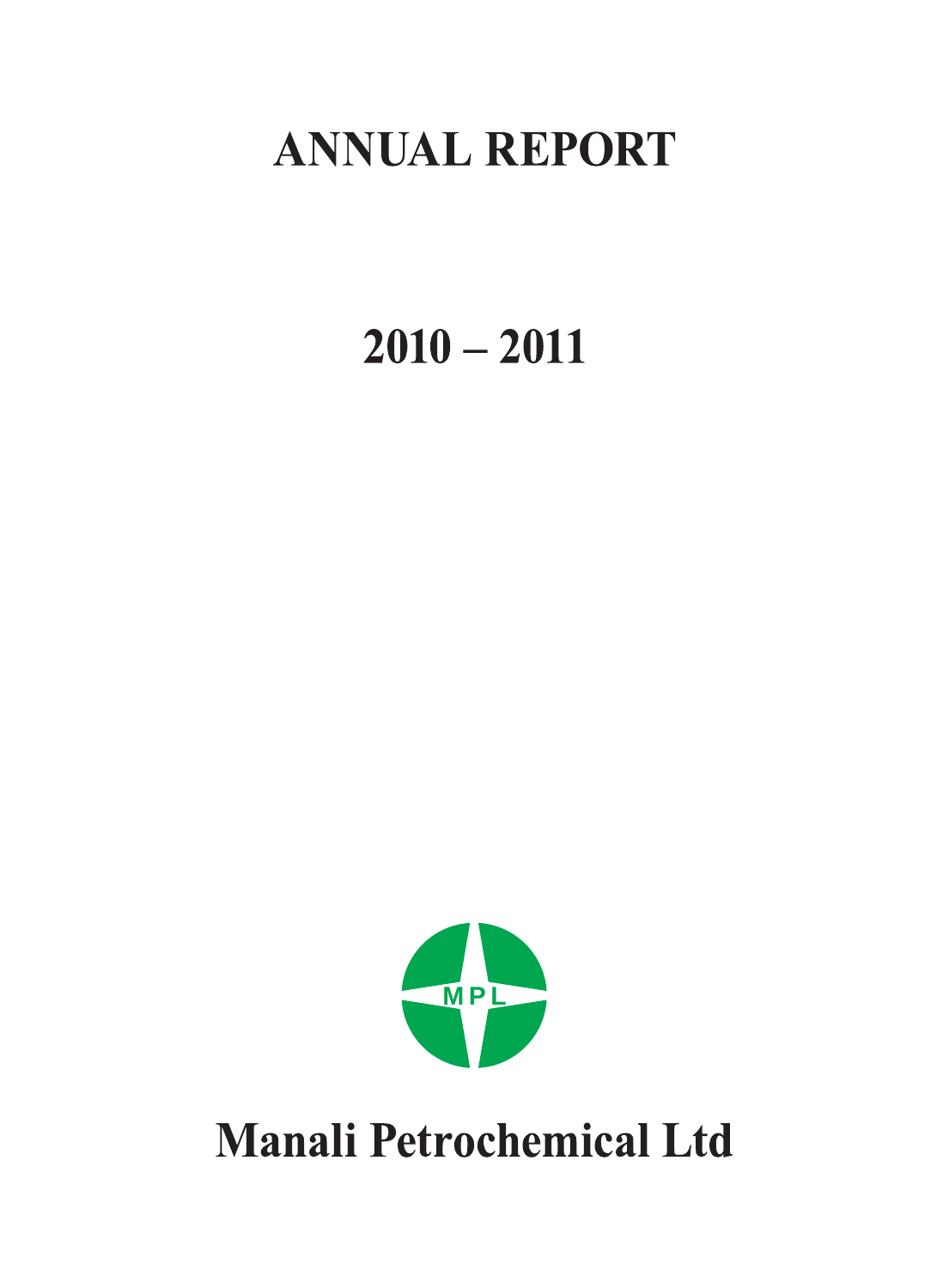#### **BOARD OF DIRECTORS**

**(As on 27th April 2011)** ASHWIN C. MUTHIAH Chairman T.K. ARUN (Nominee of TIDCO) BABU K VERGHESE Director G. RAGHAVENDRAN Director M. SIVAGNANAM Director G. RAMACHANDRAN Managing Director K.K. RAJAGOPALAN Director (Finance)

#### **AUDIT COMMITTEE**

M. SIVAGNANAM Chairman T.K. ARUN (Nominee of TIDCO) G. RAGHAVENDRAN Director

## **COMPANY SECRETARY**

R. KOTHANDARAMAN

#### **AUDITORS**

M/s Deloitte Haskins & Sells, ASV N Ramana Tower, 52, Venkatnarayana Road, T.Nagar, Chennai - 600 017.

#### **BANKERS**

State Bank of India State Bank of Hyderabad State Bank of Patiala Indian Bank Canara Bank Punjab National Bank Corporation Bank State Bank of Bikaner & Jaipur Bank of India

#### **REGISTERED OFFICE**

SPIC HOUSE 88 Mount Road, Guindy, Chennai 600 032

## Director

Director

#### **PRINCIPAL OFFICE & PLANT - I**

Ponneri High Road, Manali, Chennai 600 068

Phone : 25941025, 25941249, 25941253 Fax : 25941199 Email : it@manalipetro.com

#### **PLANT - II**

Sathangadu Village Manali, Chennai 600 068 Phone : 25941698, 25941402

#### **SECRETARIAL DEPARTMENT**

Ponneri High Road, Manali, Chennai 600 068 Phone : 25943895 (Direct) Email : companysecretary@manalipetro.com

#### **DEPOSITORIES**

National Securities Depository Ltd (NSDL) Central Depository Services (India) Ltd (CDSL)

#### **SHARES LISTED WITH**

- 1 Bombay Stock Exchange Ltd Phiroze Jeejeebhoy Towers Dalal Street, Mumbai 400 001
- 2 National Stock Exchange of India Ltd Exchange Plaza Bandra-Kurla Complex Bandra (East), Mumbai 400 051

Confirmation of De-listing awaited from Calcutta Stock Exchange Association Ltd, No.7, Lyons Range, Kolkata - 700 001

#### **REGISTRARS AND SHARE TRANSFER AGENT**

M/s Cameo Corporate Services Limited "Subramanian Building" No.1, Club House Road, Chennai 600 002 Phone : 28460390 - 394 & 28460718 Fax: 28460129 E mail : investor@cameoindia.com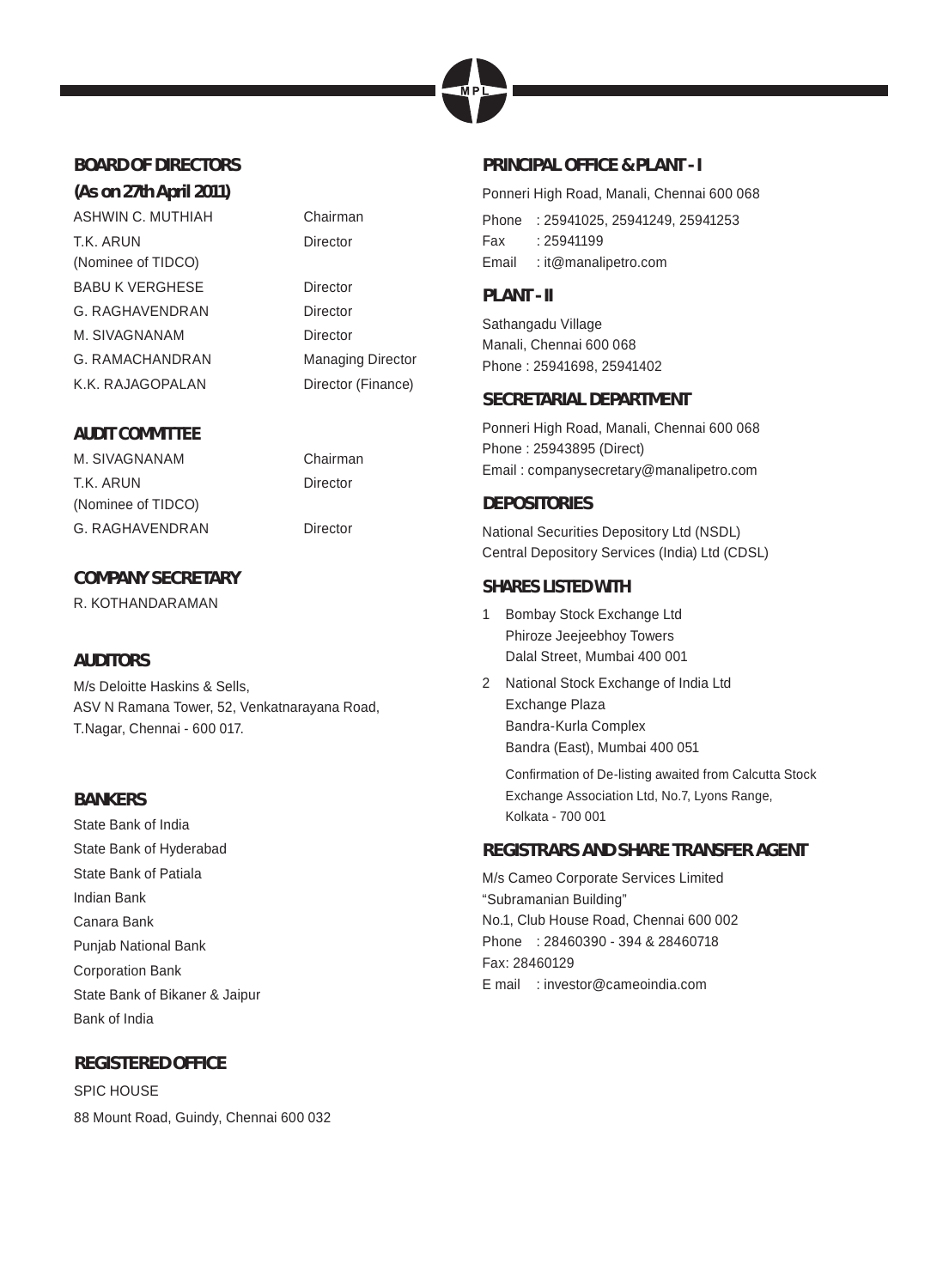

#### **NOTICE TO SHAREHOLDERS**

**NOTICE** is hereby given that the 25th Annual General Meeting of the Members of Manali Petrochemical Ltd will be held at Rajah Annamalai Mandram, 5, Esplanade Road (Near High Court), Chennai – 600 108, on Friday the 29th July 2011 at 10.00 a.m. to transact the following business:

#### **ORDINARY BUSINESS**

- 1. To receive, consider and adopt the audited Balance Sheet of the Company as at 31st March 2011, the Profit and Loss Account and the Cash Flow Statement for the year ended on that date and the Reports of the Directors and Auditors thereon.
- 2. To declare a dividend.
- 3. To appoint a Director in the place of Mr. M Sivagnanam who retires by rotation and being eligible offers himself for re-election.
- 4. To consider not to appoint a Director in the place of Mr. G.Raghavendran, who retires by rotation and does not offer himself for re-election.
- 5. To consider and if thought fit, to pass, with or without modification, the following Resolution as an ORDINARY RESOLUTION:

 RESOLVED THAT pursuant to Section 224 of the Companies Act, 1956, M/s. Deloitte Haskins and Sells, Chartered Accountants, Chennai, the retiring Auditors with ICAI Registration Number 008072S, be and are hereby re-appointed as the Statutory Auditors of the Company, to hold office from the conclusion of this Annual General Meeting until the conclusion of the next Annual General Meeting of the Company on a remuneration to be fixed by the Board of Directors of the Company in connection with the Company's Audit.

Date: 27<sup>th</sup>, April 2011 Registered Office: SPIC HOUSE 88 Mount Road, Guindy, Chennai - 600 032.

#### **NOTES:**

- 1. A member entitled to attend and vote at the meeting is entitled to appoint a proxy to attend and to vote on a poll instead of himself and the proxy need not be a member of the Company.
- 2. The proxies in order to be valid, must be received by the Company at its Registered Office / Principal Office of the Company not less than 48 hours before the commencement of the meeting.
- 3. Members / Proxies should bring the attendance slip sent herewith, duly filled in and signed and hand over the same at the entrance of the hall for attending the

#### **SPECIAL BUSINESS**

6. To consider and if thought fit, to pass, with or without modification, the following as SPECIAL RESOLUTIONS:

 RESOLVED THAT pursuant to Section 21 of the Companies Act, 1956, and other applicable provisions, if any, and subject to the approval of the Central Government and/or Registrar of Companies and other authorities as may be required, the name of the Company be changed as **Manali Petrochemicals Limited.**

 RESOLVED THAT the name clause of the Memorandum of Association of the Company be substituted with the following new Clause:

1. **The name of the Company is Manali Petrochemicals Limited.**

RESOLVED THAT pursuant to Section 31 of the Companies Act, 1956, and other applicable provisions, if any, and subject to such statutory and other approvals as may be required, the following alterations be and are hereby made to the Articles of Association of the Company:

- a. Clause 2 (c) of the Articles of Association of the Company be substituted with the following new clause:
	- **2. (c) The Company or this Company means Manali Petrochemicals Limited.**
- b. The name of the Company in format for proxies prescribed under Article 87 of the Articles of Association be changed as Manali Petrochemicals Limited.

 RESOLVED FURTHER THAT the Board of Directors of the Company be and is hereby authorized to do all such acts, deeds, matters and things and to take such steps as may be necessary or expedient for giving effect to the aforesaid resolutions.

| By Order of the Board<br>For <b>MANALI PETROCHEMICAL LTD</b> |  |
|--------------------------------------------------------------|--|
| <b>R KOTHANDARAMAN</b>                                       |  |
| <b>COMPANY SECRETARY</b>                                     |  |

meeting. Members are requested to indicate, without fail, their Folio No. or as the case may be DP ID and Client ID

4. Members are requested to bring their copies of the Annual Report with them.

numbers in the attendance slips.

- 5. The Register of Members and the Share Transfer Books of the Company will remain closed from 19th July 2011 to 29th July 2011 (both days inclusive).
- 6. Members are requested to furnish the details of their nomination (if not already sent) in the prescribed form to the Registrars and Share Transfer Agent (RTA) of the Company, M/s Cameo Corporate Services Limited, Chennai.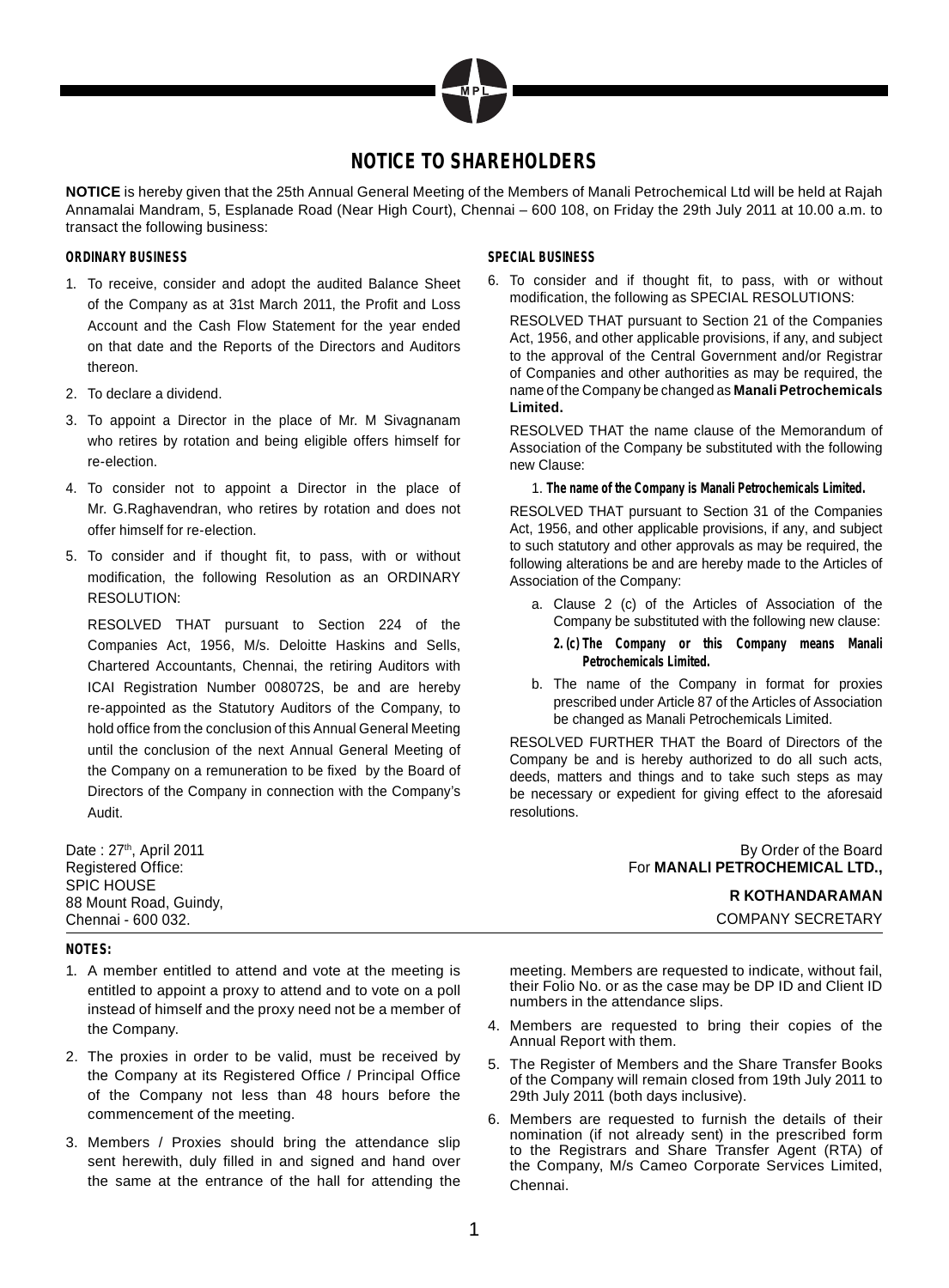

- 7. To avoid postal delays, misplacement and fraudulent encashment of the dividend warrants, the Company is extending remittance of dividend through Electronic Clearing Service (ECS) facility. Members who wish to avail this facility are requested to use the form for this purpose, which is available on the company's website www.manalipetro.com and send the same duly completed, to the RTA.
- 8. National Electronic Clearing Services (NECS) has been operationalised by RBI w.e.f. Oct, 2008, enhancing the coverage given by ECS so far. NECS leverages on Core Banking Solution of member banks for centralized posting of NECS transactions. Through NECS, you as our shareholder, can receive dividend credits through electronic mode even if you are not in an ECS location. We encourage you to update the details required for NECS with your DP or as the case may be the RTA.
- 9. Explanatory Statement pursuant to Section 173 (2) of the

Companies Act, 1956 in respect of the Special Business is annexed to this notice.

- 10. Pursuant to Clause 49 of the Listing Agreement, brief resume of the Directors seeking re-election at this meeting is furnished hereunder.
- 11. The complete Annual Report for the years 2007-08, 2008-09, 2009-10 and 2010-11 are available in the Company's website www.manalipetro.com, together with the notice of relevant AGMs.
- 12. In terms of the Green Initiative in Corporate Governance of the Ministry of Corporate Affairs, communicated vide General Circular No. 17/2011 dated 21-04-2011 read with General Circular No. 18/2011 dated 29-04-2011, the Annual Reports, notice of meetings and other statutory documents required to be furnished by the Company to the Members can be sent in electronic mode. For this purpose, the Members are requested to register their e-mail addresses with the RTA, for receiving the aforesaid information in electronic mode.

#### **ANNEXURE TO NOTICE**

#### **EXPLANATORY STATEMENT PURSUANT TO SECTION 173 (2) OF THE COMPANIES ACT, 1956**

#### **Item No.6**

The Company was incorporated in the year 1986 under the name "MANALI PETROCHEMICAL LTD." for implementing PO/PG/Polyol Project. Initially it had only one manufacturing facility, at Manali and in the year 2000, SPIC Organics Limited was merged with the Company. Over the years, the size and operations of the Company have grown and at present the Company manufactures multiple ranges of petrochemical products, which aspect is not clearly reflected in the current name.

Therefore it is proposed to change the name of the Company as **"Manali Petrochemicals Limited".**

Change of name of the Company and consequential alterations to the Memorandum and Articles of the Company require the approval of the Members, by Special Resolutions.

Your Directors recommend the resolutions for the approval of the Members. None of the Directors of the Company is interested or concerned in the resolutions.

Date: 27<sup>th</sup>, April 2011 Registered Office: SPIC HOUSE 88 Mount Road, Guindy, Chennai - 600 032.

By Order of the Board For **MANALI PETROCHEMICAL LTD., R KOTHANDARAMAN** COMPANY SECRETARY

#### **Brief Resume of the Directors seeking re-appointment at the 25th Annual General Meeting**

**Mr. M. Sivagnanam, I.A.S. (Retd.),** was appointed as a Director on the Board effective 26.12.1989. He was the Chief Secretary to the Government of Gujarat. He has held various positions such as the Managing Director of Gujarat Narmada Valley Fertilizers Ltd., Chairman of Gujarat State Construction Corporation, Gujarat Mineral Development Corporation and Gujarat Electricity Board, Director of IPCL and Member of the Board of Governors of IIM, Ahmedabad. He was instrumental in the successful implementation of several industrial projects in Gujarat. He was also the Advisor to the Central Planning Commission and in charge of industrial policy and the Advisor, State Plan for Southern States. He was also a member of the Tamilnadu State Planning Commission.

Mr.M. Sivagnanam does not hold any equity shares of the Company.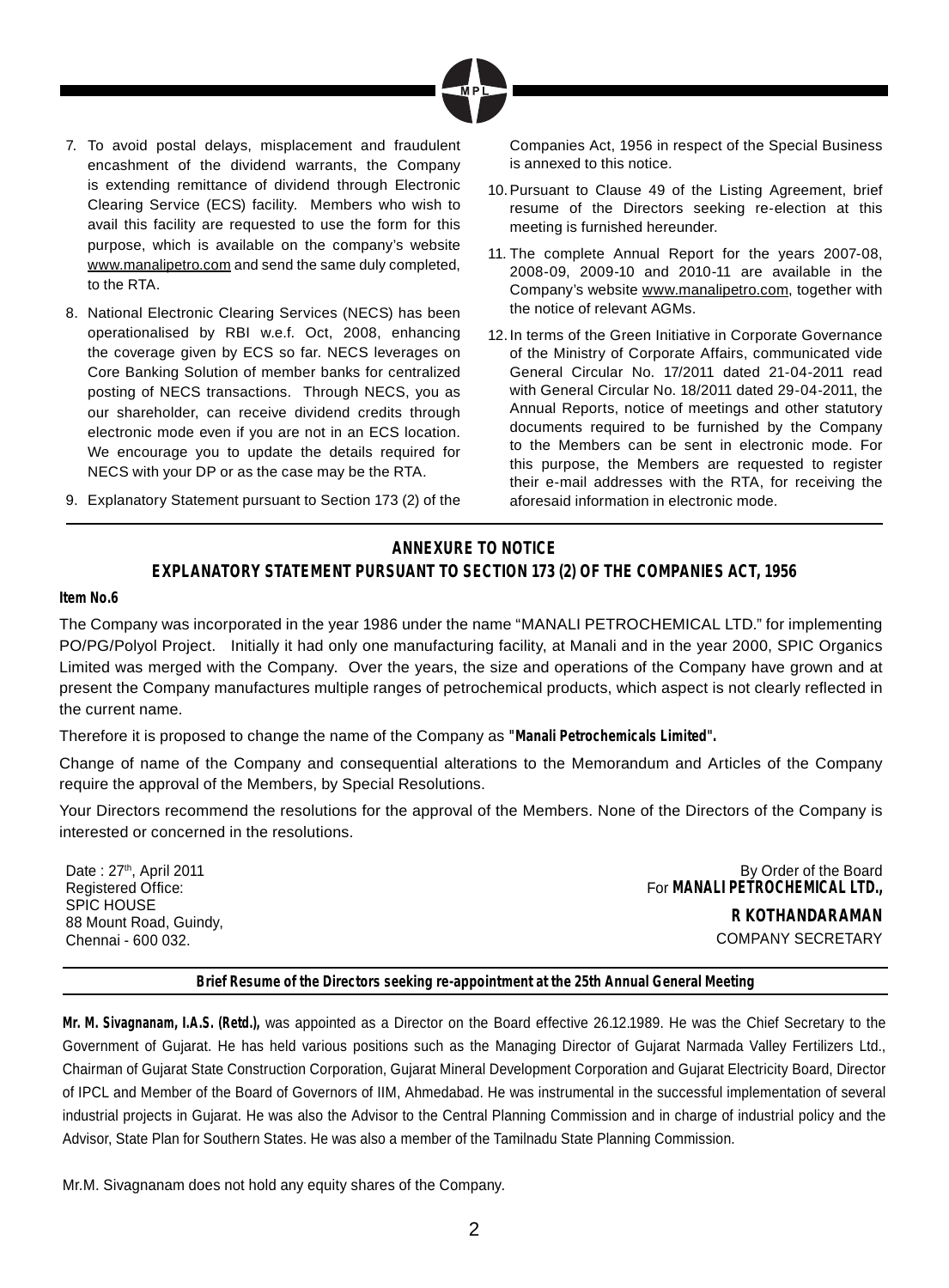

#### **REPORT OF THE DIRECTORS AND MANAGEMENT DISCUSSION & ANALYSIS**

#### To

#### **The Shareholders**

The Directors present their 25th Annual Report on the business and operations of your Company and the Audited Statement of Accounts for the year ended 31st March 2011.

| <b>FINANCIAL RESULTS</b>                 |         | (Rs. in Crores) |
|------------------------------------------|---------|-----------------|
| <b>DESCRIPTION</b>                       | 2010-11 | 2009-10         |
| Profit Before interest &<br>Depreciation | 40.76   | 35.54           |
| Interest                                 | 1.54    | 1.50            |
| Depreciation                             | 4.91    | 4.04            |
| <b>Profit Before Tax</b>                 | 34.31   | 30.00           |
| <b>Provision for Taxation</b>            | 9.04    | 8.94            |
| <b>Profit After Tax</b>                  | 25.27   | 21.06           |
| <b>Cash Profit</b>                       | 31.60   | 29.01           |
|                                          |         |                 |

During the year, the Company achieved a profit before tax of Rs.34.31 Crores and a profit after tax of Rs. 25.27 Crores. The process units were continued to be operated at higher capacity. The new polyol plant at Plant-2 commenced production in Feb. 2011. The trend of the profits and sales turnover for the past few years is given in Page 4 of the Annual Report.

#### **OPERATIONAL HIGHLIGHTS**

During the year, the debottlenecked PG plants and the retrofitted 'PO' plant were optimized and the production was stepped up and streamlined. The benefits of these augmentation schemes could be realized during the financial year. The new polyol plant train with a capacity of 17,000 MT per annum of polyol, was successfully commissioned in February 2011. The operation of the plant is being optimized. Thus, the production capacities of the PO, PG and polyol for the company has gone up to 36000 MT, 20000 MT and 50000 MT respectively. The bio-mass fired 4.2 MW co-generation captive power plant functioned to its best ability, thus alleviating problems posed by the restrictions on power supply.

Production was also fortified at Plant-2 with standby nitrogen plant and upgradation of the cooling water circulation system in view of the large augmented capacity of the process plants at that site. Sufficient storage tanks to handle the additional production have also been added.

Maximum utilization of the process plant can be achieved if sufficient quantities of imported 'PO' is available, which is currently imported in ISO containers. Steps are being taken to install an import terminal at Ennore Port to import 'PO' in bulk to improve availability of 'PO'. Though the derivative plants of PG and polyol have capability to process 60,000 MT of 'PO' per annum, the Company can produce only 36,000 MT per annum and hence arrangements are being made to import the balance.

During the year, 5,44,05,000 equity shares were transferred by SPIC to Dr. A C Muthiah and SIDD Life Sciences Private Limited as inter se transfer among promoters.

#### **DIVIDEND**

Your Directors recommend a 10 % dividend i.e. 50 paise for every equity share of Rs. 5/- each fully paid-up, for the year 2010-11, aggregating to Rs. 8.60 Crores, excluding dividend distribution tax.

#### **MARKET SCENARIO**

The market conditions in India continued to be good throughout the year. The polyurethane market improved considerably in India. Since our market share is less than 50% in all the segments, we sold all the quantities that we produced, comfortably. Scope exists for further improvement in market share with improved production capacities.

The international market also improved and hence better selling prices that prevailed during the year helped to improve profitability, inspite of increasing raw material costs.

During the year, the Company achieved a higher turnover of Rs. 496.72 Crores, an increase of 18 % over the previous year.

#### **FUTURE OUTLOOK AND NEW PRODUCTS**

Polyurethane industry is growing in excess of 20% in India. The automobile industry is growing phenomenally and India is becoming an export hub. Resulting from the expansion plans of auto companies and other PU industries, the 2nd tier market is expected to double within the next 5 years, and hence the outlook is good for the 3rd tier polyol & isocyanate manufacturers.

The multinational foam suppliers to auto companies are blending their formulations, and this has thrown open the possibilities for the Company to sell the base polyols directly to them without the need for completing the system with other chemicals / isocyanates. The unsaturated polyester industry and food / flavor industries are also growing in excess of 20%, and thus there is scope for expanding the Glycol facilities further.

#### **OPPORTUNITIES AND THREATS**

The various free trade agreements with ASEAN countries could pave way for large scale import of intermediate and finished products. However, it also gives the Company an opportunity to import the raw materials at concessional duties which would give it an edge in the market. The duty levels are already low and in view of the expansion we have completed and in view of the bulk storage tanks which we are planning, the threat and opportunities are likely to balance each other.

#### **RISKS AND CONCERNS**

Chennai Petroleum Corporation Ltd. being the sole supplier of propylene, even though is perceived as a big risk, their performance is consistent and has not posed any big constraint so far. However, the periodic long duration maintenance shutdown effected every alternate year would impact our operations and profitability. The PO import terminal planned by the Company would be of help in maintaining the operations without any shortfall.

#### **ENVIRONMENT AND SAFETY**

The periodic surveillance audits of ISO 9001 and ISO 14000 have been done regularly and the recertification audit is due in April 2011.

#### **CONSERVATION OF ENERGY**

As required under Section 217(1)(e) of the Companies Act, 1956 read with Rule-2 of the Companies (Disclosure of particulars in the Report of Board of Directors) Rules, 1988, information on conservation of energy, technology absorption, foreign exchange earnings and outgo, are annexed to and form part of this Report.

#### **FIXED DEPOSITS**

Your company has not accepted any deposits from the public during the year under report.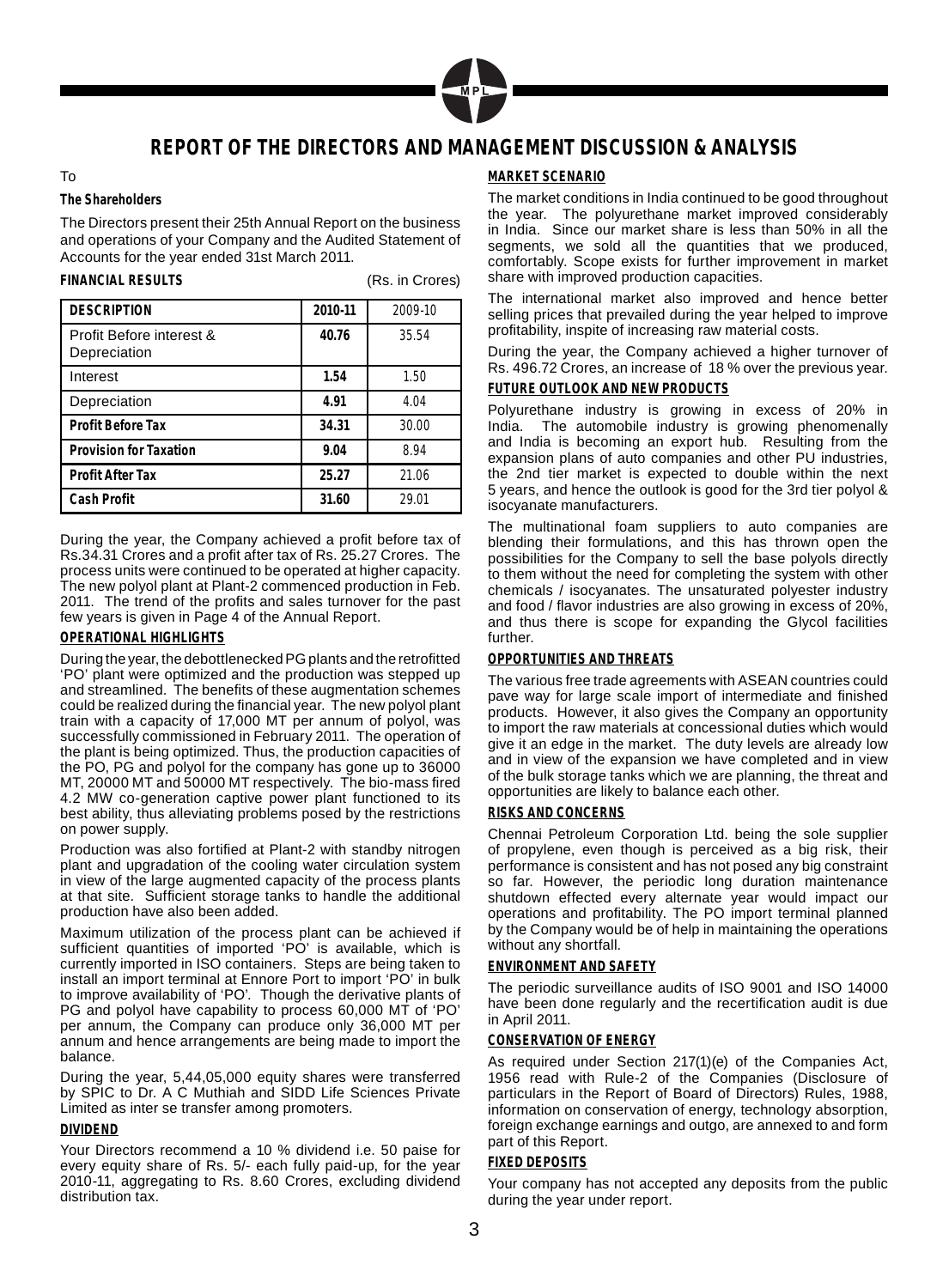

#### **INDUSTRIAL RELATIONS**

As on 31st March 2011, your company had 358 employees on its roll at different locations including Engineers, Technicians and Trainees. Wherever necessary, training is imparted at all levels.

#### **PARTICULARS OF EMPLOYEES**

None of the employees of the Company was in receipt of remuneration in excess of the amount prescribed by Section 217 (2A) of the Companies Act, 1956 read with Companies (Particulars of Employees) Rules, 1975. as amended.

#### **DIRECTORS**

Mr. N Suryanarayanan, Director resigned on 27th April 2011. The Board wishes to place on record its appreciation for the valuable services rendered by Mr. Suryanarayanan during his tenure as a Director of the Company.

Mr. M Sivagnanam and Mr. G Raghavendran, Directors retire at the forthcoming Annual General Meeting and are eligible for re-appointment. Mr. M Sivagnanam offers himself for re-election, but Mr. G Raghavendran is not seeking re-election.

#### **DIRECTORS' RESPONSIBILITY STATEMENT**

Pursuant to the requirement under Section 217(2AA) of the Companies Act, 1956, it is hereby confirmed:

- a) That in the preparation of the annual accounts for the Financial year ended 31st March 2011, the applicable Accounting Standards had been followed along with proper explanation relating to material departures;
- b) That the Directors had selected such accounting policies and applied them consistently and made judgments and estimates that were reasonable and prudent so as to give a true and fair view of the state of affairs of the Company at the end of the financial year and of the profit of the Company for the year under review.
- c) That the Directors had taken proper and sufficient care for the maintenance of adequate accounting records in accordance with the provisions of the Companies Act, 1956 for safeguarding the assets of the Company and for preventing and detecting fraud and other irregularities;
- d) That the Directors had prepared the accounts for the financial year ended 31st March, 2011 on a "going concern" basis.

#### **CORPORATE GOVERNANCE**

Your Company has complied with the requirements of Corporate Governance as required under Clause 49 of the Listing Agreement entered into with the Stock Exchanges. A Report on Corporate Governance is made a part of this Report and a Certificate from the Auditors of your Company regarding compliance with the conditions of Corporate Governance is attached to this report.



#### **DETAILS OF UNCLAIMED SHARE CERTIFICATES**

As per the information provided by the Registrars and Share Transfer Agent, 17,43,308 equity shares of Rs. 5 each are remaining unclaimed by 7,176 shareholders, for which they are in the process of sending reminders to the concerned shareholders as required under Clause 5A of the Listing Agreement. The shares in respect of the unclaimed share certificates would be dematerialized on completion of the prescribed process and dealt with in accordance with the requirements of the said Clause 5A.

#### **COST AUDIT**

The Government of India has ordered the Company to conduct audit of the cost accounts in respect of 'Chemicals' manufactured by the Company and accorded its approval for appointment of M/s. S Gopalan & Associates, Cost Accountants, as the Cost Auditors of the Company for the year 2010-11.

#### **AUDITORS**

Your Company's statutory Auditors M/s. Deloitte Haskins & Sells, Chartered Accountants, Chennai, retire at the conclusion of this Annual General Meeting and are eligible for re-appointment.

#### **ADEQUACY OF INTERNAL CONTROLS**

Your company has in place adequate internal control systems combined with delegation of powers. The control system is also supported by internal audits and management reviews with documented policies and procedures.

#### **ACKNOWLEDGEMENT**

Your Directors express their grateful thanks for the assistance, co-operation and support extended to the Company by the Government of India, the Government of Tamilnadu, the Promoters and the consortium of Banks. The Directors wish to thank the shareholders for their continued support.

The Directors also place on record their appreciation of the consistent good work put in by all cadres of employees.

#### **DISCLAIMER**

The Management Discussion and Analysis contained herein is based on the information available to the Company and assumption based on experience in regard to domestic and global economy, on which the Company's performence is dependent. It may be materially influenced by macro economic/environment changes, on which the Company may have no control and impacting the views perceived or expressed herein.

For and on behalf of the Board CHENNAI – 600 032 **ASHWIN C MUTHIAH** DATE : 27th April 2011 CHAIRMAN

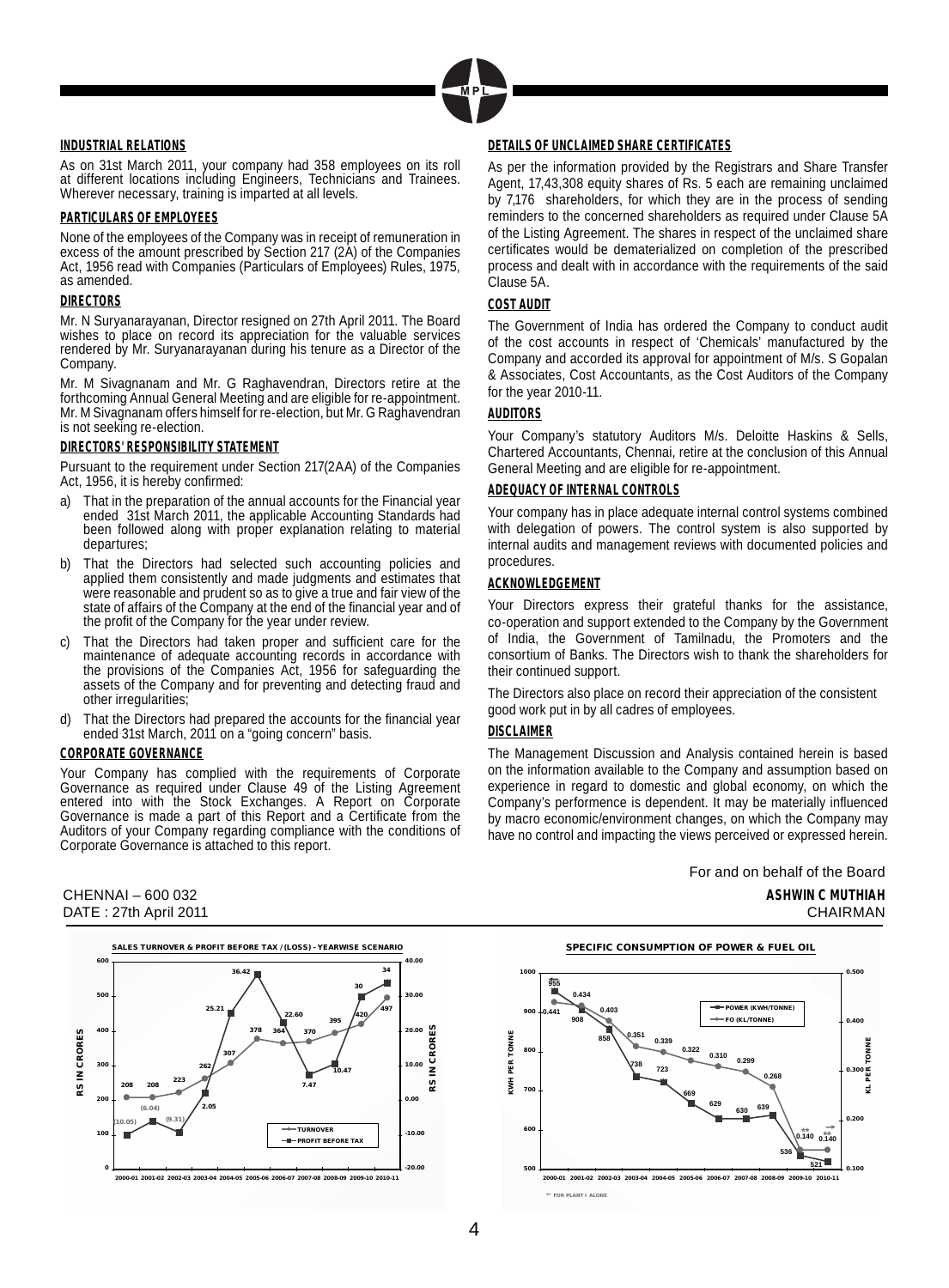

#### **ANNEXURE TO DIRECTORS' REPORT**

Conservation of Energy, Technology absorption and Foreign Exchange Earnings and Outgo as required under Companies (Disclosure of particulars in the Report of Board of Directors) Rules, 1988 for the year ended 31st March 2011.

#### **A. CONSERVATION OF ENERGY**

- a) Energy conservation measures taken :
	- Stabilized 'PO' at Plant II.
	- Commissioning of new polyol plant with substantial reduction in power consumption.
	- Installation of the PSA based Nitrogen plant at Plant II.
	- Rationalized the cooling water circulation thus providing additional water to the new polyol plant without increasing the power consumption.
	- Energy efficient ejector system implemented at new polyol plant.
- b) Additional investments and proposals, if any, being implemented for reduction of consumption of energy :
	- Polyol heat recovery system for Train-1 at Plant II.
	- Conversion of MPG column 1 at Plant II to operate at lower temperature.
- c) Impact of the measures at (a) & (b) above for reduction of energy consumption and consequent impact on the cost of production of goods :
	- Impact of energy conservation and productivity improvement measures at (a) in the order of Rs.2 Crores per annum.
	- The savings envisaged by implementing the energy consumption conservation measures at (b) for reduction of energy and consequent impact on the cost of production of goods is expected to be around Rs.50 lakhs per annum.

**FORM – A**

|     |                                                                   | <b>Year Ended</b> | Year Ended   |
|-----|-------------------------------------------------------------------|-------------------|--------------|
|     |                                                                   | 31.03.2011        | 31.03.2010   |
| (A) | <b>Power and Fuel Consumption</b>                                 |                   |              |
|     | 1. ELECTRICITY                                                    |                   |              |
|     | Purchased<br>a)                                                   |                   |              |
|     | <b>Units</b>                                                      | 29,09,232         | 38,16,938    |
|     | Amount (Rs.) (i.e. cost paid to TNEB)                             | 1,50,70,998       | 2,58,45,231  |
|     | Rate per Unit (Rs.)                                               | 5.18              | 6.77         |
|     | MD Charges (Rs./ KVA)                                             | 300               | 300          |
|     | Own Generation<br>b)                                              |                   |              |
|     | 1. Through Diesel Generator (Units)                               | 20,81,919         | 14,09,056    |
|     | Unit per litre of Diesel                                          | 3.48              | 3.10         |
|     | Cost per Unit (Rs.)                                               | 11.15             | 10.60        |
|     | 2. Through Steam Turbine (Gross)                                  | 2,90,30,150       | 2,85,99,325  |
|     | Through Steam Turbine (Net)                                       | 2,40,17,525       | 2,30,42,548  |
|     | Units per MT of Wood, net of Cogeneration Steam                   | 590               | 579          |
|     | Cost per Unit (Rs.)                                               | 4.22              | 4.18         |
|     | 2. Coal                                                           | Nil               | Nil          |
|     | 3. Furnace Oil (Qty in KL)                                        | 6,024             | 5,605        |
|     | Amount (Rs.)                                                      | 15,20,41,739      | 11,58,47,325 |
|     | Average Rate (Rs./KL)                                             | 25,241            | 20,669       |
|     | 4. Others / Internal Generation                                   |                   |              |
|     | Wood Qty. (MT)                                                    | 40,732            | 39,795       |
|     | Amount in (Rs.)                                                   | 10,14,19,263      | 9,62,96,512  |
|     | Average Rate (Rs. Per MT)                                         | 2,490             | 2,420        |
| (B) | Consumption per unit of production with standards (if any)        |                   |              |
|     | Products (In MT)                                                  | 54,740            | 52,603       |
|     | <b>Electricity in Units</b>                                       | 521               | 536          |
|     | Furnace Oil in KL (**)                                            | 0.140             | 0.140        |
|     | Coal                                                              | Nil               | Nil          |
|     | Others - Wood (in MT) (++)                                        | 1.880             | 2.000        |
|     | ** Applicable for Plant I Only<br>++ Applicable for Plant II Only |                   |              |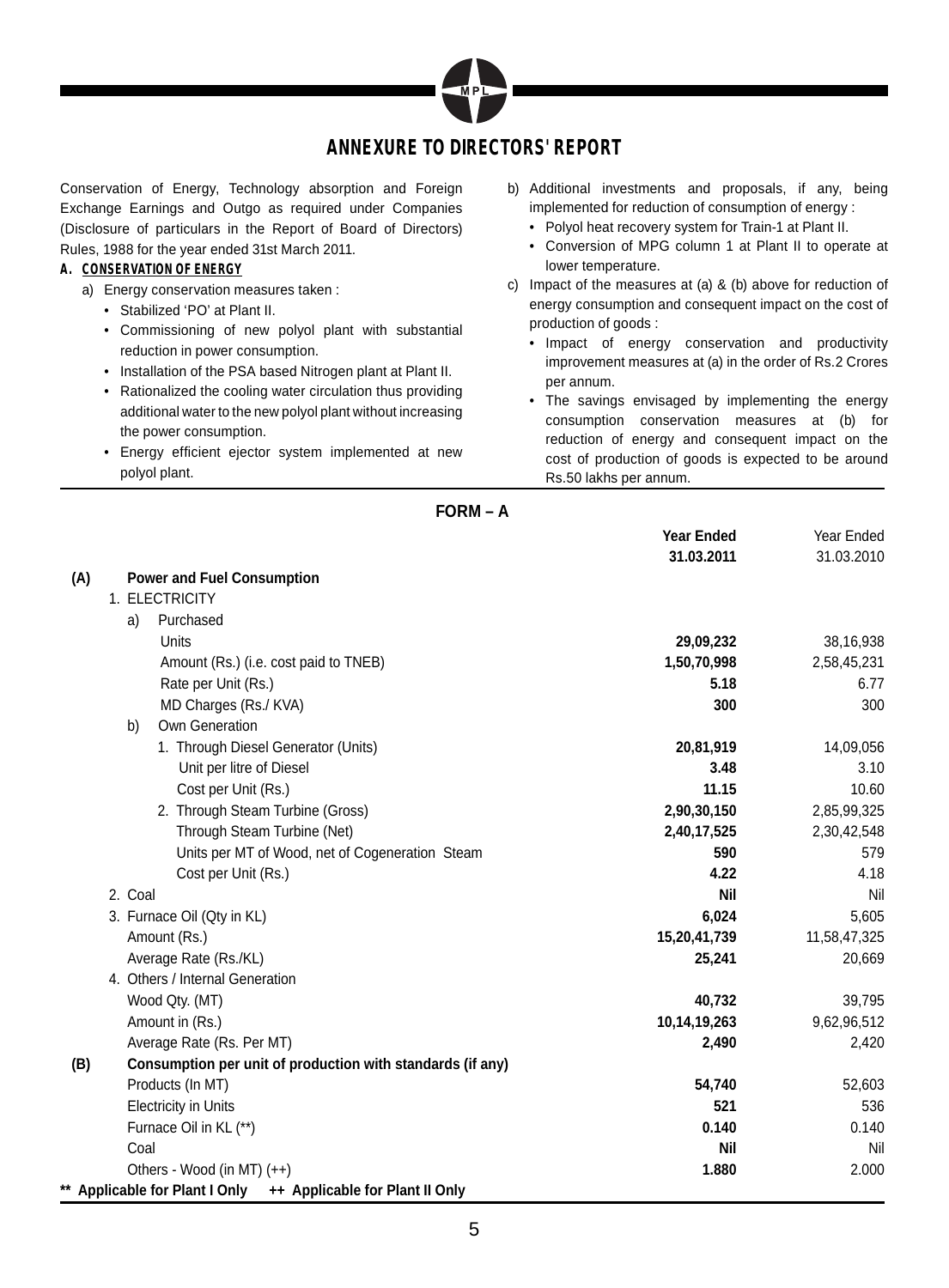

#### **B. TECHNOLOGY ABSORPTION**

 **I. Research and Development (R&D) :**

- **1. Specific areas in which R&D carried out by the Company:**
	- Formulation improvements.
	- Cost reduction exercises.
	- Improve the waste water treatment process.
- **2. Benefits derived as a result of above R&D :**
	- Improve production and sales of polyols.
	- Reduction in operating cost.
	- Waste minimization.

 **II.Technology Absorption, Adaptation and Innovation :**

- **3. Future Plan of Action :**
	- Develop a prepolymer for visco elastic and flexible moulding application.
	- Introduce formulations for alternative blowing agents to phase out HCFC as per country's programme.
- **4. Expenditure on R & D : (**Rs. in Lakhs)  $(a)$  Capital

| (b) Recurring             | 67.27   |
|---------------------------|---------|
| (c) Total                 | : 80.19 |
| (d) Total R&D expenditure |         |
| as a percentage of        |         |
| total turnover            | 0.16    |

- 1. Efforts, in brief, made towards technology absorption, adaptation and innovation : Technology has already been fully absorbed.
- 2. Benefit derived as a result of the above efforts e.g. product improvement, cost reduction, product development, import substitution etc.:

 Use of Indigenous chemicals has reduced the cost of production. By development of CFC free formulations, we continue to retain our market share, thus avoiding imports into the country.

- 3. In case of imported technology (imported during the last five years reckoned from the beginning of the financial year) following information may be furnished:
	- **a) Technology imported :**

 Design and drawing have been imported for fabrication of equipment and the process know-how has been successfully absorbed.

| PO/PG                                                                |   | For Plant-I                                             |
|----------------------------------------------------------------------|---|---------------------------------------------------------|
|                                                                      |   | Process know-how from M/s ATOCHEM / TECHNIP of France   |
|                                                                      |   | For Plant-II                                            |
|                                                                      |   | Process know-how from M/s MONTEDIPE of Italy            |
| <b>POLYOLS</b>                                                       | ٠ | For Plant-I                                             |
|                                                                      |   | Process know-how from M/s ARCO / TECHNIP of USA         |
|                                                                      |   | For Plant-II                                            |
|                                                                      |   | Process know-how from M/s PRESSINDUSTRIA of Switzerland |
| b) Year of Import                                                    |   | : 1988 & 1989                                           |
| c) Has technology been fully absorbed                                |   | : Yes                                                   |
| d) if not fully absorbed areas where this has not taken              |   |                                                         |
| place, reasons therefor and further plans of action : Does not arise |   |                                                         |
| <b>FOREIGN EXCHANGE EARNINGS AND OUTGO:</b>                          |   |                                                         |

| а. | Efforts                               |  | explored.            | : Further possibilities of exporting the products are being |
|----|---------------------------------------|--|----------------------|-------------------------------------------------------------|
| b. | Foreign Exchange earnings and outgo   |  |                      |                                                             |
|    | <i>i.</i> Earnings export sales (FOB) |  | : Rs.  262.30 lakhs  |                                                             |
|    | ii. Outgo (on cash basis)             |  | : Rs. 10451.08 lakhs |                                                             |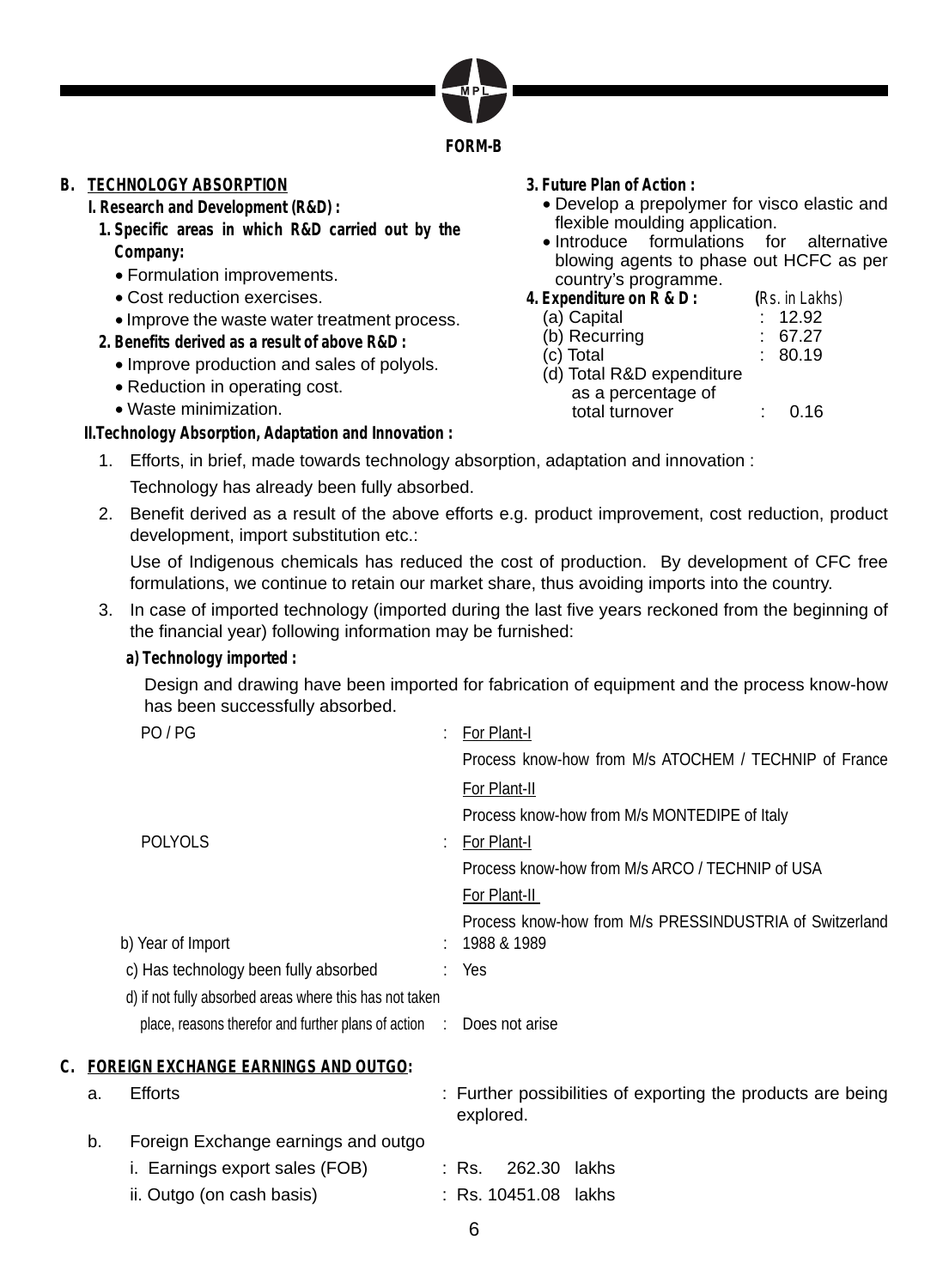

#### **REPORT ON CORPORATE GOVERNANCE**

**1. Company's philosophy on Code of Corporate Governance:**

 The Board of Directors of your Company strongly supports the principles of Corporate Governance. Emphasis is laid on transparency, accountability and integrity in all operations and dealings with all the stakeholders. Your Company has been following the best practices in corporate governance much before the same was made mandatory by SEBI.

This report covers the Corporate Governance aspects in your Company:

**2. Board of Directors:**

 **i. Composition and membership in other Boards and Board Committees:**

As on 31 $\mathrm{st}$  March 2011, the Board comprised of eight directors, as detailed below:

|                          |                            |                    | Membership   |             |  |
|--------------------------|----------------------------|--------------------|--------------|-------------|--|
| Name                     | Category                   | No. of shares held | Other Boards | Other Board |  |
|                          |                            |                    |              | Committees  |  |
| Mr. Ashwin C Muthiah.    | Non Executive, Non         |                    |              |             |  |
| Chairman                 | Independent                |                    | 9(3)         |             |  |
| Mr. M Sivagnanam         | Non Executive, Independent |                    |              |             |  |
| Mr. G Raghavendran       | Non Executive, Independent | 1350               |              |             |  |
| Mr. Babu K Verghese      | Non Executive, Independent | 300                |              |             |  |
| Mr. T K Arun             | Non Executive, Independent |                    | 9            |             |  |
| (Nominee of TIDCO)       |                            |                    |              | 8(1)        |  |
| Mr. N Suryanarayanan     | Non Executive, Non         |                    | 2            |             |  |
|                          | Independent                |                    |              |             |  |
| Mr. G Ramachandran,      | Executive                  | 1725               |              |             |  |
| <b>Managing Director</b> |                            |                    |              |             |  |
| Mr. K K Rajagopalan,     | Executive                  | 1650               | 3            |             |  |
| Director (Finance)       |                            |                    |              |             |  |

**NOTES:**

- a. Other Directorships exclude Foreign Companies, Private Limited Companies, Section 25 Companies and Alternate Directorships.
- b. Only Membership in Audit Committees and Shareholders/Investors Grievance Committees are reckoned for Other Board Committee Memberships.
- c. Figures in brackets denote no. of chairmanships.
- d. There was no change in the composition of the Board during the year 2010-11.
- **ii. Board Meetings and attendance at Board Meetings and Annual General Meeting (AGM):**

The Board of Directors met five times during the year 2010-11 on 20<sup>th</sup> April 2010, 28<sup>th</sup> July 2010, 22<sup>nd</sup> September 2010, 27<sup>th</sup> October 2010 and 14<sup>th</sup> February 2011. All the Directors attended all the meetings. All of them attended the 24th Annual General Meeting of the Company held on 22<sup>nd</sup> September 2010, except Mr. G Raghavendran.

- **3. Audit Committee:**
	- **i. Terms of reference:**

 The Audit Committee was constituted in August 1990, much earlier to being made mandatory by SEBI and under the Companies Act, 1956 (the Act).The terms of reference covered most of the aspects stipulated by SEBI/under the Act. These were reviewed during the year 2005-06 and modified in line with the requirements of Clause 49 of the Listing Agreements with Stock Exchanges. The current terms of reference fully conform to the requirements of Section 292A of the Act.

**ii. Composition:**

 The Committee comprises of the following independent directors, viz., Mr. M Sivagnanam, Chairman, Mr. G Raghavendran and Mr. T K Arun, who have financial knowledge.

 Managing Director, Director (Finance), representatives of the Statutory Auditors, Cost Auditor and Internal Auditors are invitees to the Audit Committee meetings and the Company Secretary is Secretary to the Committee.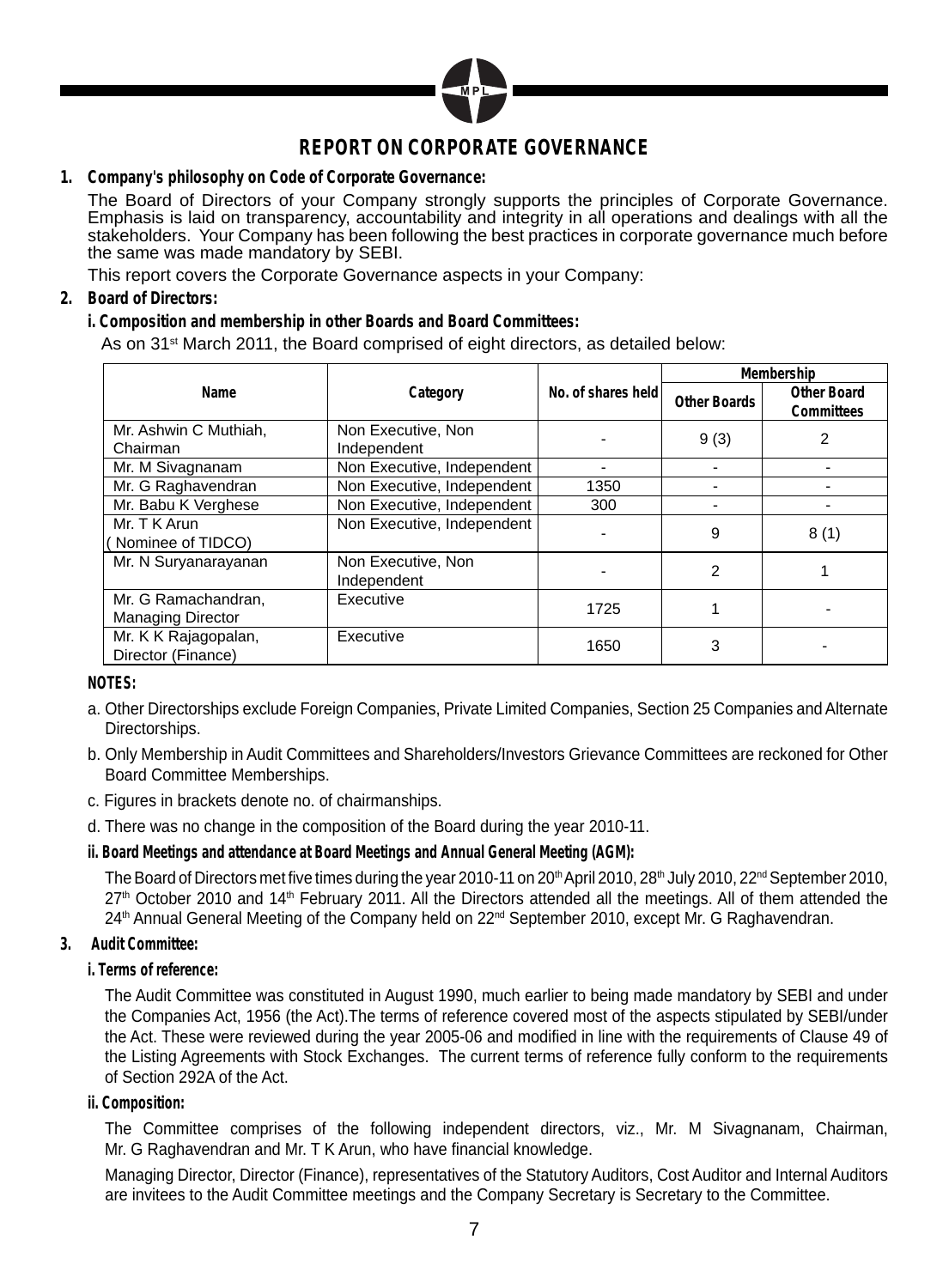

#### **iii. Meetings and attendance:**

 The Committee met four times during the year 2010-11, on 20th April 2010, 28th July 2010, 27th October 2010 and 14th February 2011 and all the Members were present.

 The Limited Review Report on the quarterly results and report of the Auditors on the Annual Accounts / Audited Results were reviewed by the Committee before submission to the Board for approval. The annual audit plan, compliance with accounting standards and other related matters were also discussed by the Audit Committee. In addition to the above, the Committee also reviewed the report of the Cost Auditor, significant observations of the Internal Auditors and the follow-up action thereon. The matters relating to appointment of statutory auditors, cost auditors and internal auditors are placed before the Committee for suitable recommendation to the Board.

#### **4. Remuneration Committee:**

#### **i. Terms of reference, composition and meeting:**

A Remuneration Committee was constituted by the Board on 28<sup>th</sup> January 2008 with three independent Directors as members. Presently Mr. Babu K Verghese, Director is the Chairman; Mr. M. Sivagnanam and Mr. T.K.Arun, Directors are the other members. The Committee reviews and recommends to the Board on matters relating to fixation and payment of remuneration to the Executive Directors and generally follows the practice in vogue since inception. During the year 2010-11, the Committee met on 20<sup>th</sup> April 2010 and all the members of the Committee attended the meeting.

#### **ii. Remuneration policy:**

The following is the managerial remuneration policy of the Company:

**a. For Executive Directors:**

The remuneration of the Whole-time / Executive Directors comprises of a fixed component and a performance linked pay, fixed by the Board, based on the recommendations of the remuneration committee, and subsequently approved by the Members. Remuneration trend in the industry and in the region, academic background, qualifications, experience and contribution of the individual are considered in fixing the remuneration. These Directors are not eligible to receive sitting fees for attending the meetings of the Board and Committees.

**b. For Non-executive Directors:**

 The Non-executive Directors are paid sitting fees for attending the Board and Committee Meetings as per the stipulations in the Act and the Articles of Association of the Company. In addition to this, the travel and other expenses incurred for attending the meetings are reimbursed. The Company has no pecuniary relationship or transactions with any non-executive director.

- **iii. Details of remuneration paid:**
	- a. Sitting fees paid to non-executive Directors during 2010 11 are detailed below:

| <b>Name</b>                  | Amount<br>(Rs.) |
|------------------------------|-----------------|
| Mr. Ashwin C Muthiah         | 1,00,000        |
| Mr. M Sivagnanam             | 1,72,000        |
| Mr. G Raghavendran           | 1,20,000        |
| Mr. Babu K Verghese          | 1,52,000        |
| Mr. T K Arun (Paid to TIDCO) | 1,22,000        |
| Mr. N Suryanarayanan         | 1,00,000        |
| Total                        | 7,66,000        |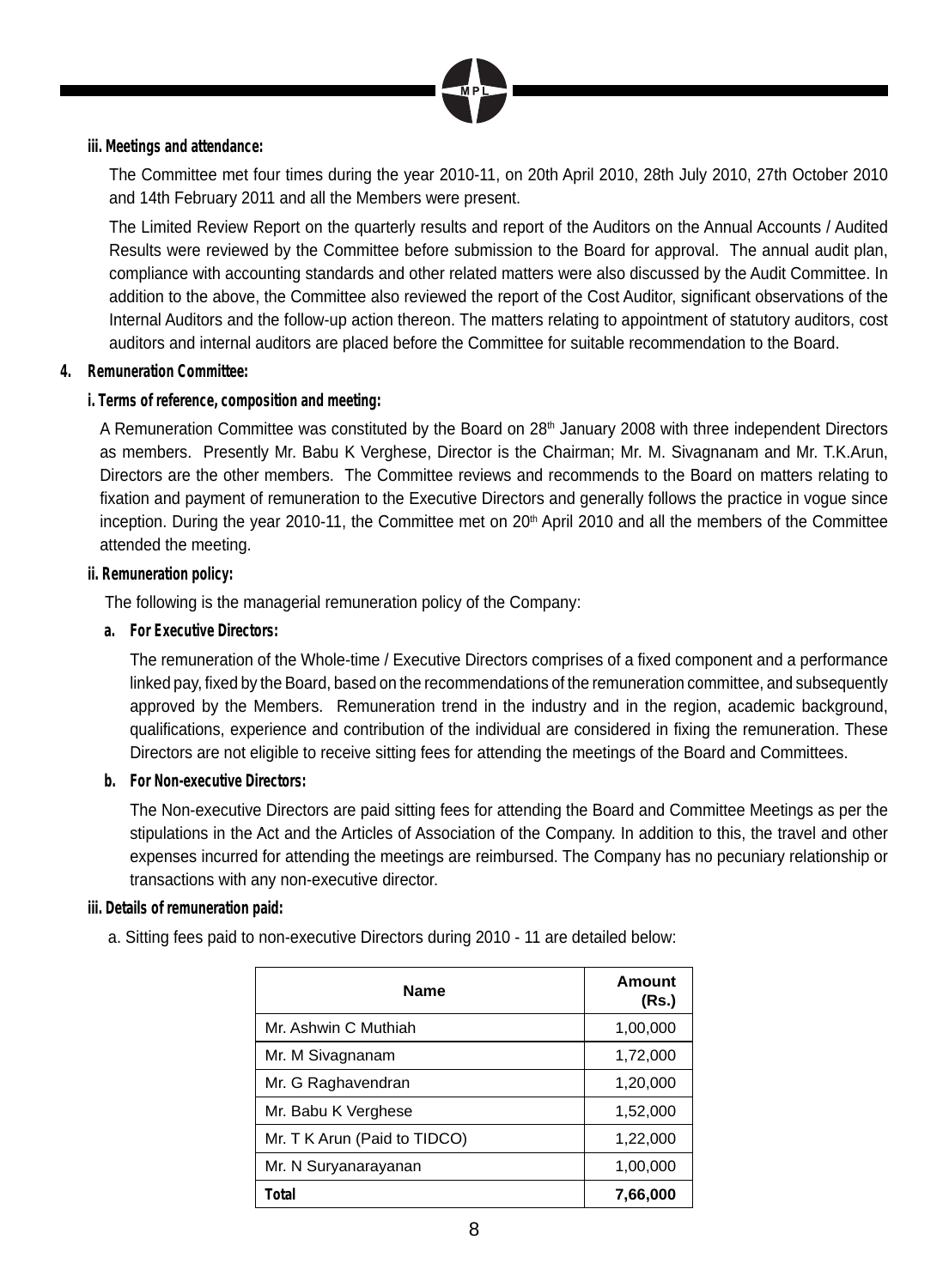

b. Remuneration paid/payable to the Executive Directors for the year 2010-11 are detailed below:

(Rs. in Lakhs)

| SI.<br>No. | Name & Designation                      | Salarv<br>and allowances | Contribution to PF<br>and other funds | Perguisites | Total |
|------------|-----------------------------------------|--------------------------|---------------------------------------|-------------|-------|
| 01         | Mr. G Ramachandran, Managing Director   | 27.34                    | 3.44                                  | 6.28        | 37.06 |
| 02         | Mr. K K Rajagopalan, Director (Finance) | 24.05                    | 3.05                                  | 5.59        | 32.69 |
|            | <b>Total</b>                            | 51.39                    | 6.49                                  | 11.87       | 69.75 |

 Managing Director and Director (Finance) are under contract of employment with the Company which stipulates a notice period of 3 months from either side. No severance fee is payable to the Executive Directors and no Employee Stock Option has been offered by the Company to them.

- **5. Shareholders/Investors Grievance and Share Transfer Committee:**
	- **i. Terms of reference:**

The Committee oversees redressal of shareholder and investor grievances and approves issue of share certificates arising out of loss/destruction, sub-division, consolidation, rematerialization etc. and also approves the transfer, transmission and transposition of shares.

**ii.Composition, Meetings and attendance:**

The Committee comprises of Mr. Babu K Verghese, Director as Chairman and Mr. M Sivagnanam, Director and Mr. G Ramachandran, Managing Director as Members. Mr. G S Lakshmi Narasimhan, Company Secretary was the Compliance Officer till 3<sup>rd</sup> November 2010 and Mr. R Kothandaraman, Company Secretary is the Compliance Officer thereafter.

The Committee met 24 times during the year and all the Members were present thereat.

**iii.Details of complaints received and redressed:**

During the year, 168 complaints were received, which were redressed to the satisfaction of the complainants. There were no pending complaints as at the year- end.

**6. General Body Meetings:**

 **i. Details of Annual General Meetings and Special Resolutions:**

| <b>AGM</b>       | <b>YEAR</b> | <b>VENUE</b>                                             | <b>DATE</b> | TIME         |
|------------------|-------------|----------------------------------------------------------|-------------|--------------|
| 22 <sub>nd</sub> | 2008        | Rajah Annamalai Mandram, Esplanade,<br>Chennai - 600 108 | 20-09-2008  | $10.35$ a.m. |
| 23 <sup>rd</sup> | 2009        | Rajah Annamalai Mandram, Esplanade,<br>Chennai - 600 108 | 17-09-2009  | 10.00 a.m.   |
| 24 <sup>th</sup> | 2010        | Rajah Annamalai Mandram, Esplanade,<br>Chennai - 600 108 | 22-09-2010  | 10.30 a.m.   |

The following special resolutions were passed in the previous three Annual General Meetings:

| Date of AGM | <b>Subject</b>                                                                                              |
|-------------|-------------------------------------------------------------------------------------------------------------|
| 20-09-2008  | Reappointment of Mr. K K Rajagopalan, as Director (Finance)<br>for the period from 01-10-2008 to 30-09-2010 |
| 17-09-2009  | Reappointment of Mr. G Ramachandran, as Managing Director<br>for the period from 01-09-2009 to 31-08-2012   |
| 22-09-2010  | Reappointment of Mr. K K Rajagopalan, as Director (Finance)<br>for the period from 01-10-2010 to 30-09-2011 |

 There were no resolutions requiring approval through postal ballot during the last year and at present no such resolution is being proposed to be passed.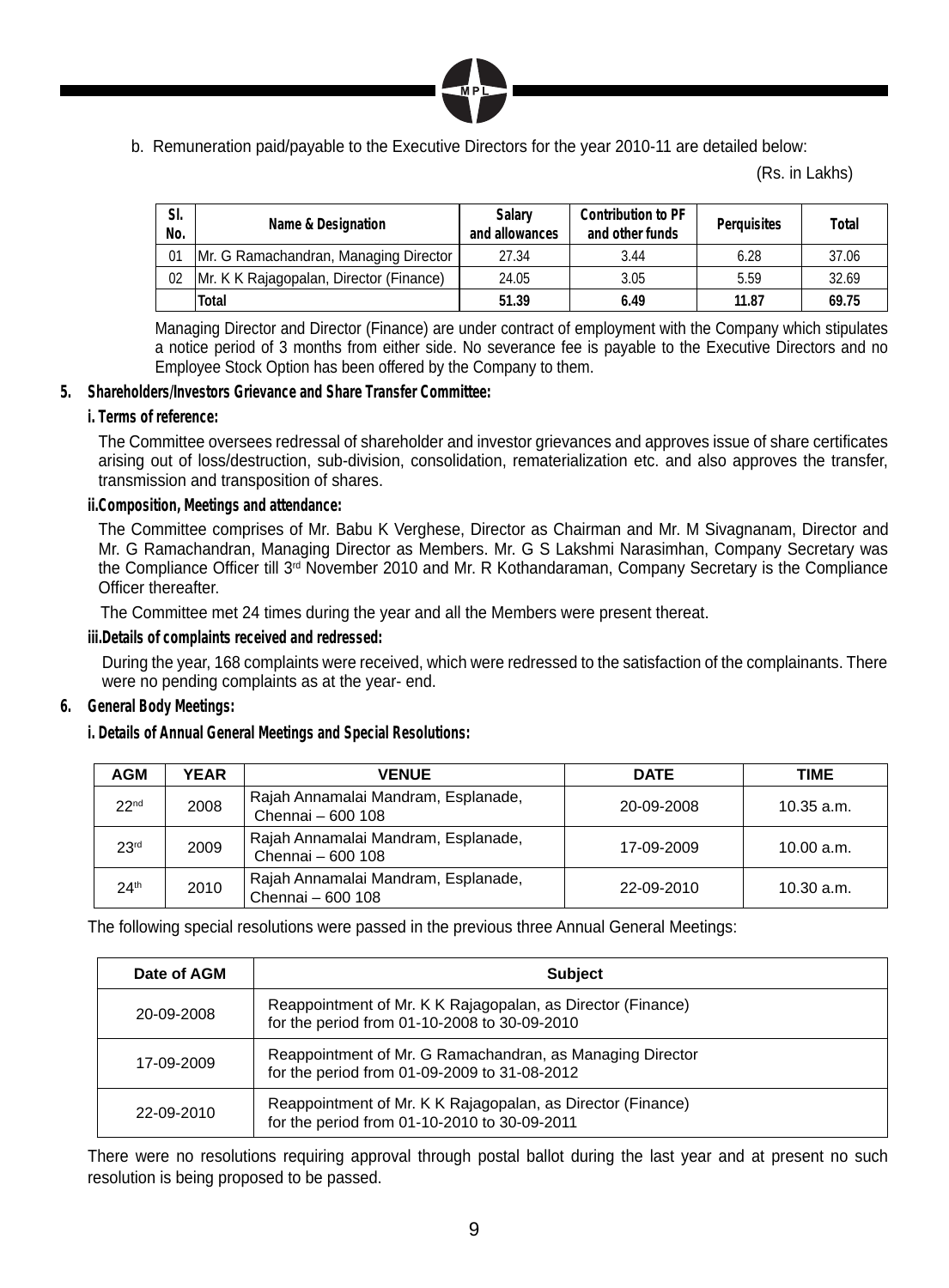

- **7. Disclosures:**
	- i. There were no materially significant related party transactions that had potential conflict with the interests of the Company at large. Transactions in the ordinary course of business with the related parties are disclosed in the Notes to the Accounts.
	- ii. There have been no instances of non-compliance by the Company on any matters related to the capital markets nor have any penalty/strictures been imposed on the Company by the Stock Exchanges or SEBI or any other statutory authority on such matters.
	- iii. The Company has complied with all the mandatory requirements stipulated under Clause 49 of the Listing Agreements with the Stock Exchange.
	- iv. Compliance with Non Mandatory requirements:
		- a. Remuneration Committee:

 The Company has constituted a Remuneration Committee for determining and recommending to the Board on matters relating to remuneration to executive directors. The details are furnished under Sl. No. 4 of this Report.

b. Whistle Blower Policy:

Though no specific Whistle Blower Policy has been laid down, the Company has recognized the importance of such information and so free access is available for any employee at any level to report to the Management about the unethical behavior, if any or suspected fraud by staff / officers / suppliers / customers or any other point of concern.

c. Audit Qualifications:

There have been no audit qualifications on the financial statements and the Company is under a regime of unqualified financial statements.

- v. The Company has laid down procedures to inform the Board members about the risk assessment and its minimization, which is periodically reviewed to ensure that risk control is exercised by the Management effectively. Committees have been formed to analyze the issues relating to risk management and the action points arising out of the deliberations of the Committees are reviewed by the Board.
- vi. As required under clause 49 (V) of the Listing Agreement, CEO / CFO Certification by Mr.G.Ramachandran, Managing Director and Mr.K.K.Rajagopalan, Director (Finance) was placed before the Board at its meeting held on  $27<sup>th</sup>$  April 2011.

vii.A Management Discussion and Analysis Report has been presented as part of the Directors' Report.

**8. Means of communication:**

 As stipulated under Clause 41 of the Listing Agreement, the Quarterly Results are published in one English National Newspaper (Economic Times) and one Tamil Newspaper (Makkal Kural) within 48 hours of the conclusion of the Board meeting in which the results are approved. They are also displayed in the website of the Company **www.manalipetro.com**

The Company's website also displays official press/news releases and several other details/information of interest to various stakeholders, including the complete Annual Reports and shareholding pattern.

**9. General Shareholder Information:**

 **i. 25th Annual General Meeting:**

- 
- 

- Date & time 29<sup>th</sup> July 2011, 10.00 A.M. - Venue **Rajah Annamalai Mandram** Esplanade, Chennai 600 108

 **ii. Financial Calendar(tentative):**

| Financial year                       | 1 <sup>st</sup> April 2011 to 31 <sup>st</sup> March, 2012 |
|--------------------------------------|------------------------------------------------------------|
| First quarter results                | July/ August 2011                                          |
| Second quarter results               | October/ November 2011                                     |
| Third quarter results                | January/February 2012                                      |
| Audited Results for the year 2011-12 | Before end of May 2012                                     |

**iii.** Book Closure date  $\qquad$ : 19<sup>th</sup> July 2011 to 29<sup>th</sup> July 2011(both days inclusive)

- 
- iv. Dividend payment date  $\cdot$  18<sup>th</sup> August, 2011, Subject to declaration of dividend at AGM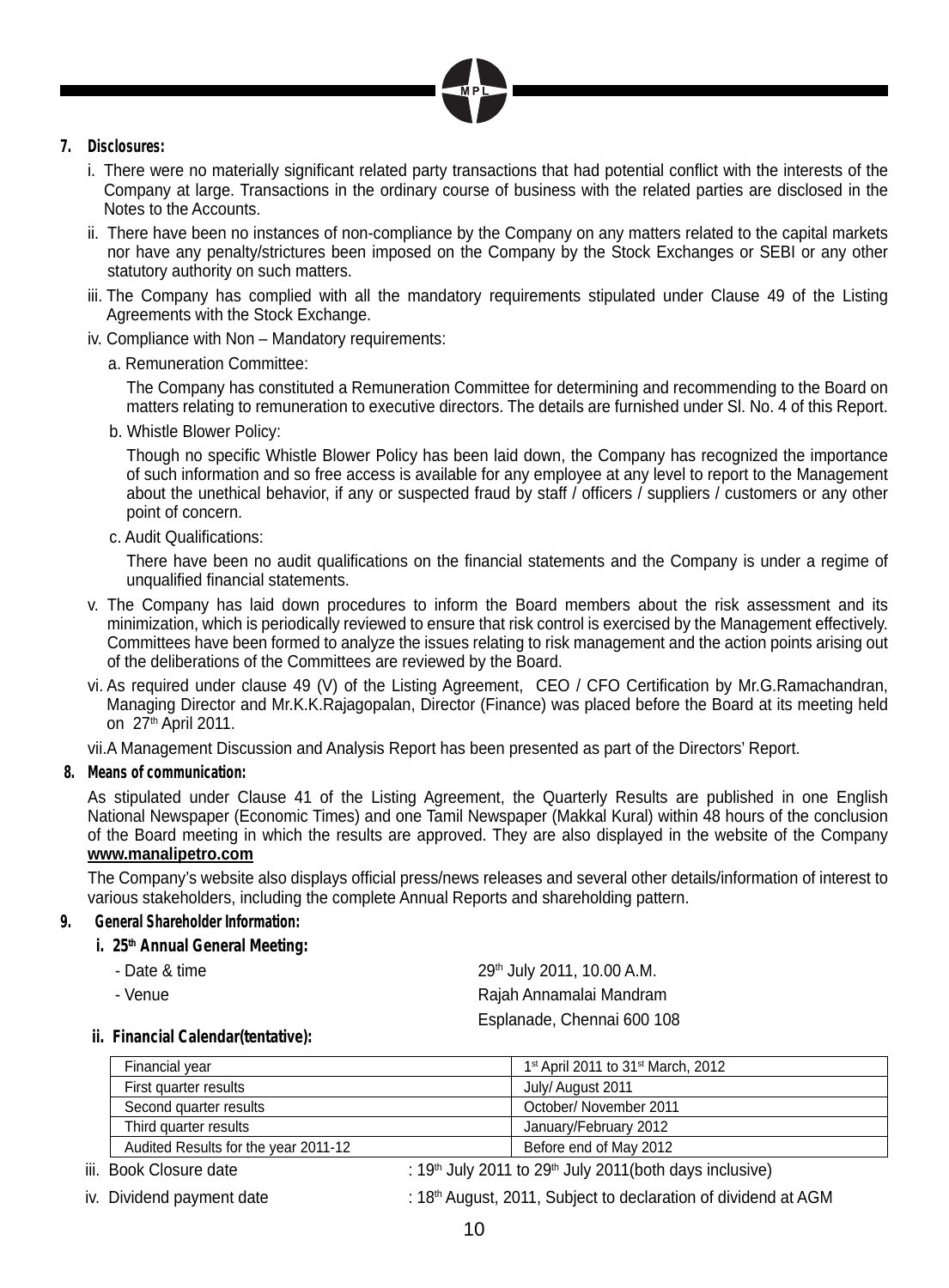

#### **v. Listing / Stock Code of equity shares**

| <b>NAME OF EXCHANGE</b>                        | STOCK CODE |
|------------------------------------------------|------------|
| Bombay Stock Exchange Limited (BSE)            | 500268     |
| National Stock Exchange of India Limited (NSE) | MANALIPETC |

#### **vi. Market Price Data**

| Month & Year | <b>NSE</b> |                   |                | <b>BSE</b>      |       |                   |           |           |
|--------------|------------|-------------------|----------------|-----------------|-------|-------------------|-----------|-----------|
|              |            | Share Price (Rs.) |                | S & P CNX Nifty |       | Share Price (Rs.) |           | Sensex    |
|              | High       | Low               | High           | Low             | High  | Low               | High      | Low       |
| April 2010   | 12.40      | 9.40              | 5.399.65       | 5,160.90        | 12.40 | 9.00              | 18.047.86 | 17,276.80 |
| May          | 11.90      |                   | 9.50 5.278.70  | 4,786.45        | 12.30 | 9.60              | 17,536.86 | 15,960.15 |
| June         | 11.40      | 9.60              | 5.366.75       | 4.961.05        | 11.37 | 9.75              | 17.919.62 | 16.318.39 |
| July         | 12.40      |                   | 10.05 5,477.50 | 5,225.60        | 12.33 | 10.20             | 18,237.56 | 17,395.58 |
| August       | 11.35      |                   | 10.00 5.549.80 | 5,348.90        | 11.40 | 9.96              | 18,475.27 | 17,819.99 |
| September    | 17.20      | 10.00             | 6,073.50       | 5.403.05        | 17.15 | 10.07             | 20.267.98 | 18.027.12 |
| October      | 17.10      |                   | 14.85 6.284.10 | 5,937.10        | 17.20 | 14.85             | 20,854.55 | 19,768.96 |
| November     | 20.75      | 14.65             | 6,338.50       | 5,690.35        | 20.90 | 14.65             | 21,108.64 | 18,954.82 |
| December     | 17.50      |                   | 14.30 6.147.30 | 5,721.15        | 17.40 | 14.20             | 20.552.03 | 19,074.57 |
| January 2011 | 16.40      |                   | 11.50 6.181.05 | 5,416.65        | 16.35 | 12.01             | 20.664.80 | 18,038.48 |
| February     | 13.20      |                   | 10.20 5,599.25 | 5,177.70        | 13.35 | 10.15             | 18,690.97 | 17,295.62 |
| March        | 13.75      |                   | 11.05 5.872.00 | 5.348.20        | 13.75 | 11.05             | 19.575.16 | 17.792.17 |

The Company awaits confirmation of delisting from Calcutta Stock Exchange Association Ltd.

 **viii. Registrars and Share Transfer Agent:**

 All share registry work in respect of both physical and demat segments are handled by a single common agency M/s Cameo Corporate Services Limited, Subramanian Building, No. 1, Club House Road, Chennai 600 002, as the Registrar and Transfer Agent (RTA) of the Company for all aspects of Investor servicing relating to shares.

 **ix. Share Transfer System:**

 Requests for share transfer, transmissions, transpositions etc are processed by the RTA and returned within the stipulated time, if the documents are found to be in order. Share transfer requests are processed within an average of 15 days from the date of receipt. The power to approve transfer of securities has been delegated by the Board to the Shareholders / Investors Grievance and Share Transfer Committee, which meets once in a fortnight.

|        | Range of shares | <b>Holders</b> |        | <b>Shares</b> |        |
|--------|-----------------|----------------|--------|---------------|--------|
| From   | Тo              | %<br>No.       |        | No.           | %      |
|        | 100             | 17,785         | 11.60  | 10,46,410     | 0.61   |
| 101    | 500             | 1,10,231       | 71.90  | 2,51,07,925   | 14.60  |
| 501    | 1,000           | 14,711         | 9.60   | 1,16,45,459   | 6.77   |
| 1,001  | 2,000           | 5,979          | 3.90   | 91,06,583     | 5.29   |
| 2,001  | 3,000           | 1,762          | 1.15   | 46,34,106     | 2.70   |
| 3,001  | 4,000           | 579            | 0.38   | 21,21,659     | 1.23   |
| 4,001  | 5,000           | 734<br>0.48    |        | 35, 17, 772   | 2.05   |
| 5,001  | 10,000          | 866            | 0.56   | 66,79,732     | 3.88   |
| 1,0001 | & above         | 660            | 0.43   | 10,81,39,583  | 62.87  |
| Total  |                 | 1,53,307       | 100.00 | 17,19,99,229  | 100.00 |

 **x. Distribution of shareholding as on March 31, 2011:**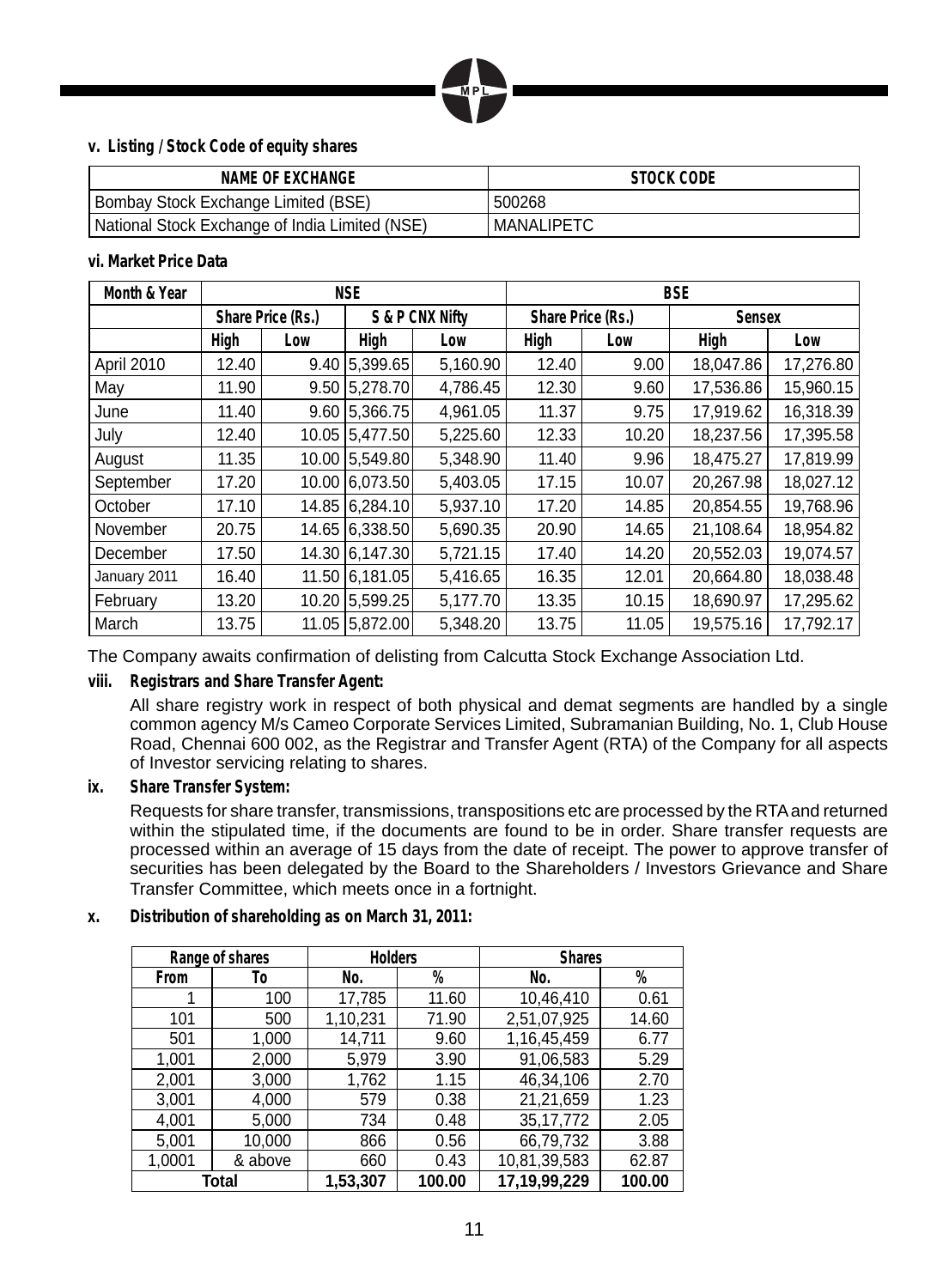

**xi. Shareholding pattern as on March 31, 2011:**

| Category                        | <b>Holders</b>     |       | <b>Shares</b> |        |
|---------------------------------|--------------------|-------|---------------|--------|
|                                 | No.                | ℅     | No.           | ℅      |
| Promoters and Promoter Group    | 13                 | 0.01  | 7,70,91,453   | 44.82  |
| Mutual Funds/UTI                | 14                 | 0.01  | 1,93,800      | 0.11   |
| <b>Financial Institutions</b>   | 17                 | 0.01  | 74,435        | 0.04   |
| Foreign Institutional Investors | 1                  | 0.00  | 22,60,000     | 1.31   |
| <b>Bodies Corporate</b>         | 1,242              | 0.81  | 1,20,13,130   | 6.99   |
| Individuals                     | 1,45,819           | 95.11 | 7,43,72,170   | 43.25  |
| <b>HUF</b>                      | 1,247              | 0.81  | 34,79,689     | 2.02   |
| NRIs/OCBs                       | 4,868              | 3.18  | 23,69,224     | 1.38   |
| Clearing Members & others       | 86                 | 0.06  | 1,45,328      | 0.08   |
| <b>Total</b>                    | 100.00<br>1,53,307 |       | 17,19,99,229  | 100.00 |

#### **xii. Dematerialization of shares and liquidity:**

The shares, listed in BSE and NSE, are to be traded only in dematerialized form. The ISIN of the shares is: INE201A01024.

The shares are traded regularly on BSE and NSE.

 As at March 31, 2011, 15,38,58,000 shares were held in dematerialized form, representing about 90% of the total shares. The balance were held in physical form.

| xiii) Plants Locations :                                                                                                                                                      |                   | Plant I : Ponneri High Road, Manali                                                                                                                                                                                                   |
|-------------------------------------------------------------------------------------------------------------------------------------------------------------------------------|-------------------|---------------------------------------------------------------------------------------------------------------------------------------------------------------------------------------------------------------------------------------|
|                                                                                                                                                                               |                   | Chennai - 600 068.                                                                                                                                                                                                                    |
|                                                                                                                                                                               |                   | Plant II : Sathangadu Village, Manali,<br>Chennai - 600 068.                                                                                                                                                                          |
| xiv) Address for correspondence:                                                                                                                                              |                   |                                                                                                                                                                                                                                       |
| Investors may contact the Registrars and<br>Share Transfer Agent for matters relating<br>to shares, dividends, annual reports and<br>related issues at the following address: | Chennai - 600 002 | Cameo Corporate Services Ltd,<br>Subramanian Building, V Floor,<br>No: 1, Club House Road,<br>Phone: 044 28460390 / 28460394 & 28460718<br>Fax: 044 28460129<br>E-mail: investor@cameoindia.com                                       |
| For other general matters or in case of<br>any difficulties/grievances investors may<br>contact:                                                                              | Chennai - 600 068 | Mr. R Kothandaraman<br>Company Secretary and Compliance Officer<br>Manali Petrochemical Ltd.<br>Ponneri High Road, Manali,<br>Phone: 044 - 25941025 / 25943895<br>Fax: $0.044 - 25941199$<br>E-mail: companysecretary@manalipetro.com |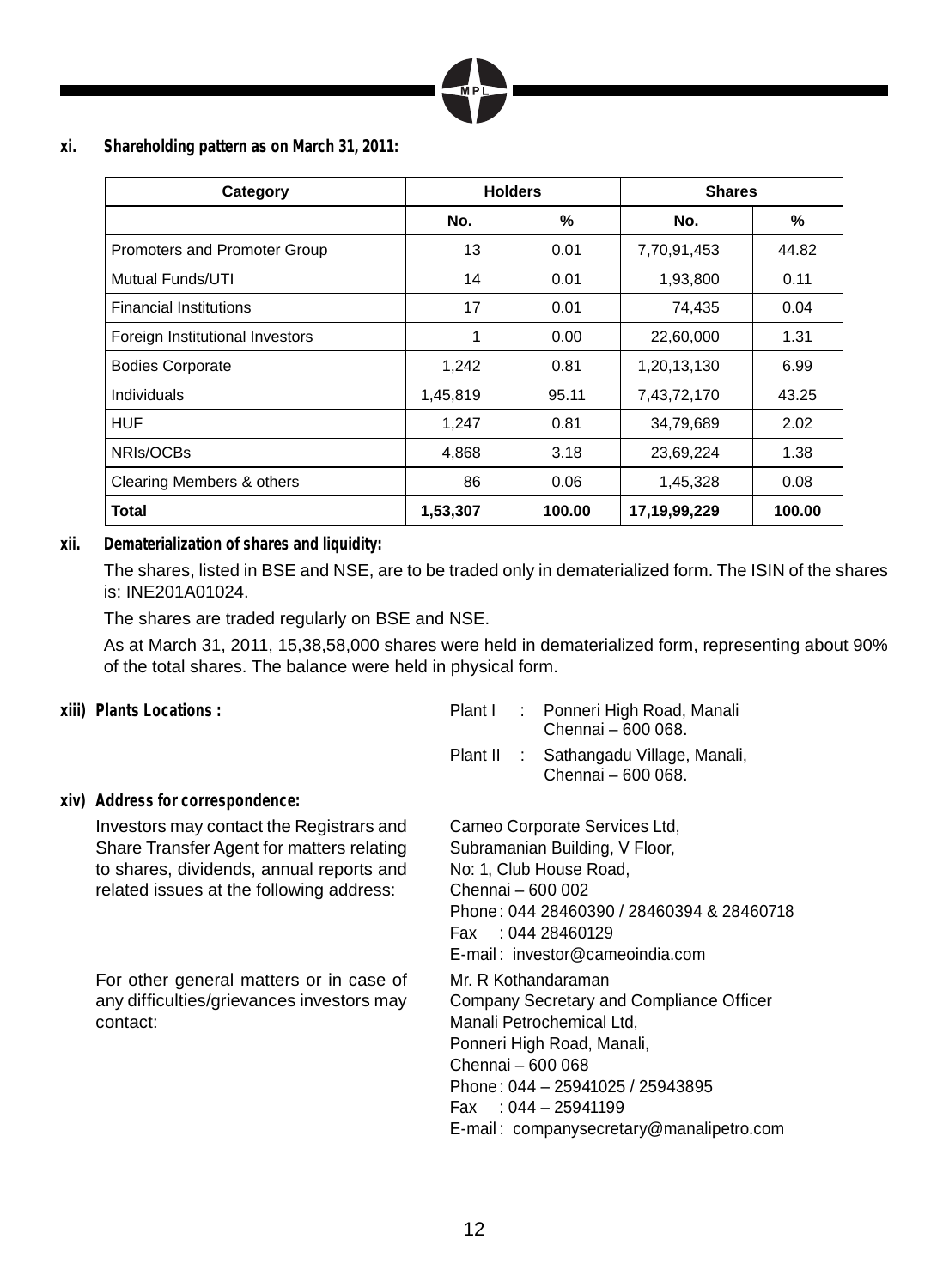

**DECLARATION**

To

The Members of Manali Petrochemical Ltd.

This is to declare that the respective Codes of Conduct envisaged by the Company for Members of the Board and Senior Management Personnel have been complied with by all the members of the Board and Senior management Personnel of the Company.

Place : Chennai Date : 27th April 2011

**G. RAMACHANDRAN** MANAGING DIRECTOR

#### **CORPORATE GOVERNANCE COMPLIANCE REPORT**

**To**

**Members of Manali Petrochemical Limited**

We have examined the compliance of conditions of Corporate Governance by Manali Petrochemical Ltd. for the year ended on 31st March 2011 as stipulated in Clause 49 of the Listing Agreement of the said Company with Stock Exchanges.

The compliance of conditions of Corporate Governance is the responsibility of the Management. Our examination was limited to procedures and implementation thereof, adopted by the Company for ensuring the compliance of the conditions of Corporate Governance. It is neither an audit nor an expression of opinion on the financial statements of the Company.

In our opinion and to the best of our information and according to the explanations given to us, we certify that the Company has complied with the conditions of Corporate Governance as stipulated in the above mentioned Listing Agreement.

We further state that such compliance is neither an assurance as to the future viability of the Company nor the efficiency or effectiveness with which the Management has conducted the affairs of the Company.

**For DELOITTE HASKINS & SELLS** Chartered Accountants (Registration No.008072S) **M.K. Ananthanarayanan** Place : Chennai Partner : Partner : Partner : Partner : Partner : Partner : Partner : Partner : Partner : Partner : Partner : Partner : Partner : Partner : Partner : Partner : Partner : Partner : Partner : Partner : Partne Date : 27th April, 2011 (Membership No.19521)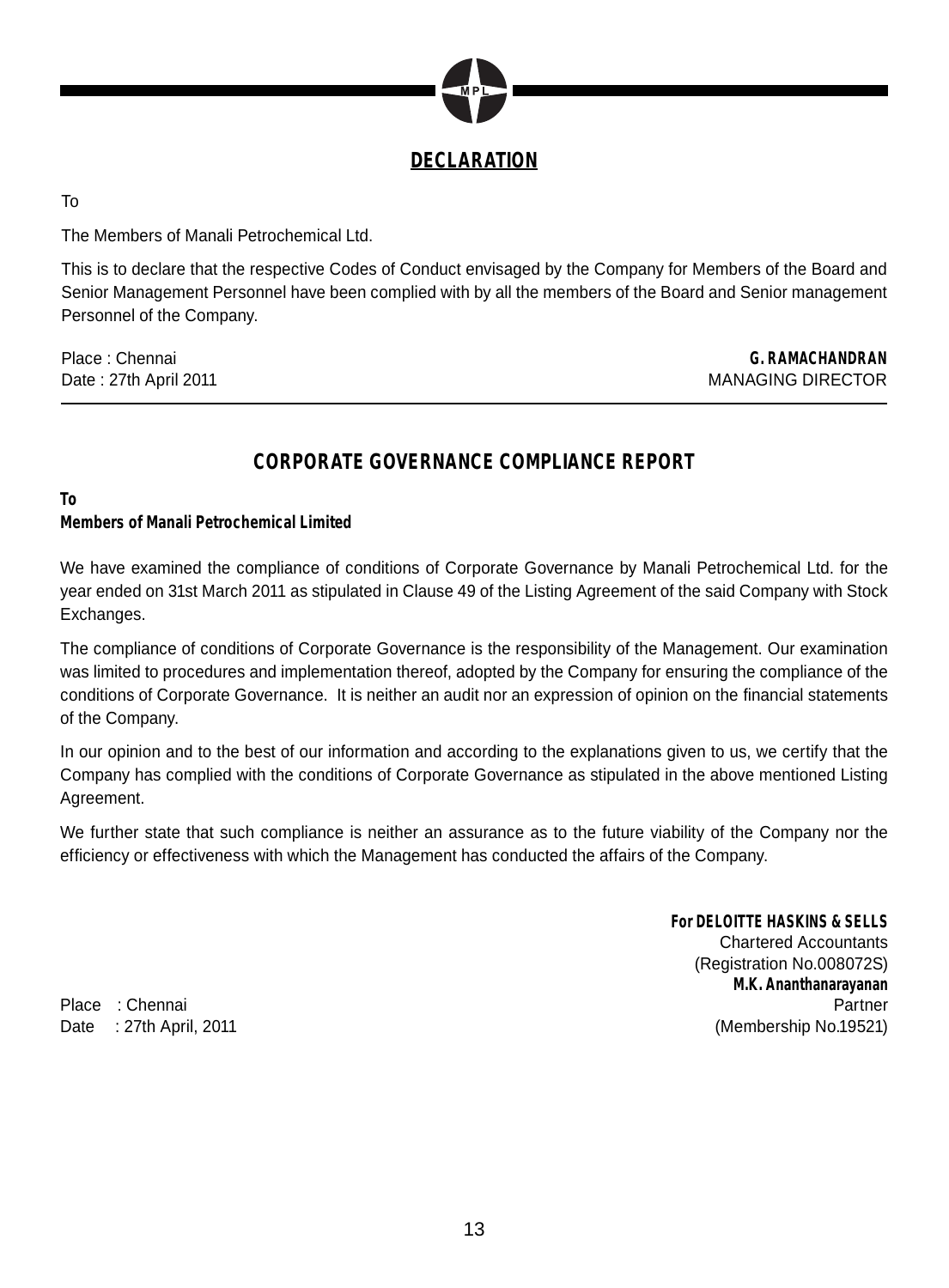

#### **AUDITORS' REPORT**

To The Members of MANALI PETROCHEMICAL LIMITED

- 1. We have audited the attached Balance Sheet of MANALI PETROCHEMICAL LIMITED ("the Company") as at 31st March, 2011, the Profit and Loss Account and the Cash Flow Statement of the Company for the year ended on that date, both annexed thereto. These financial statements are the responsibility of the Company's Management. Our responsibility is to express an opinion on these financial statements based on our audit.
- 2. We conducted our audit in accordance with the auditing standards generally accepted in India. Those Standards require that we plan and perform the audit to obtain reasonable assurance about whether the financial statements are free of material misstatements. An audit includes examining, on a test basis, evidence supporting the amounts and the disclosures in the financial statements. An audit also includes assessing the accounting principles used and the significant estimates made by the Management, as well as evaluating the overall financial statement presentation. We believe that our audit provides a reasonable basis for our opinion.
- 3. As required by the Companies (Auditor's Report) Order, 2003 (CARO) issued by the Central Government in terms of Section 227(4A) of the Companies Act, 1956, we enclose in the Annexure a statement on the matters specified in paragraphs 4 and 5 of the said Order.
- 4. Further to our comments in the Annexure referred to in paragraph 3 above, we report as follows:
	- (a) we have obtained all the information and explanations which to the best of our knowledge and belief were necessary for the purposes of our audit;
- (b) in our opinion, proper books of account as required by law have been kept by the Company so far as it appears from our examination of those books;
- (c) the Balance Sheet, the Profit and Loss Account and the Cash Flow Statement dealt with by this report are in agreement with the books of account;
- (d) in our opinion, the Balance Sheet, the Profit and Loss Account and the Cash Flow Statement dealt with by this report are in compliance with the Accounting Standards referred to in Section 211(3C) of the Companies Act, 1956;
- (e) in our opinion and to the best of our information and according to the explanations given to us, the said accounts give the information required by the Companies Act, 1956 in the manner so required and give a true and fair view in conformity with the accounting principles generally accepted in India:
	- (i) in the case of the Balance Sheet, of the state of affairs of the Company as at 31st March, 2011;
	- (ii) in the case of the Profit and Loss Account, of the profit of the Company for the year ended on that date and
	- (iii) in the case of the Cash Flow Statement, of the cash flows of the Company for the year ended on that date.
- 5. On the basis of the written representations received from the Directors as on 31st March, 2011 taken on record by the Board of Directors, none of the Directors is disqualified as on 31st March, 2011 from being appointed as a director in terms of Section 274(1)(g) of the Companies Act, 1956.

**For Deloitte Haskins & Sells** Chartered Accountants (Registration No. 008072S) **M.K Ananthanarayanan** Partner Membership No.19521

Place : Chennai Date : 27th April, 2011

#### **ANNEXURE TO THE AUDITORS' REPORT** (Referred to in paragraph 3 of our report of even date)

- (i). Having regard to the nature of the company's business / activities / result, clauses (xiii) and (xiv) of CARO are not applicable.
- (ii). In respect of its fixed assets:
	- (a) The Company has maintained proper records showing full particulars, including quantitative details and situation of the fixed assets.
	- (b) The fixed assets were physically verified during the year by the Management in accordance with a regular programme of verification which, in our opinion, provides for physical verification of all the fixed assets at reasonable intervals. According to the information and explanations given to us, no material discrepancies were noticed on such verification.
	- (c) The fixed assets disposed off during the year, in our opinion, do not constitute a substantial part of the fixed assets of the Company and such disposal has, in our opinion, not affected the going concern status of the Company.

(iii) In respect of its inventory:

- (a) As explained to us, the inventories were physically verified during the year by the Management at reasonable intervals.
- (b) In our opinion and according to the information and explanations given to us, the procedures of physical verification of inventories followed by the Management were reasonable and adequate in relation to the size of the Company and the nature of its business.
- (c) In our opinion and according to the information and explanations given to us, the Company has maintained proper records of its inventories and no material discrepancies were noticed on physical verification.
- (iv) The Company has neither granted nor taken any loans, secured or unsecured, to/from companies, firms or other parties listed in the Register maintained under Section 301 of the Companies Act, 1956.
- (v) In our opinion and according to the information and explanations given to us, having regard to the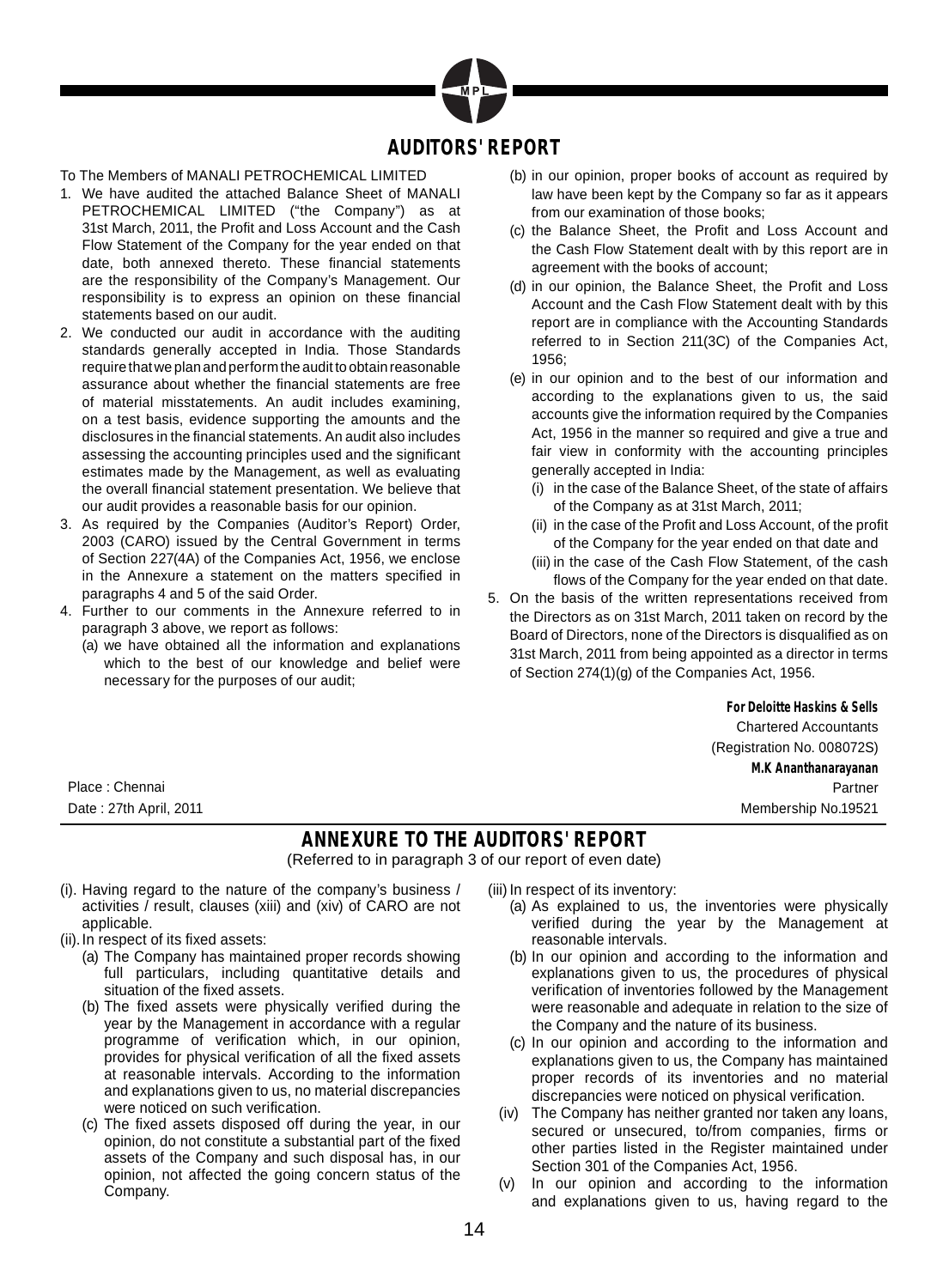

explanations that some of the items purchased are of special nature and suitable alternative sources are not readily available for obtaining comparable quotations, there is an adequate internal control system commensurate with the size of the Company and the nature of its business with regard to purchases of inventory and fixed assets and the sale of goods and services. During the course of our audit, we have not observed any major weakness in such internal control system.

- (vi) In respect of contracts or arrangements entered in the Register maintained in pursuance of Section 301 of the Companies Act, 1956, to the best of our knowledge and belief and according to the information and explanations given to us:
	- (a) The particulars of contracts or arrangements referred to in Section 301 that needed to be entered in the Register maintained under the said Section have been so entered.
	- (b) Where each of such transaction is in excess of Rs.5 lakhs in respect of any party, the transactions have been made at prices which are prima facie reasonable having regard to the prevailing market prices at the relevant time.
- (vii) According to the information and explanations given to us, the Company has not accepted any deposit from the public during the year.
- (viii) In our opinion, the internal audit functions carried out during the year by a firm of Chartered Accountants appointed by the Management have been commensurate with the size of the Company and the nature of its business.
- (ix) We have broadly reviewed the books of account maintained by the Company pursuant to the rules made by the Central Government for the maintenance of cost records under Section 209(1) (d) of the Companies Act, 1956 in respect of materials, labour and other items of cost which are required to be maintained by the company for certain products and are of the opinion that prima facie the prescribed accounts and records have been made and maintained. We have, however, not made a detailed examination of the records with a view to determining whether they are accurate or complete.
- (x) According to the information and explanations given to us in respect of statutory dues:
- (a) The Company has been regular in depositing undisputed dues, including Provident Fund, Investor Education and Protection Fund, Employees' State Insurance, Income-tax, Sales Tax, Wealth Tax, Service Tax, Custom Duty, Excise Duty, Cess and other material statutory dues applicable to it with the appropriate authorities.
- (b) There were no undisputed amounts payable in respect of Income-tax, Wealth Tax, Custom Duty, Excise Duty, Cess and other material statutory dues in arrears as at 31st March, 2011 for a period of more than six months from the date they became payable.
- (c) There are no dues of Income-tax, Sales Tax, Wealth Tax, Service Tax, Custom Duty, Excise Duty and Cess which have not been deposited as on 31st March, 2011 on account of disputes except as given below:

| <b>Statute</b>                 | Nature of<br><b>Dues</b> | Forum where<br>Dispute is pending            | Period to which<br>the amount<br>relates | Amount<br>involved<br>(Rs. in lakhs) |
|--------------------------------|--------------------------|----------------------------------------------|------------------------------------------|--------------------------------------|
| Central Excise<br>Act, 1944    | Excise<br>Duty           | High Court of<br>Madras                      | 1996-97                                  | 4.64                                 |
| Customs<br>Act, 1972           | Customs<br>Duty          | High Court of<br>Madras                      | 1993-94                                  | 10.04                                |
| Central Sales<br>Tax Act, 1956 | Sales Tax                | High Court of<br>Madras                      | Various Years                            | 10.23                                |
| Central Sales<br>Tax Act, 1956 | Sales Tax                | Sales Tax<br>Tribunal under<br>Sales Tax Act | 2000-01                                  | 10.74                                |
| Income Tax Act,<br>1961        | Income<br>Тах            | Commissioner<br>of Income Tax<br>(Appeals)   | 2006-07 &<br>2007-08                     | 96.24                                |
| Income Tax Act.<br>1961        | Income<br>Тах            | Income Tax<br>Appellate<br>Tribunal*         | 2005-06                                  | 391.78                               |

\*Income tax appeal decided by CIT(Appeals) in Company's favour but on which department has gone on appeal.

- (xi) In our opinion, the Company does not have accumulated losses. The Company has not incurred cash losses during the current financial year and in the immediately preceding financial year.
- (xii) In our opinion and according to the information and explanations given to us, the Company has not defaulted in the repayment of dues to banks, financial institutions and debenture holders.
- (xiii) In our opinion, the Company is not dealing in or trading in shares, securities, debentures and other investments. Accordingly, the provisions of clause (xiv) of the Companies (Auditor's Report) Order, 2003 are not applicable to the Company.
- (xiv) In our opinion and according to the information and explanations given to us, the Company has not, during the year, given any guarantee for loans taken by others from banks or financial institutions.
- (xv) The Company has not availed any term loan during the year.
- (xvi) In our opinion and according to the information and explanations given to us and on an overall examination of the Balance Sheet, we report that funds raised on short-term basis have not been used during the year for long- term investment.
- (xvii) According to the information and explanations given to us, the Company has not made preferential allotment of shares to parties and companies covered in the register maintained under Section 301 of the Companies Act, 1956.
- (xviii) The Company has not issued any debentures during the year.
- (xix) The Company has not raised any money by public issues during the year.
- (xx) To the best of our knowledge and according to the information and explanations given to us, no fraud by the Company and no fraud on the Company has been noticed or reported during the year.

**For DELOITTE HASKINS & SELLS** Chartered Accountants (Registration No.008072S) **M.K. Ananthanarayanan** Place : Chennai Partner Date: 27th April, 2011 (Membership No.19521)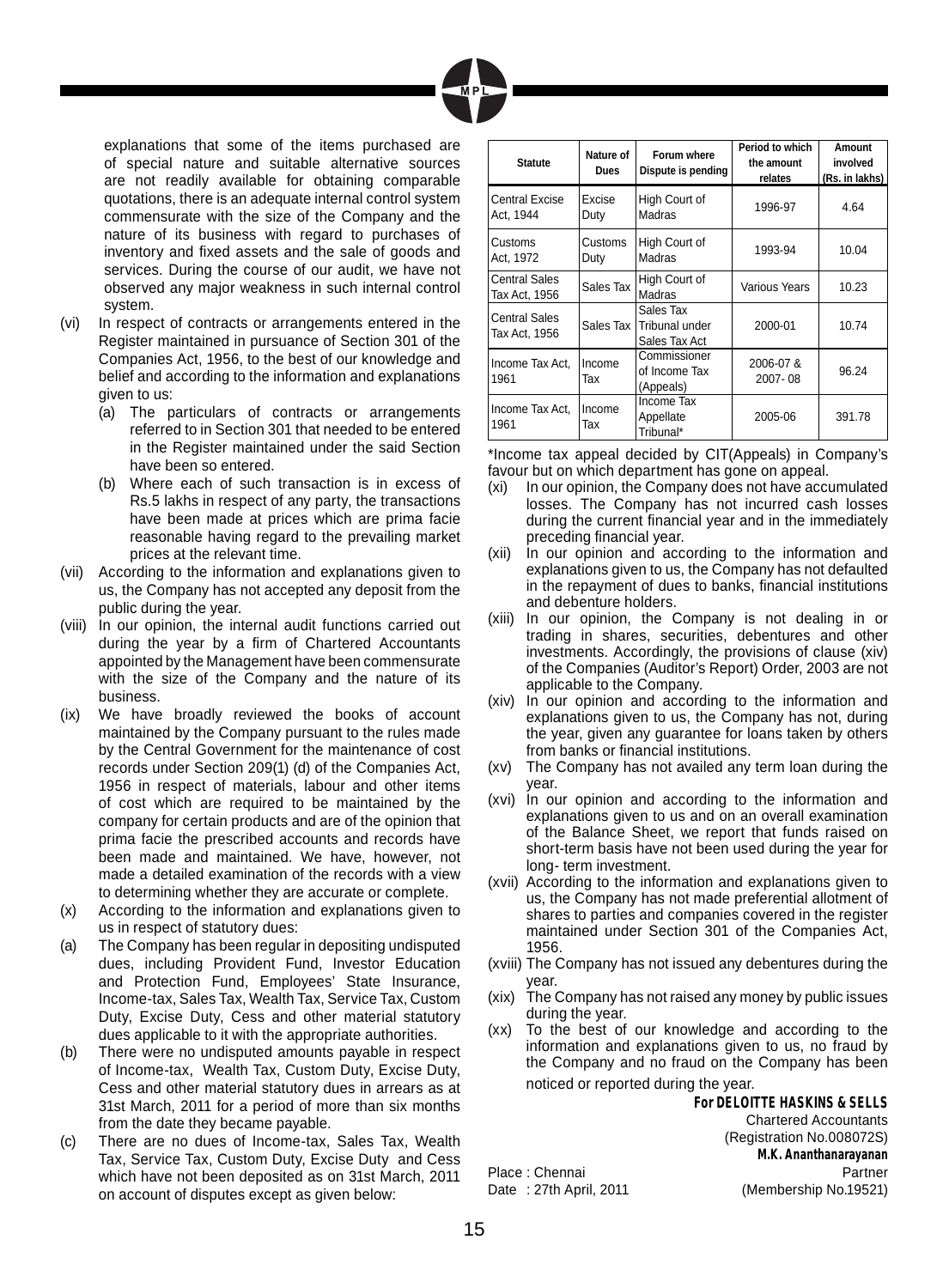#### **Balance Sheet as at March 31, 2011** (Rs. In Lakhs)

|                                          | Schedule       |           | As at<br>March 31, 2011 |           | As at<br>March 31, 2010 |
|------------------------------------------|----------------|-----------|-------------------------|-----------|-------------------------|
| <b>SOURCES OF FUNDS</b>                  |                |           |                         |           |                         |
| Shareholders' Funds                      |                |           |                         |           |                         |
| <b>Share Capital</b>                     | 1              |           | 8,603.47                |           | 8,603.47                |
| Reserves and Surplus                     | 2              |           | 5,665.18                |           | 4,136.94                |
| Loan Funds                               |                |           |                         |           |                         |
| Secured                                  | 3              |           | 592.17                  |           | 590.01                  |
| Deferred Tax Liability (Net)             |                |           | 1,313.58                |           | 1,171.99                |
| (Refer Note No.B14 of Schedule 16)       |                |           | 16,174.40               |           | 14,502.41               |
| <b>APPLICATION OF FUNDS</b>              |                |           |                         |           |                         |
| <b>Fixed Assets</b>                      |                |           |                         |           |                         |
| <b>Gross Block</b>                       | 4              | 27,105.07 |                         | 25,898.64 |                         |
| Less: Accumulated Depreciation           |                | 17,951.77 |                         | 18,269.32 |                         |
| <b>Net Block</b>                         |                | 9,153.30  |                         | 7,629.32  |                         |
| Capital Work -in-Progress                |                | 1,010.54  | 10,163.84               | 273.43    | 7,902.75                |
| <b>Investments</b>                       | 5              |           | 3,394.29                |           | 2,446.78                |
| Current Assets, Loans and Advances       |                |           |                         |           |                         |
| Inventories                              | 6              | 4,312.99  |                         | 3,160.38  |                         |
| <b>Sundry Debtors</b>                    | $\overline{7}$ | 2,868.93  |                         | 3,438.22  |                         |
| Cash and Bank Balances                   | 8              | 460.14    |                         | 1,172.60  |                         |
| Loans and Advances                       | 9              | 1,255.06  |                         | 1,639.54  |                         |
|                                          |                | 8,897.12  |                         | 9,410.74  |                         |
| Less: Current Liabilities and Provisions |                |           |                         |           |                         |
| <b>Current Liabilities</b>               | 10             | 5,267.42  |                         | 4,494.30  |                         |
| Provisions                               | 11             | 1,013.43  |                         | 763.56    |                         |
| <b>Net Current Assets</b>                |                |           | 2,616.27                |           | 4,152.88                |
|                                          |                |           | 16,174.40               |           | 14,502.41               |
| Notes on Accounts                        | 16             |           |                         |           |                         |

The schedules referred to above form an integral part of the Balance Sheet

In terms of our report attached. **For Deloitte Haskins & Sells** Chartered Accountants **For and on behalf of the Board of Directors M.K. ANANTHANARAYANAN** Partner **ASHWIN C MUTHIAH** Chairman **M. SIVAGNANAM**  Director Place : Chennai Date : 27th April, 2011 **R KOTHANDARAMAN** Company Secretary **G. RAMACHANDRAN** Managing Director **K.K. RAJAGOPALAN** Director (Finance)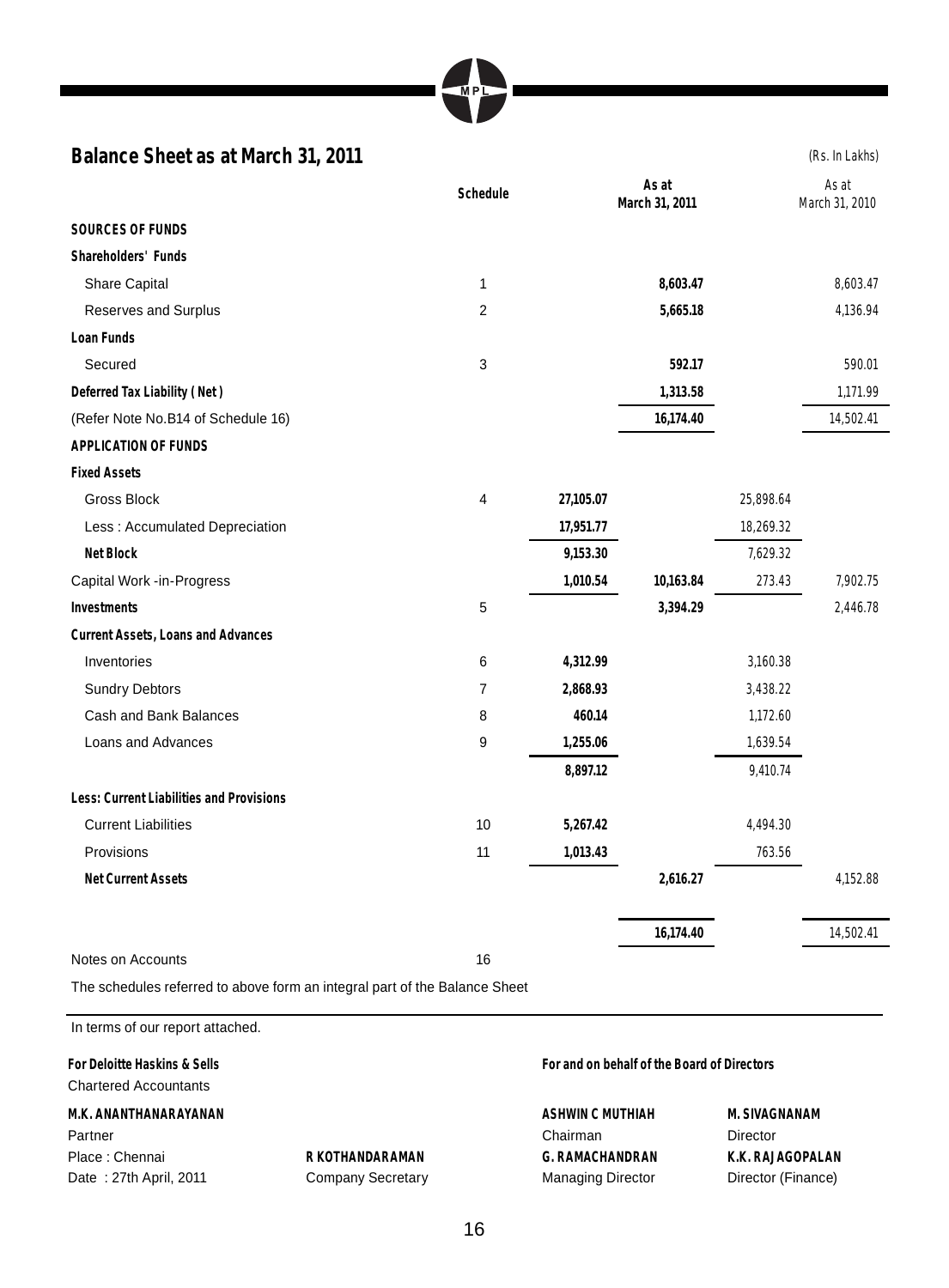

#### **Profit & Loss Account for the year ended March 31, 2011** (Rs. In Lakhs)

|                                                                                      | Schedule | For the year ended<br>March 31, 2011 | For the year ended<br>March 31, 2010 |
|--------------------------------------------------------------------------------------|----------|--------------------------------------|--------------------------------------|
| <b>INCOME</b>                                                                        |          |                                      |                                      |
| <b>Sales</b>                                                                         |          | 49,671.53                            | 41,996.26                            |
| Less: Excise Duty on Sales                                                           |          | 4,481.26                             | 3,126.45                             |
| <b>Net Sales</b>                                                                     |          | 45,190.27                            | 38,869.81                            |
| Other Income                                                                         | 12       | 475.06                               | 470.81                               |
|                                                                                      |          | 45,665.33                            | 39,340.62                            |
| <b>EXPENDITURE</b>                                                                   |          |                                      |                                      |
| (Increase)/Decrease in Stock                                                         | 15       | (278.95)                             | (40.38)                              |
| Raw materials and Packing Materials Consumed                                         |          | 31,161.84                            | 25,488.57                            |
| <b>Purchase of Traded Goods</b>                                                      |          | 1,353.07                             | 1,400.22                             |
| Power and Fuel                                                                       |          | 4,018.42                             | 3,625.59                             |
| <b>Employee Cost</b>                                                                 | 13       | 1,481.28                             | 1,365.29                             |
| Other Expenses                                                                       | 14       | 3,853.66                             | 3,946.82                             |
|                                                                                      |          | 41,589.32                            | 35,786.11                            |
| Profit Before Interest and Depreciation                                              |          | 4,076.01                             | 3,554.51                             |
| Interest and other finance charges                                                   |          | 154.01                               | 150.01                               |
| Depreciation                                                                         |          | 490.75                               | 404.07                               |
| <b>Profit Before Tax</b>                                                             |          | 3,431.25                             | 3,000.43                             |
| Provision for Tax                                                                    |          | 761.91                               | 620.00                               |
| Deferred Tax                                                                         |          | 141.59                               | 274.16                               |
| <b>Profit After Tax</b>                                                              |          | 2,527.75                             | 2,106.27                             |
| Balance brought forward                                                              |          | 4,045.49                             | 2,691.35                             |
| Amount available for appropriations                                                  |          | 6,573.24                             | 4,797.62                             |
| Appropriations:                                                                      |          |                                      |                                      |
| Proposed Dividend Current year - 10 % (Previous year - 7.5%)                         |          | 860.00                               | 645.00                               |
| Dividend Tax thereon                                                                 |          | 139.51                               | 107.13                               |
| Balance Carried over to Balance Sheet                                                |          | 5,573.73                             | 4,045.49                             |
| Total                                                                                |          | 6,573.24                             | 4,797.62                             |
| Basic and Diluted Earnings Per Equity Share of Rs.5.00 each                          |          | 1.47                                 | 1.22                                 |
| (Refer Note No.B13 of Schedule 16)                                                   |          |                                      |                                      |
| Notes on Accounts                                                                    | 16       |                                      |                                      |
| The schedules referred to above form an integral part of the Profit and Loss Account |          |                                      |                                      |
| In terms of our report attached.                                                     |          |                                      |                                      |

**For Deloitte Haskins & Sells** Chartered Accountants

**M.K. ANANTHANARAYANAN** Partner Place : Chennai Date : 27th April, 2011

**R KOTHANDARAMAN** Company Secretary **For and on behalf of the Board of Directors**

**ASHWIN C MUTHIAH** Chairman **G. RAMACHANDRAN** Managing Director

**M. SIVAGNANAM**  Director **K.K. RAJAGOPALAN** Director (Finance)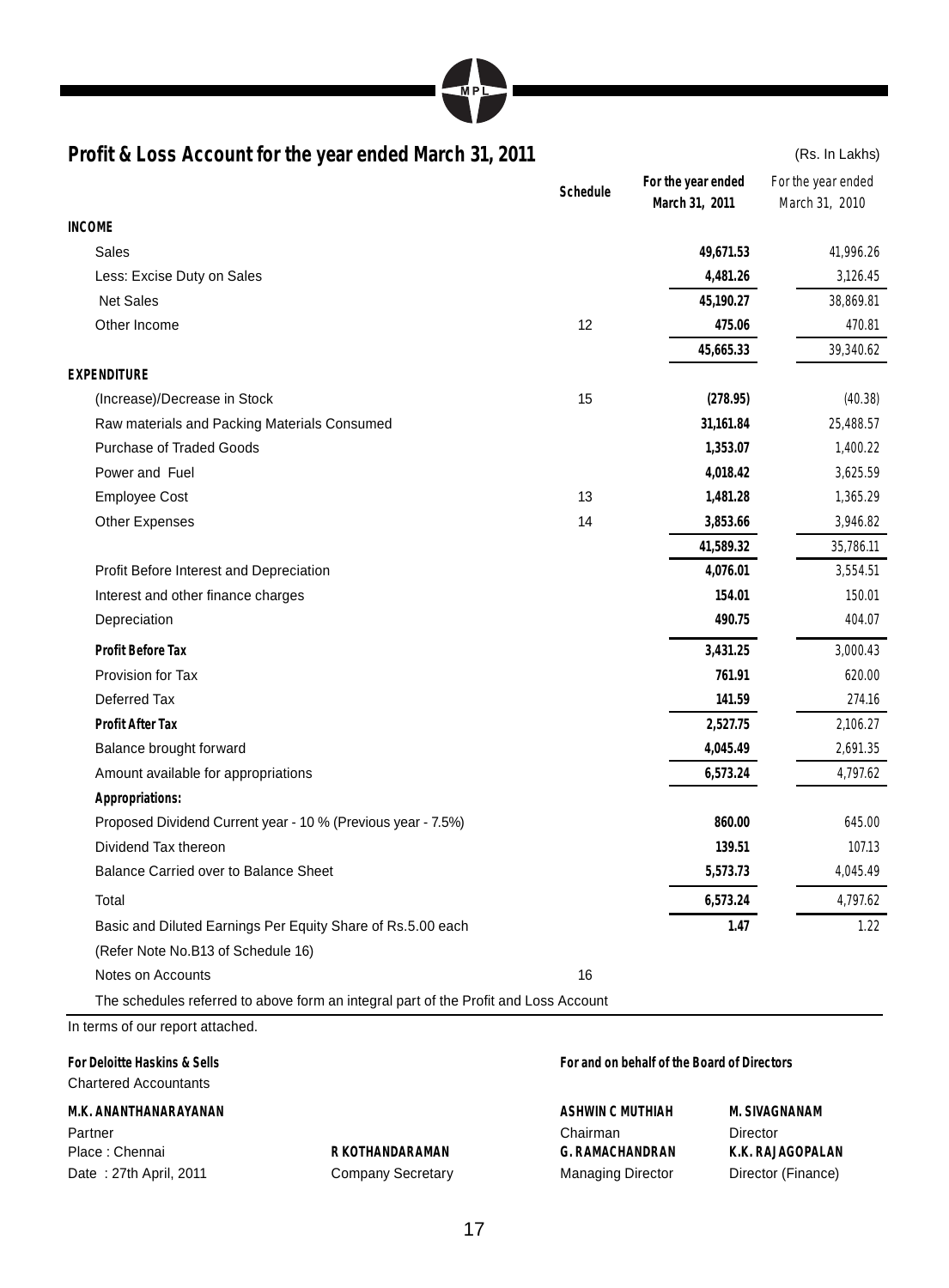| MPI |  |
|-----|--|
|-----|--|

#### Cash Flow Statement for the year ended March 31, 2011 **Cash Flow Statement for the year ended March 31, 2011**

|                                                               |             | 2010-11    |            | 2009-10  |
|---------------------------------------------------------------|-------------|------------|------------|----------|
| A. CASH FLOW FROM OPERATING ACTIVITIES                        |             |            |            |          |
| Net Profit as per Profit and Loss A/c Before Tax              |             | 3,431.25   |            | 3,000.43 |
| Adjustments for:                                              |             |            |            |          |
| Depreciation                                                  | 490.75      |            | 404.07     |          |
| Dividend Income                                               | (147.04)    |            | (91.89)    |          |
| <b>Interest Expense</b>                                       | 154.01      |            | 150.01     |          |
| Interest Income                                               | (72.72)     |            | (78.08)    |          |
| Provision for doubtful debts no longer required               | (37.60)     |            |            |          |
| Provision for doubtful debts                                  |             |            | 182.06     |          |
| Foreign Exchange Fluctuations                                 | (34.75)     |            | (163.32)   |          |
| Loss on sale/retirement of assets                             | 58.12       |            | 14.82      |          |
|                                                               |             | 410.77     |            | 417.67   |
| <b>Operating Profit Before</b>                                |             |            |            |          |
| <b>Working Capital Changes</b>                                |             | 3,842.02   |            | 3.418.10 |
| Adjustments for:                                              |             |            |            |          |
| Inventories                                                   | (1, 152.61) |            | 60.18      |          |
| <b>Debtors</b>                                                | 614.87      |            | (1,001.99) |          |
| Loans & Advances                                              | 384.48      |            | (136.22)   |          |
| <b>Trade Payables</b>                                         | 486.95      | 333.69     | 1,051.55   | (26.48)  |
| Net Cash From Operating Activities before Income Tax          |             | 4,175.71   |            | 3,391.62 |
| Income Tax paid                                               |             | (657.37)   |            | (443.88) |
| Net Cash From Operating Activities                            |             | 3,518.34   |            | 2,947.74 |
| <b>B. CASH FLOW FROM INVESTING ACTIVITIES</b>                 |             |            |            |          |
| Purchase of Fixed Assets, CWIP & Capital Advance              |             | (2,883.91) |            | (809.38) |
| Proceeds from sale of Fixed Assets                            |             | 73.95      |            | 16.95    |
| Interest Income                                               |             | 64.73      |            | 119.92   |
| Dividend Income                                               |             | 147.04     |            | 91.89    |
| Net Cash used in investing activities                         |             | (2,598.19) |            | (580.62) |
| C. CASH FLOW FROM FINANCING ACTIVITIES                        |             |            |            |          |
| Repayment of long term borrowings                             |             |            |            | (426.89) |
| (Repayment)/Proceeds from short term borrowings               |             | 2.15       |            | 21.56    |
| <b>Interest Paid</b>                                          |             | (154.01)   |            | (150.01) |
| Dividend Paid                                                 |             | (426.11)   |            | (252.18) |
| Corporate Dividend Tax Paid                                   |             | (107.13)   |            | (73.08)  |
| Net Cash Used in Financing Activities                         |             | (685.10)   |            | (880.60) |
| Net Increase in Cash and Cash equivalents (A+B+C)             |             | 235.05     |            | 1,486.52 |
| Cash and Cash Equivalents As At 1 st April [Opening Balance]  |             | 3,618.93   |            | 2,132.41 |
| Cash and Cash Equivalents As At 31 st March [Closing Balance] |             | 3,853.98   |            | 3,618.93 |

In terms of our report attached

**For Deloitte Haskins & Sells** Chartered Accountants **M.K. ANANTHANARAYANAN** Partner Place : Chennai Date : 27th April, 2011

**R KOTHANDARAMAN** Company Secretary **For and on behalf of the Board of Directors**

**ASHWIN C MUTHIAH** Chairman **M. SIVAGNANAM**  Director **G. RAMACHANDRAN** Managing Director **K.K. RAJAGOPALAN** Director (Finance)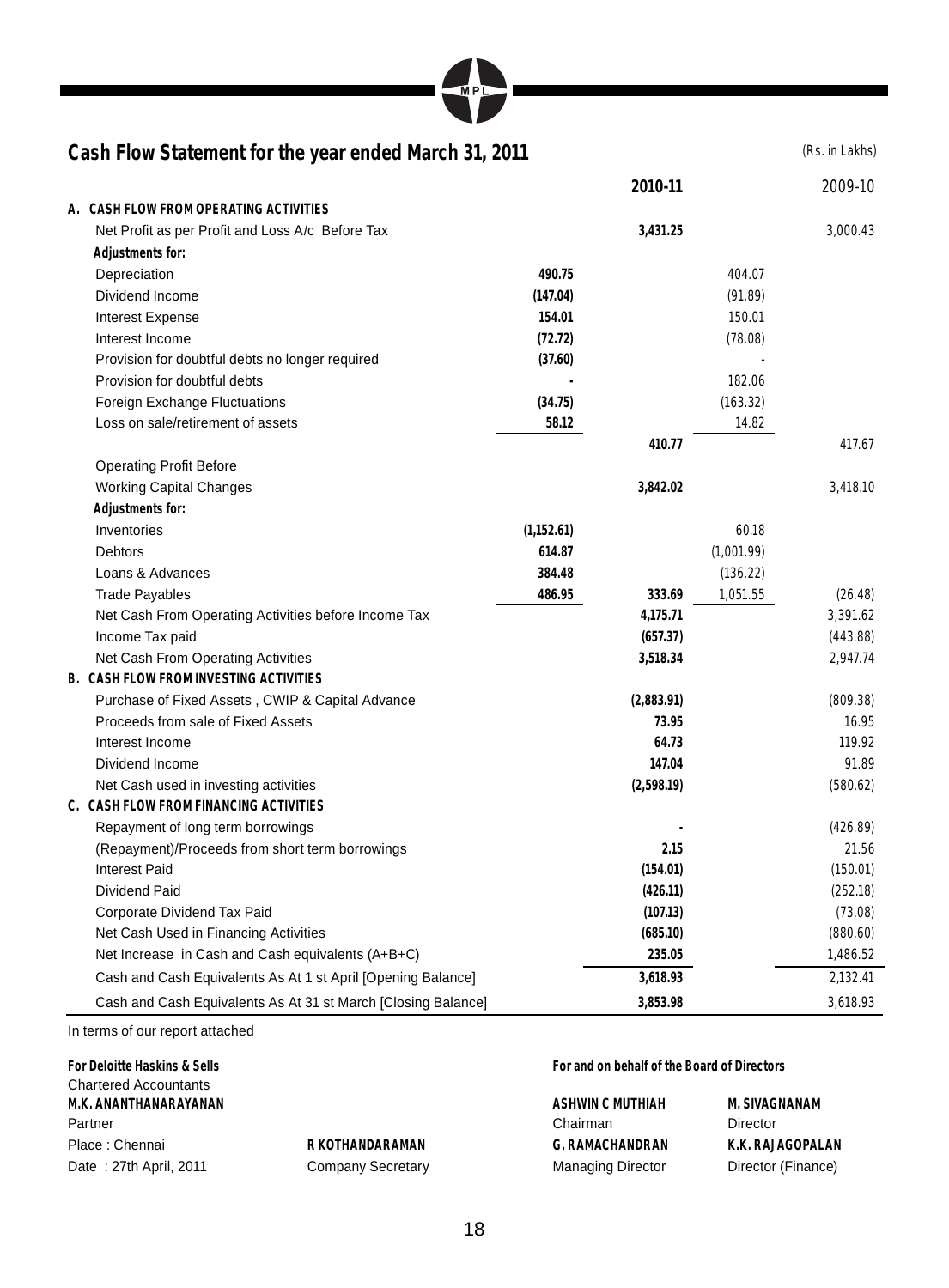| SCHEDULES TO FINANCIAL STATEMENTS                                                                                                                         |                         | (Rs. In Lakhs)          |
|-----------------------------------------------------------------------------------------------------------------------------------------------------------|-------------------------|-------------------------|
|                                                                                                                                                           | As at<br>March 31, 2011 | As at<br>March 31, 2010 |
| <b>Share Capital</b><br>1.                                                                                                                                |                         |                         |
| Authorised                                                                                                                                                |                         |                         |
| 240,000,000 (Previous Year: 240,000,000) Equity Shares of Rs.5 each.                                                                                      | 12,000.00               | 12.000.00               |
| Issued, Subscribed and Paid Up                                                                                                                            |                         |                         |
| 171,999,229 (Previous Year:171,999,229) Equity Shares of Rs.5.00 each fully paid up.                                                                      | 8,599.96                | 8,599.96                |
| Add: Shares Forfeited                                                                                                                                     | 3.51                    | 3.51                    |
|                                                                                                                                                           | 8,603.47                | 8,603.47                |
| Notes:                                                                                                                                                    |                         |                         |
| 1. Issued, Subscribed and Paid Up is made up of:                                                                                                          |                         |                         |
| 114,666,153 equity shares of Rs 10 each                                                                                                                   | 11,466.62               | 11,466.62               |
| Less: Reduction in face value of shares from Rs 10 each to Rs 7.50 each effected in 2005-                                                                 |                         |                         |
| 2006                                                                                                                                                      | 2,866.66                | 2,866.66                |
| Share Capital after giving effect to reduction in face value, being 114,666,153 equity shares<br>at Rs 7.50 each                                          | 8,599.96                | 8,599.96                |
| 114,666,153 equity shares of Rs 7.50 each were consolidated and sub divided into<br>171,999,229 shares of Rs 5 each fully paid up w.e.f 7th October 2006. |                         |                         |

2. 114,666,153 equity shares of Rs 10 each includes 48,608,400 Equity Shares of Rs. 10 each alloted as fully paid-up to erstwhile shareholders of SPIC Organics Limited, pursuant to the scheme of Amalgamation

**2. Reserves and Surplus**

| <b>Share Premium Account</b> | 91.45    | 91.45    |
|------------------------------|----------|----------|
| Profit & Loss Account        | 5,573.73 | 4.045.49 |
|                              | 5,665.18 | 4,136.94 |
| 3. Secured Loans             |          |          |
| Cash Credit from Banks       | 592.17   | 590.01   |
|                              | 592.17   | 590.01   |

Cash Credit from Banks are secured by hypothecation of inventories, book debts and other receivables both present and future and by way of a second charge on the Company's immovable properties.

Interest free sales tax loan has been fully settled. However the charge created on the immovable and movable properties of the company on which the said loan was secured has not been released pending "No Dues Certificate" to be obtained from Sales Tax department.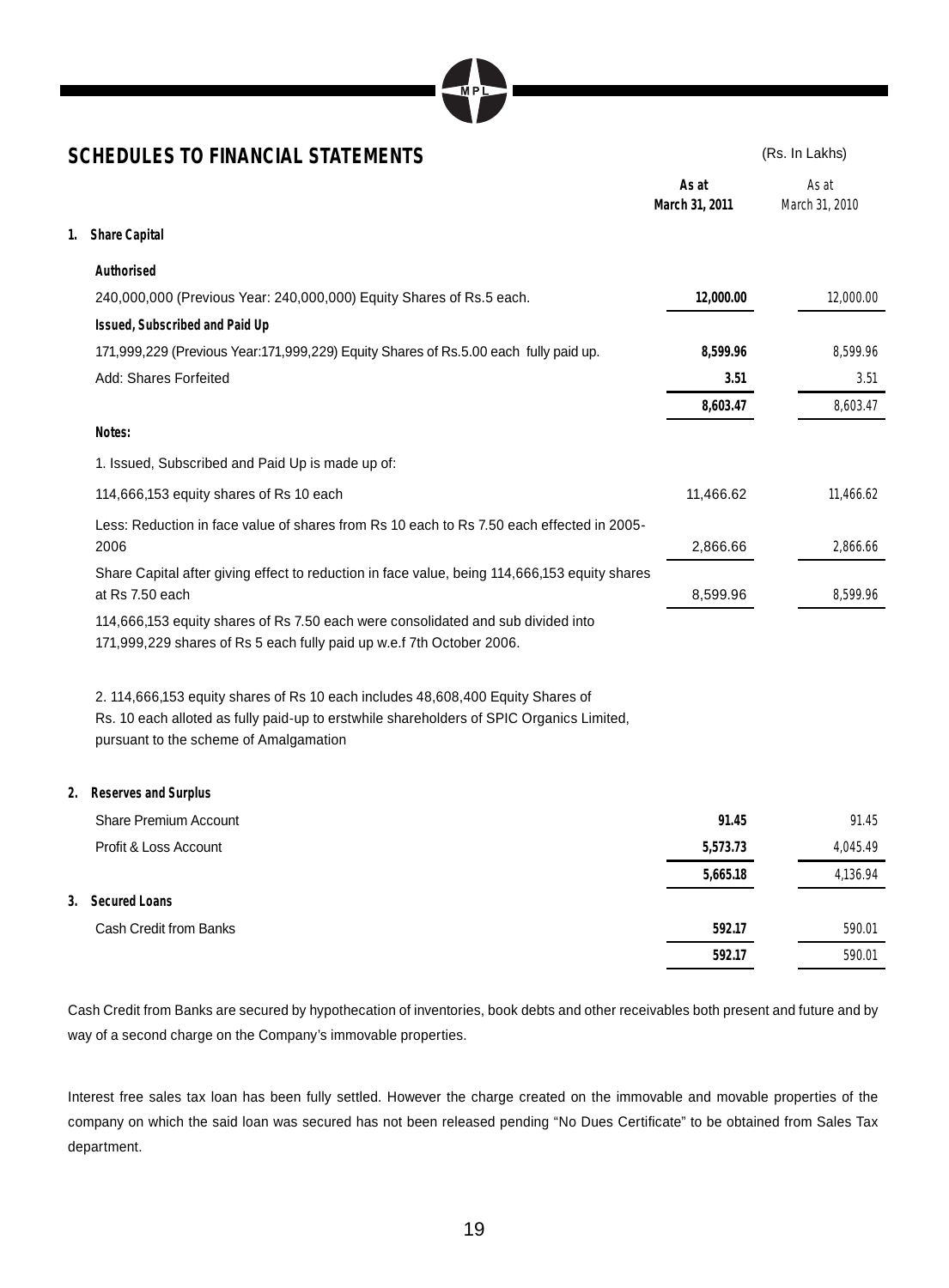SCHEDULES TO FINANCIAL STATEMENTS **SCHEDULES TO FINANCIAL STATEMENTS** 

 **4 Fixed Assets** (Rs. in Lakhs) 4 Fixed Assets

(Rs. in Lakhs)

| Particulars                                              |                       | Original Cost                   |                                 |                           |                          | Depreciation   |                       |                          | Net Block                 |                           |
|----------------------------------------------------------|-----------------------|---------------------------------|---------------------------------|---------------------------|--------------------------|----------------|-----------------------|--------------------------|---------------------------|---------------------------|
|                                                          | Apr. 1, 2010<br>As at | during the<br>Additions<br>year | during the<br>Deletions<br>year | Mar. 31,<br>As at<br>2011 | As at<br>Apr. 1,<br>2010 | Forthe<br>Year | Deletions<br>$\delta$ | Mar. 31,<br>Asat<br>2011 | Mar. 31,<br>As at<br>2011 | Mar. 31,<br>As at<br>2010 |
| Tangible Assets:                                         |                       |                                 |                                 |                           |                          |                |                       |                          |                           |                           |
| Land                                                     | 179.75                |                                 |                                 | 179.75                    |                          |                |                       | ł,                       | 179.75                    | 179.75                    |
| Development on lease hold land                           | 20.25                 |                                 |                                 | 20.25                     | 12.57                    | 1.07           |                       | 13.64                    | 6.61                      | 7.68                      |
| <b>Buildings</b>                                         | 1,325.71              | 13.93                           | 36.21                           | 1,303.43                  | 411.24                   | 38.87          | 10.79                 | 439.32                   | 864.11                    | 914.47                    |
| Plant and Machinery                                      | 23,648.83             | 2,057.32                        | 768.74                          | 24,937.41                 | 17,267.78                | 416.09         | 664.35                | 17,019.52                | 7,917.89                  | 6,381.05                  |
| Furniture and Fixtures                                   | 81.76                 | 8.44                            | 11.04                           | 79.16                     | 75.03                    | 6.30           | 10.20                 | 71.13                    | 8.03                      | 6.73                      |
| Office Equipments                                        | 75.72                 | 52.53                           | 8.17                            | 120.08                    | 34.31                    | 6.16           | 7.00                  | 33.47                    | 86.61                     | 41.41                     |
| Computers                                                | 334.85                | 14.11                           |                                 | 348.96                    | 305.65                   | 7.69           |                       | 313.34                   | 35.62                     | 29.20                     |
| Vehicles                                                 | 199.49                | 0.47                            | 116.21                          | 83.75                     | 160.05                   | 3.81           | 115.96                | 47.90                    | 35.85                     | 39.44                     |
| Intangible Assets                                        |                       |                                 |                                 |                           |                          |                |                       |                          |                           |                           |
| Computer Software                                        | 32.28                 |                                 |                                 | 32.28                     | 2.69                     | 10.76          |                       | 13.45                    | 18.83                     | 29.59                     |
|                                                          | 25,898.64             | 2,146.80                        | 940.37                          | 27,105.07                 | 18,269.32                | 490.75         | 808.30                | 17,951.77                | 9,153.30                  | 7,629.32                  |
| Capital Work-in-Progress (including<br>Capital advances) |                       |                                 |                                 |                           |                          |                |                       |                          | 1,010.54                  | 273.43                    |
|                                                          |                       |                                 |                                 |                           |                          |                |                       |                          | 10,163.84                 | 7,902.75                  |
| Previous Year's Total                                    | 24,668.24             | 1,465.40                        | 235.00                          | 25,898.64                 | 18,068.48                | 404.07         | 203.23                | 18,269.32                | 7,629.32                  | 6,599.76                  |

MPL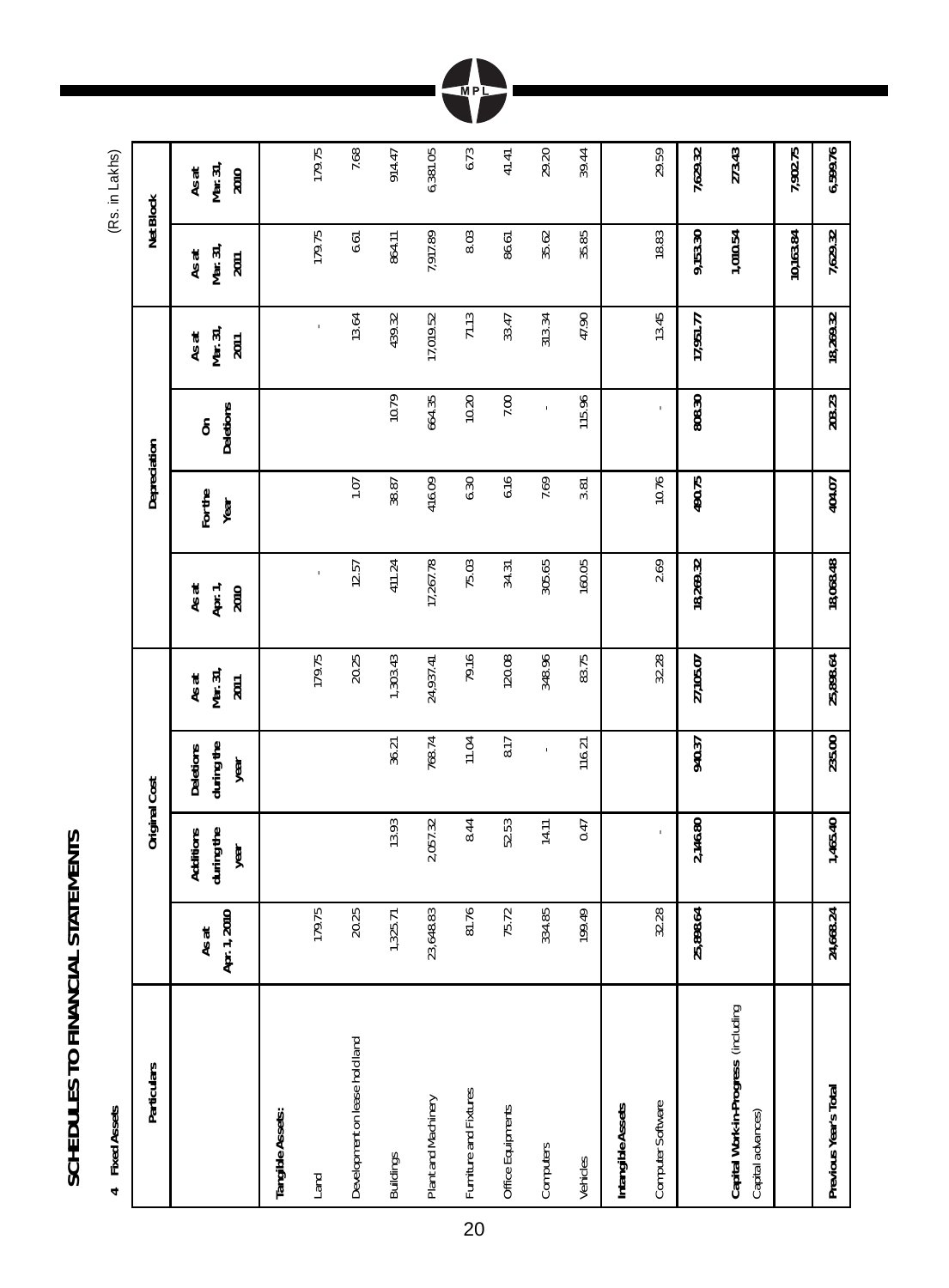#### **SCHEDULES TO FINANCIAL STATEMENTS** (Rs. In Lakhs)

|   |                                                                    | As at          | As at          |
|---|--------------------------------------------------------------------|----------------|----------------|
|   |                                                                    | March 31, 2011 | March 31, 2010 |
| 5 | Investments (Non-Traded)                                           |                |                |
|   | Long Term - Quoted                                                 |                |                |
|   | 500 Equity Shares of Rs 10 each fully paid up in Chennai Petroleum | 0.45           | 0.45           |
|   | <b>Corporation Limited</b>                                         |                |                |
|   | Current - Unquoted                                                 |                |                |
|   | (Refer Note No.B3 of Schedule 16)                                  |                |                |
|   | UTI Liquid Fund                                                    | 574.69         | 337.36         |
|   | (No. of units - 57,457 [ Previous Year - 33,723])                  |                |                |
|   | UTI Fixed Maturity Plan                                            | 2,153.88       | 2,108.97       |
|   | (No. of units - 2,15,36,101 [Previous Year - 2,05,25,529 ])        |                |                |
|   | UTI Floating Rate Fund                                             | 414.97         |                |
|   | (No. of units - 41,465 [Previous Year - Nil])                      |                |                |
|   | UTI Dynamic Bond Fund                                              | 250.30         |                |
|   | (No. of units - 24,87,513 [Previous Year - Nil])                   |                |                |
|   |                                                                    | 3,394.29       | 2,446.78       |
|   | Market Value of quoted investments                                 | 1.15           | 1.47           |
| 6 | Inventories                                                        |                |                |
|   | <b>Stores and Spares</b>                                           | 528.65         | 465.38         |
|   | <b>Raw Materials</b>                                               | 1,150.43       | 819.10         |
|   | Raw Materials in Transit                                           | 940.40         | 461.34         |
|   | Work-in-Process                                                    | 200.57         | 96.13          |
|   | <b>Finished Goods</b>                                              |                |                |
|   | -- Manufacturing                                                   | 1,263.06       | 1,165.61       |
|   | -- Trading                                                         | 229.88         | 152.82         |
|   |                                                                    | 4,312.99       | 3,160.38       |
| 7 | <b>Sundry Debtors (Unsecured)</b>                                  |                |                |
|   | Debts outstanding for a period exceeding six months:               |                |                |
|   | <b>Considered Good</b>                                             | 0.09           | 0.94           |
|   | <b>Considered Doubtful</b>                                         | 377.75         | 455.79         |
|   |                                                                    | 377.84         | 456.73         |
|   | Other Debts:                                                       |                |                |
|   | <b>Considered Good</b>                                             | 2,868.84       | 3,437.28       |
|   | <b>Considered Doubtful</b>                                         |                |                |
|   |                                                                    | 3,246.68       | 3,894.01       |
|   | Less: Provision for Doubtful debts                                 | 377.75         | 455.79         |
|   |                                                                    | 2,868.93       | 3,438.22       |
| 8 | <b>Cash and Bank Balances</b>                                      |                |                |
|   | Cash & Cheques on Hand                                             | 36.22          | 17.96          |
|   | <b>Balances with Scheduled Banks:</b>                              |                |                |
|   | -- in Current Accounts                                             | 99.58          | 145.19         |
|   | -- in Short Term Deposit Accounts                                  |                | 720.00         |
|   | -- in Margin Money Deposits                                        | 105.45         | 111.63         |
|   | -- in Unpaid Dividend Accounts                                     | 218.89         | 177.82         |
|   |                                                                    | 460.14         | 1172.60        |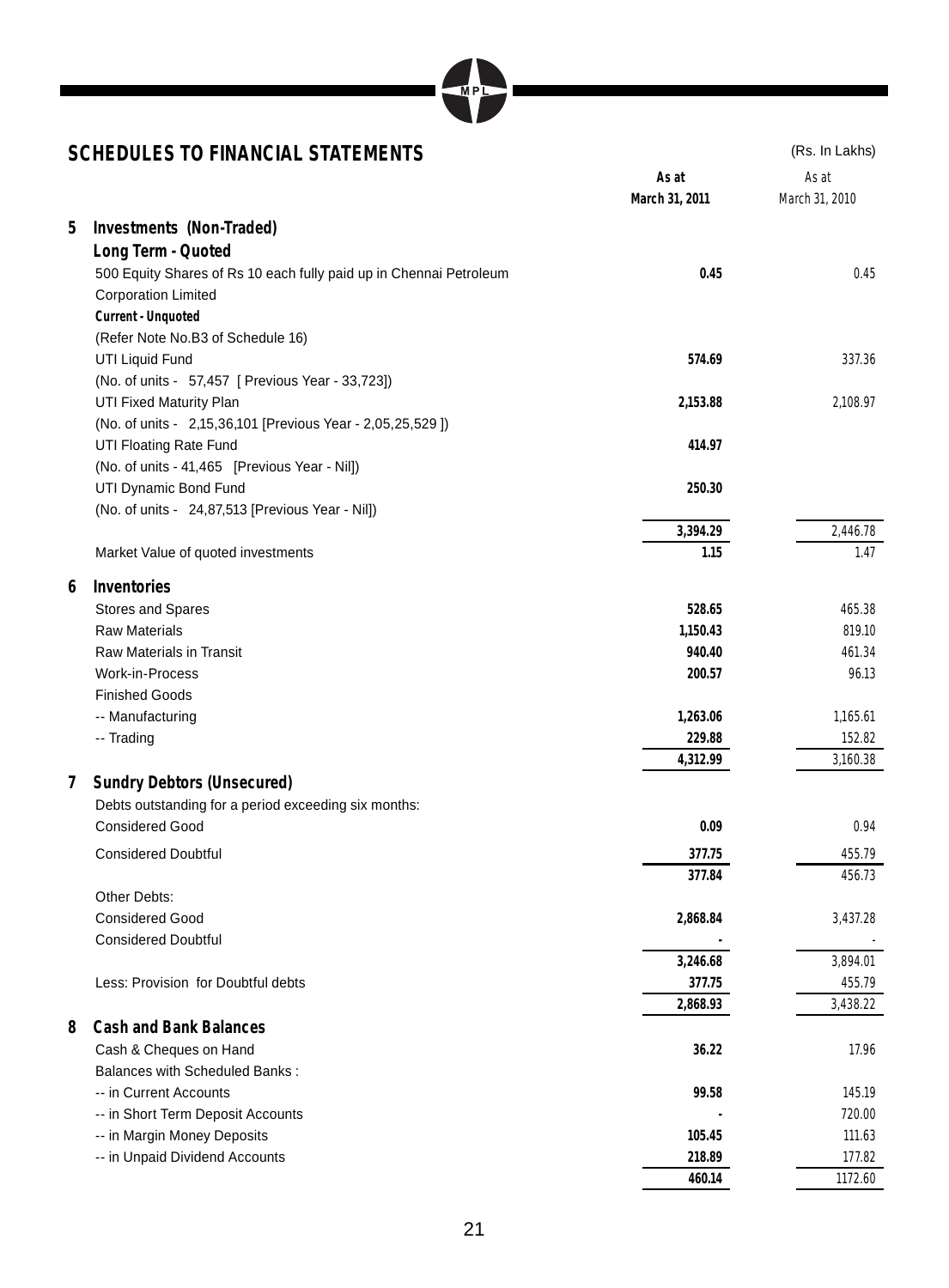# **MPT**

### **SCHEDULES TO FINANCIAL STATEMENTS** (Rs. In Lakhs)

|   |                                                                                                         | March 31, 2011                       | As at    |       | As at<br>March 31, 2010              |
|---|---------------------------------------------------------------------------------------------------------|--------------------------------------|----------|-------|--------------------------------------|
| 9 | Loans and Advances (Unsecured)                                                                          |                                      |          |       |                                      |
|   | <b>Considered Good</b>                                                                                  |                                      |          |       |                                      |
|   | Advances Recoverable in cash or in kind or                                                              |                                      | 800.98   |       | 1.033.13                             |
|   | for value to be received                                                                                |                                      |          |       |                                      |
|   | <b>MAT Credit Entitlement</b>                                                                           |                                      |          |       | 91.95                                |
|   | Deposits                                                                                                |                                      |          |       |                                      |
|   | -- Statutory Authorities                                                                                |                                      | 102.26   |       | 169.26                               |
|   | -- Others                                                                                               |                                      | 28.59    |       | 24.62                                |
|   | Balance with Excise, Customs and Sales tax Authorities                                                  |                                      | 323.23   |       | 320.58                               |
|   |                                                                                                         |                                      | 1,255.06 |       | 1,639.54                             |
|   | 10 Current Liabilities                                                                                  |                                      |          |       |                                      |
|   | Acceptances                                                                                             |                                      | 1,251.45 |       | 1,368.50                             |
|   | Total outstanding dues to Micro enterprises & Small enterprises<br>(Refer Note No.B4 of Schedule 16)    |                                      |          |       |                                      |
|   | Total outstanding dues to Creditors other than Micro enterprises &<br>Small enterprises                 |                                      | 3,492.16 |       | 2,720.76                             |
|   | Unclaimed Dividend **                                                                                   |                                      | 218.89   |       | 177.82                               |
|   | ** No amount is due as on 31st March 2011 to be<br>transferred to Investor Education & Protection Fund. |                                      |          |       |                                      |
|   | <b>Other Liabilities</b>                                                                                |                                      | 304.92   |       | 227.22                               |
|   |                                                                                                         |                                      | 5,267.42 |       | 4.494.30                             |
|   | 11 Provisions                                                                                           |                                      |          |       |                                      |
|   | For Proposed Dividend                                                                                   |                                      | 860.00   |       | 645.00                               |
|   | For Dividend Tax                                                                                        |                                      | 139.51   |       | 107.13                               |
|   | For Income Tax                                                                                          |                                      | 13.92    |       | 11.43                                |
|   | (Net of Prepaid taxes of Rs.657.37 lakhs (Previous Year - Rs.443.88<br>lakhs)                           |                                      |          |       |                                      |
|   |                                                                                                         |                                      | 1,013.43 |       | 763.56                               |
|   | 12 Other Income                                                                                         | For the year ended<br>March 31, 2011 |          |       | For the year ended<br>March 31, 2010 |
|   |                                                                                                         |                                      | 91.76    |       | 79.07                                |
|   | Sale of Scrap                                                                                           |                                      | 37.60    |       |                                      |
|   | Provision for Doubtful Debts no longer required written back<br>Dividend from Non-trade investments     |                                      | 147.04   |       | 91.89                                |
|   |                                                                                                         |                                      |          |       |                                      |
|   | Foreign Exchange Fluctuations                                                                           |                                      | 34.75    |       | 163.32                               |
|   | Interest Income                                                                                         |                                      |          |       |                                      |
|   | - Customers                                                                                             | 21.30                                |          | 16.31 |                                      |
|   | - Margin Money/Short Term Deposits                                                                      | 17.97                                |          | 50.11 |                                      |
|   | - Others<br>(Tax deducted at source Rs. 7.99 Lakhs,<br>Previous year                                    | 33.45                                | 72.72    | 11.66 | 78.08                                |
|   | Rs.6.77 lakhs)                                                                                          |                                      |          |       |                                      |
|   | Miscellaneous Income                                                                                    |                                      | 91.19    |       | 58.45                                |

**475.06 470.81**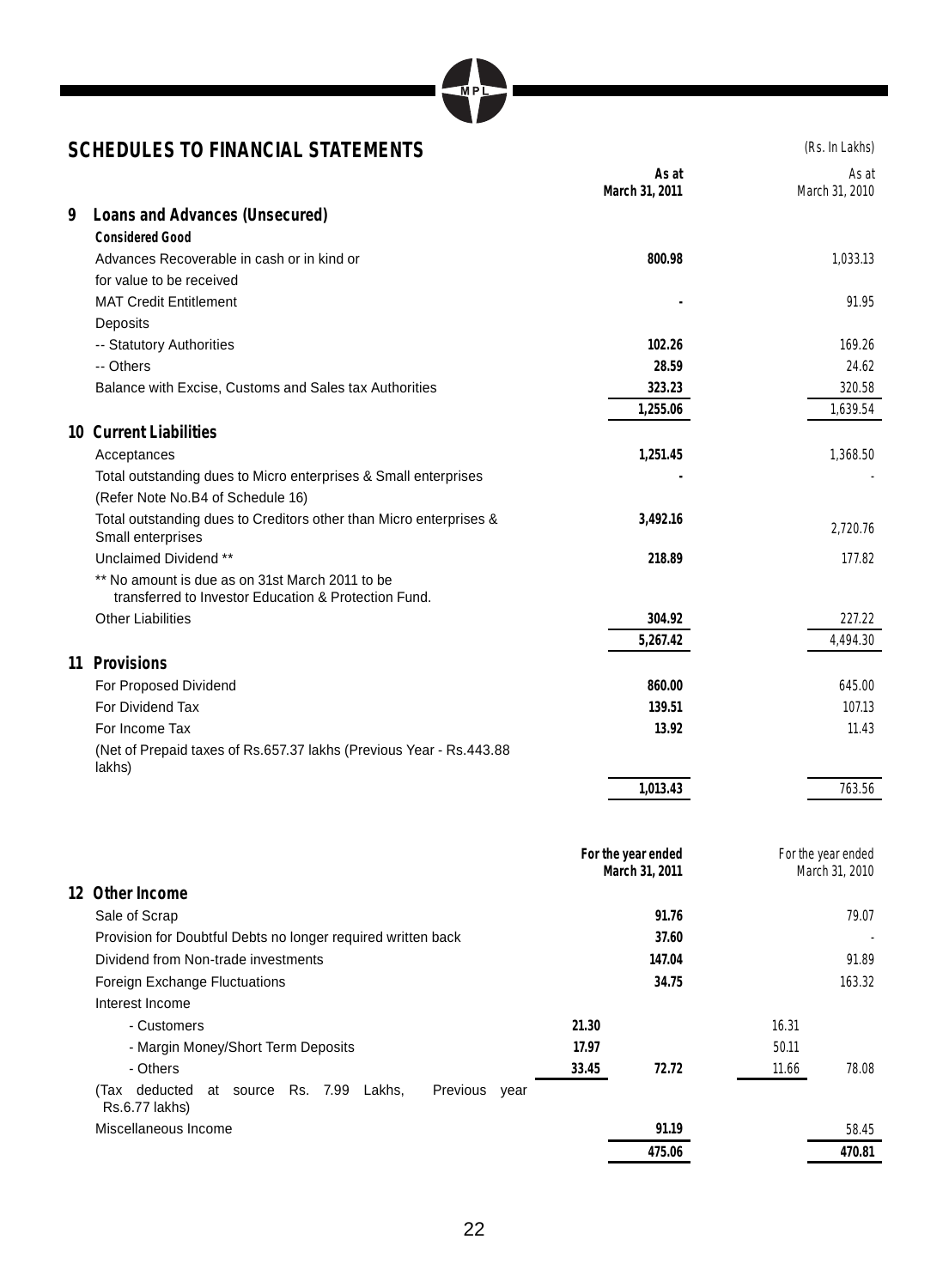### **SCHEDULES TO FINANCIAL STATEMENTS** (Rs. In Lakhs)

| SUMEDULES TO FINANCIAL STATEMENTS               |          |                                      |          | $(13.11)$ Lands                      |
|-------------------------------------------------|----------|--------------------------------------|----------|--------------------------------------|
|                                                 |          | For the year ended<br>March 31, 2011 |          | For the year ended<br>March 31, 2010 |
| 13 Employee Cost                                |          |                                      |          |                                      |
| Salaries, Wages and Bonus                       |          | 1,039.30                             |          | 954.69                               |
| Contribution to Provident Fund and Other Funds  |          | 131.26                               |          | 143.78                               |
| <b>Staff Welfare Expenses</b>                   |          | 310.72                               |          | 266.82                               |
|                                                 |          | 1,481.28                             |          | 1,365.29                             |
| 14 Other Expenses                               |          |                                      |          |                                      |
| Consumption of Stores and Spares                |          | 402.12                               |          | 489.93                               |
| Water                                           |          | 632.89                               |          | 696.01                               |
| Rent                                            |          | 25.77                                |          | 36.92                                |
| Rates and Taxes                                 |          | 144.22                               |          | 192.21                               |
| Repairs and Maintenance:                        |          |                                      |          |                                      |
| -- Machinery                                    |          | 647.93                               |          | 541.01                               |
| -- Building                                     |          | 163.94                               |          | 121.12                               |
| -- Others                                       |          | 161.61                               |          | 136.77                               |
| Insurance                                       |          | 190.26                               |          | 162.93                               |
| <b>Provision for Doubtful Debts</b>             |          |                                      |          | 182.06                               |
| Bad Debts / Advances written - off              | 40.44    |                                      |          |                                      |
| Less :- Provision released                      | (40.44)  | ٠                                    |          |                                      |
| <b>Discount</b>                                 |          | 767.33                               |          | 792.98                               |
| <b>Agency Commission</b>                        |          | 183.09                               |          | 156.21                               |
| Director's Sitting fees                         |          | 7.66                                 |          | 2.95                                 |
| Loss on sale / retirement of fixed assets (net) |          | 58.12                                |          | 14.82                                |
| Excise Duty (Refer Note No.B5 of Schedule 16)   |          | 13.66                                |          | 45.67                                |
| Miscellaneous Expenses                          |          | 455.06                               |          | 375.23                               |
|                                                 |          | 3,853.66                             |          | 3,946.82                             |
| 15 (Increase)/Decrease in stock                 |          |                                      |          |                                      |
| <b>Opening Stock</b>                            |          |                                      |          |                                      |
| Finished goods                                  | 1,165.61 |                                      | 915.15   |                                      |
| Work - in - process                             | 96.13    |                                      | 155.21   |                                      |
| <b>Traded Goods</b>                             | 152.82   | 1,414.56                             | 303.82   | 1,374.18                             |
| Less: Closing Stock                             |          |                                      |          |                                      |
| Finished goods                                  | 1,263.06 |                                      | 1,165.61 |                                      |
| Work - in - process                             | 200.57   |                                      | 96.13    |                                      |
| <b>Traded Goods</b>                             | 229.88   |                                      | 152.82   |                                      |
|                                                 |          | 1,693.51                             |          | 1,414.56                             |
| (Increase)/Decrease in stock                    |          | (278.95)                             |          | (40.38)                              |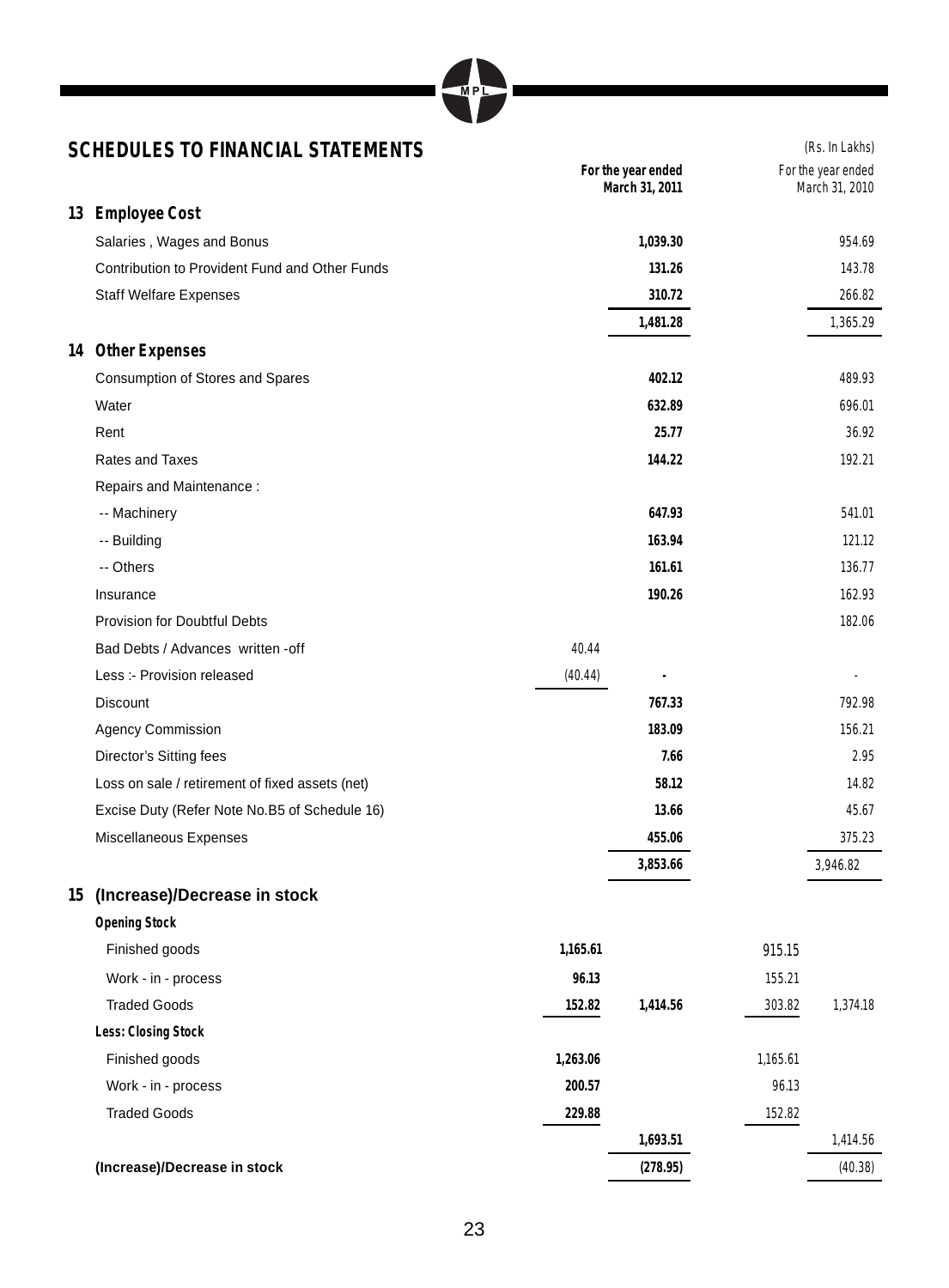

#### **16. Notes on Accounts**

#### **A Significant Accounting Policies**

#### **1. BASIS OF ACCOUNTING**

The financial statements have been prepared under historical cost convention in accordance with the accounting principles generally accepted in India and comply with the mandatory Accounting Standards notified by the Central Government of India under the Companies (Accounting Standards) Rules, 2006 and with the relevant provisions of the Companies Act, 1956.

#### **2. USE OF ESTIMATES**

The preparation of financial statements in conformity with the generally accepted accounting principles requires the Management to make estimates and assumptions that affect the reported amount of assets, liabilities, revenue and expenses and disclosure of contingent liabilities as of the date of the financial statements. Management believes that the estimates used in preparation of the financial statements are prudent and reasonable. Actual results could vary from these estimates.

Difference between the actual results and estimates are recognised in the period in which the results are known / materialised.

#### **3. FIXED ASSETS AND DEPRECIATION**

 Fixed assets are stated at cost. Cost comprises of the purchase price (net of CENVAT/VAT) and any attributable cost of bringing the assets to its working condition for its intended use.

 Depreciation is provided for on Straight Line method at the rates and in the manner prescribed under Schedule XIV to the Companies Act, 1956, except for moulds and wooden pallets included under plant and machinery, the cost of which are amortised over a period of five years from the date of purchase. Individual assets costing less than Rs.5000/- each is depreciated in full in the year of addition.

 Expenditure incurred on acquisition of new software licenses which constitute intangible assets are amortised over a period of three years.

Development on leasehold land is amortised on a straight line basis over the remaining period of lease.

#### **4. IMPAIRMENT OF FIXED ASSETS**

 At each balance sheet date, the carrying values of the tangible and intangible assets are reviewed to determine whether there is any indication that those assets have suffered an impairment loss. If any such indication exists, the recoverable amount of the asset is estimated in order to determine the extent of the impairment loss (if any). Where there is an indication that there is a likely impairment loss for a group of assets, the Company estimates the recoverable amount of the group of assets as a whole, and the impairment loss is recognized.

#### **5. INVESTMENTS**

 Long term Investments are valued at cost and provision is made if the diminution in value is other than temporary in nature. Current investments are carried at cost or market value whichever is lower.

#### **6. INVENTORIES**

- a) Finished goods and work-in-process are valued at lower of cost and net realisable value. Cost is determined on moving weighted average basis and includes all direct costs and applicable production overheads to bring the goods to the present location and condition. Excise duty on the finished goods is added to the cost.
- b) Raw materials and stores and spares are valued at lower of cost and net realisable value. Cost is determined on moving weighted average basis and includes freight, taxes and duties net of CENVAT/VAT credit wherever applicable. Customs duty payable on material in bond is added to cost.

#### **7. FOREIGN CURRENCY TRANSACTIONS**

 Transactions in foreign currency are recorded at the exchange rate prevailing on the date of transactions and realized exchange gain/ loss is dealt with in the Profit and Loss account. Monetary assets and liabilities denominated in foreign currencies as at the balance sheet date are translated at the rate of exchange prevailing at the year-end. Exchange differences arising on actual payments/realisations and year-end restatements are dealt with in the Profit & Loss Account. The premium/discount on forward contracts are amortised over the period of the contract.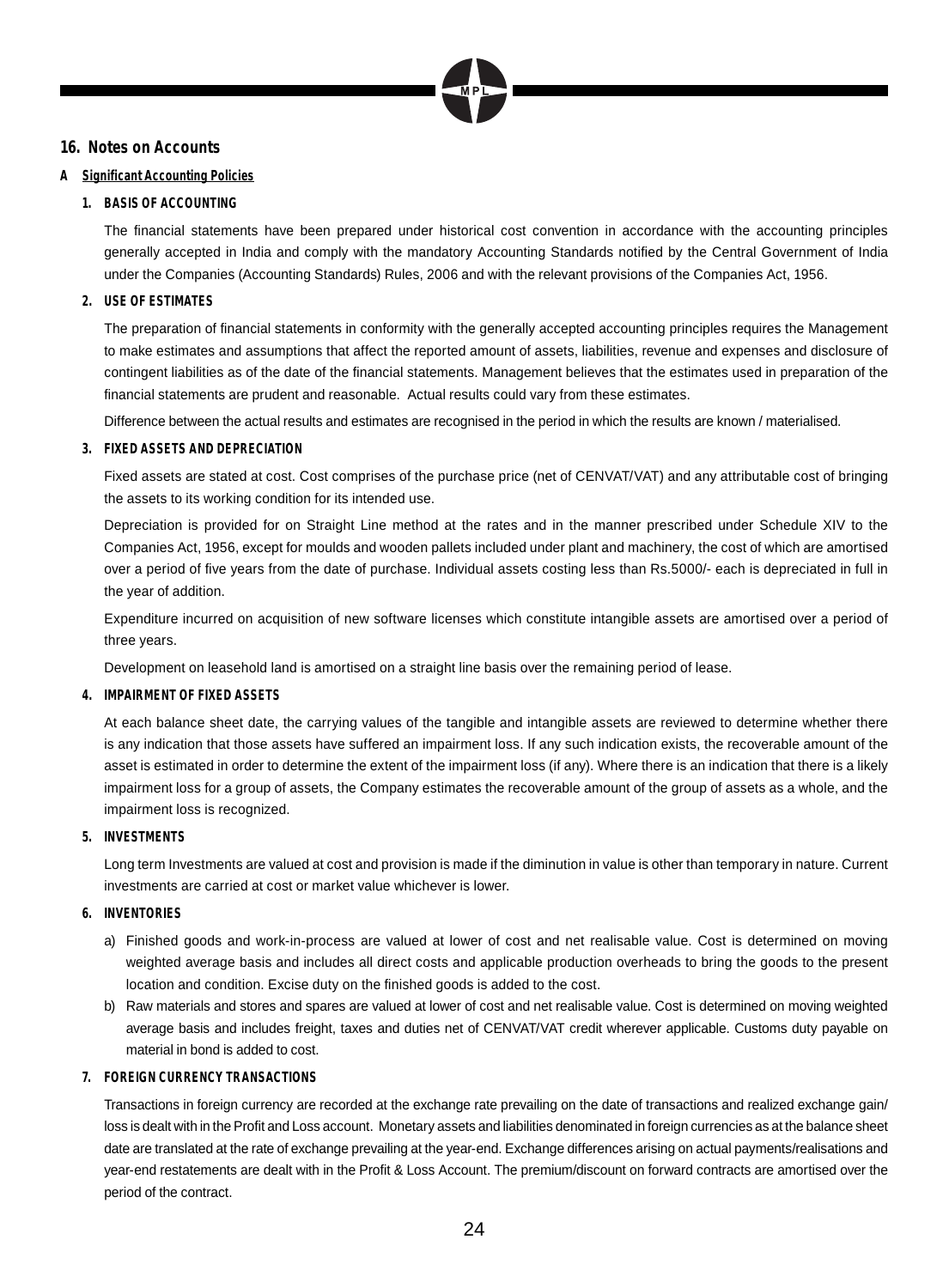

#### **8. REVENUE RECOGNITION**

- a) Sales are recognised when significant risks and rewards of ownership are transferred to the buyer, which generally coincides with the despatch of goods from the company's premises and are recorded at Invoice value inclusive of excise duty net of Sales Tax and returns.
- b) Dividend Income on Investments is accounted for when the right to receive the same is established.

#### **9. EMPLOYEE BENEFITS**

 **Defined Contribution plan** 

a) Provident Fund

Fixed contributions made to the Provident Fund are charged to profit and loss account.

b) Superannuation

Contributions towards superannuation to employees who are covered under the defined contribution plan are made to Life Insurance Corporation of India through the Trust established by the Company. Such contributions made are charged to profit and loss account.

#### **Defined Benefit Plan**

#### a) Gratuity

 Liability for gratuity to employees is determined on the basis of actuarial valuation using Projected Unit Credit method as on the balance sheet date and funded with the Life Insurance Corporation of India/Trust established by the Company. The contribution thereof paid / payable is charged to profit and loss account.

#### b) Superannuation

Liability for superannuation to employees who are covered under the defined benefit plan is determined on the basis of actuarial valuation using Projected Unit Credit method as on the balance sheet date and is funded with the Trust established by the Company, The contribution thereof paid / payable is charged to profit and loss account.

#### **Long term compensated absences**

 Liability for long term compensated absences determined on the basis of actuarial valuation using Projected Unit Credit method as on the balance sheet date is provided for.

#### **Short term compensated absences**

Liability for short term compensated absences are determined as per Company's policy / scheme and are recognized as expense in the profit and loss account based on expected obligation on undiscounted basis.

#### **10. TREATMENT OF GRANT**

The grant or subsidies received from financial institutions towards cost of assets are deducted in arriving at the carrying value of the respective assets.

#### **11. TAXES ON INCOME**

 Current tax is determined on income for the year chargeable to tax in accordance with the provisions of Income Tax Act, 1961. Deferred tax is recognized on all timing differences subject to the consideration of prudence.

#### **12. MAT CREDIT ENTITLEMENT**

 MAT Credit is recognized as an asset only when there is convincing evidence that the Company will pay normal income tax within the specified period. The asset shall be reviewed at each Balance Sheet date.

#### **13. PROVISIONS, CONTINGENT LIABILITIES AND CONTINGENT ASSETS**

 Provisions are recognised only when there is a present obligation as a result of past events and when a reliable estimate of the amount of obligation can be made. Contingent liability is disclosed for (i) Possible obligation which will be confirmed only by future events not wholly within the control of the Company or (ii) Present obligations arising from past events where it is not probable that an outflow of resources will be required to settle the obligation or a reliable estimate of the amount of the obligation cannot be made. Contingent assets are not recognised in the financial statements since this may result in the recognition of income that may never be realised.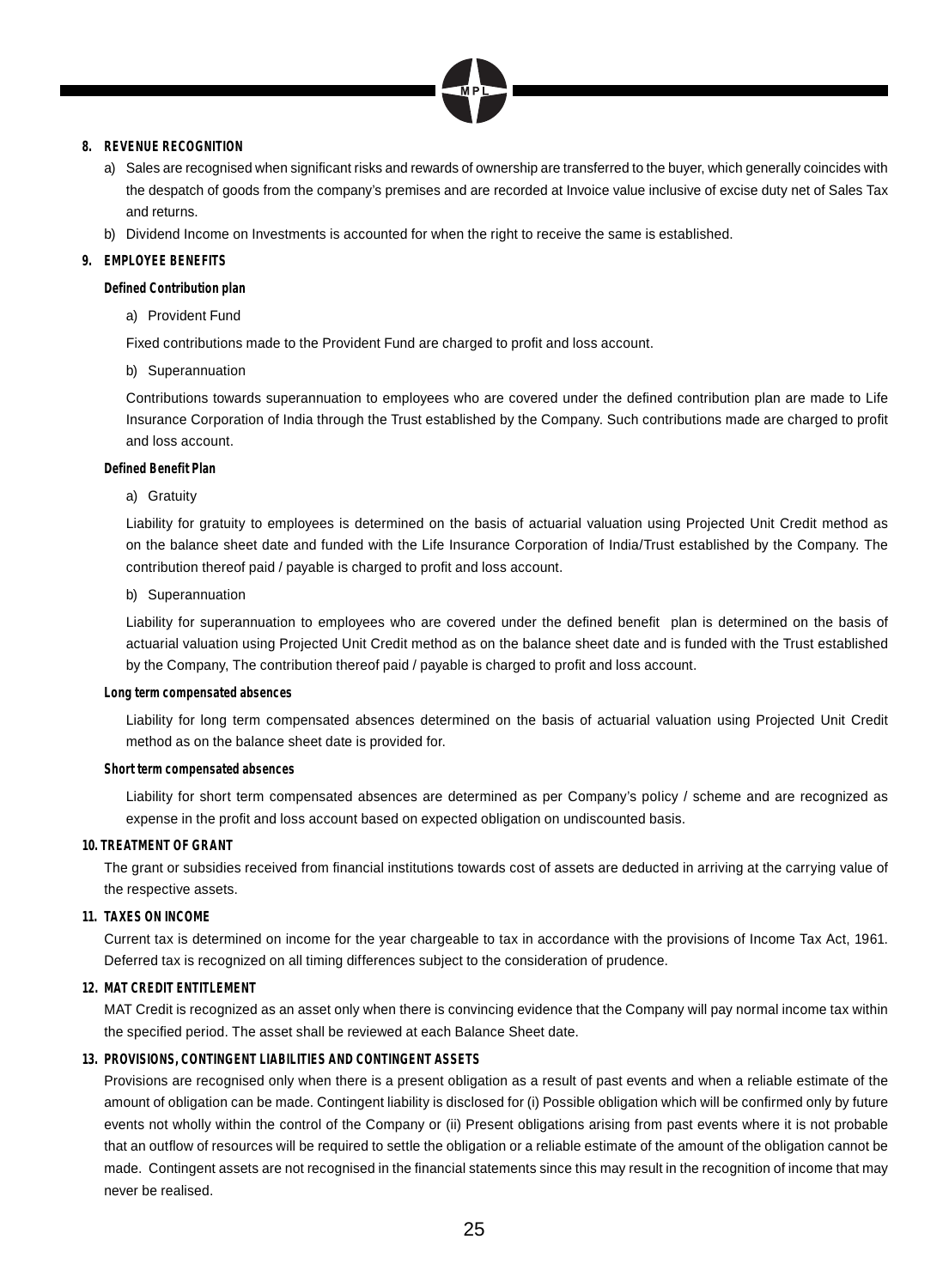

#### **B Notes on Accounts (Continued)**

1 Estimated value of contracts remaining to be executed on capital account (net of advances) and not provided for is Rs. 379.42 lakhs (previous year Rs.401.45 lakhs).

| 2 Contingent Liabilities          |                                                    | As at 31st March 2011<br>(Rs. in lakhs) |                          | As at 31st March 2010<br>(Rs. in lakhs) |
|-----------------------------------|----------------------------------------------------|-----------------------------------------|--------------------------|-----------------------------------------|
| a) Bills discounted               |                                                    | 308.39                                  |                          | 375.57                                  |
| b) Letters of Credit / Guarantees |                                                    | 2016.29                                 |                          | 1551.87                                 |
|                                   | c) Excise & Customs claims under appeal            | 74.05                                   |                          | 93.88                                   |
| d) Disputed Sales Tax demands     |                                                    | 57.71                                   |                          | 20.97                                   |
| e) Disputed Income Tax demand     |                                                    | 488.02                                  |                          | 391.78                                  |
| Nature of the Dues                | Forum before which the dispute is pending          | Period to which it relates              | Amount<br>(Rs. in lakhs) | Amount<br>(Rs. in lakhs)                |
| a) Excise Duty                    | Customs, Excise and Service Tax Appellate Tribunal | 2006-07                                 | 5.98                     | 5.98                                    |
|                                   | High Court of Madras                               | 1996-97                                 | 4.64                     | 24.47                                   |
|                                   | High Court of Madras                               | 2007-08                                 | 53.39                    | 53.39                                   |
| b) Customs Duty                   | High Court of Madras                               | 1993-94                                 | 10.04                    | 10.04                                   |
|                                   |                                                    |                                         | 74.05                    | 93.88                                   |
| c) Sales Tax                      | Appellate Deputy Commissioner (CT)                 | 2003-04                                 | 36.74                    |                                         |
|                                   | Sales tax Tribunal under Sales Tax Act             | 2000-01                                 | 10.74                    | 10.74                                   |
|                                   | High court of Madras                               | Various Years                           | 10.23                    | 10.23                                   |
|                                   |                                                    |                                         | 57.71                    | 20.97                                   |
| d) Income Tax                     | Income Tax Apellate Tribunal*                      | 2005-06                                 | 391.78                   | 391.78                                  |
|                                   | Commissioner of Income Tax (Appeals)               | 2006-07 & 2007-08                       | 96.24                    |                                         |
|                                   |                                                    |                                         | 488.02                   | 391.78                                  |

In the opinion of the Management, no provision is considered necessary for the disputed amounts mentioned above on the grounds that there are reasonable chances of successful outcome of appeals filed by the company.

Out of the above, Rs. 97.28 lakhs (Previous year - Rs. 90.73 lakhs) has been paid towards the above mentioned dues.

\* Income tax appeal decided by CIT (Appeals) in companys' favour, but not on which department has gone on appeal

**3 Short term Investment** -**Mutual Funds**

|                                                         |                       | Year Ended 31st March 2011 |                       |                         |                          | Year Ended 31st March 2010 |                |                         |
|---------------------------------------------------------|-----------------------|----------------------------|-----------------------|-------------------------|--------------------------|----------------------------|----------------|-------------------------|
| Description                                             |                       | Purchases                  |                       | Redemption              |                          | Purchases                  |                | Redemption              |
|                                                         | <b>Units</b><br>(Nos) | Value (Rs.<br>in Lakhs)    | <b>Units</b><br>(Nos) | Value (Rs.<br>in Lakhs) | <b>Units</b><br>(Nos)    | Value (Rs. in<br>Lakhs)    | Units<br>(Nos) | Value (Rs. in<br>Lakhs) |
| UTI Liquid Funds (Face Value Rs.<br>1000 per Unit)      | 1294160               | 13032.98                   | 1270425               | 12795.65                | 831550                   | 8378.60                    | 868719         | 8750.36                 |
| UTI Fixed Maturity Plan (Face<br>Value Rs. 10 per Unit) | 52100942              | 5.201.70                   | 51090370              | 5156.78                 | 20525529                 | 2107.77                    | 10000000       | 1000.00                 |
| UTI Dynamic Bond<br>(Face Value Rs. 10 per Unit)        | 2487513               | 250.30                     |                       | ٠                       |                          |                            |                |                         |
| UTI Floating Rate Fund<br>(Face Value Rs.1000 per Unit) | 176361                | 1.764.97                   | 134896                | 1350.00                 | $\overline{\phantom{a}}$ |                            |                |                         |

 4 There are no dues to micro, small & medium enterprises as at the Balance Sheet date and no interest has been paid to any such parties. This is based on the information on such parties having been identified on the basis of information available with the company and relied upon by the auditors.

5 **Excise Duty**

 Total Excise Duty on Sales for the year has been disclosed as reduction from the turnover. Excise duty related to the difference between the closing stock and opening stock has been included in Schedule 14 "Manufacturing & Other Expenses".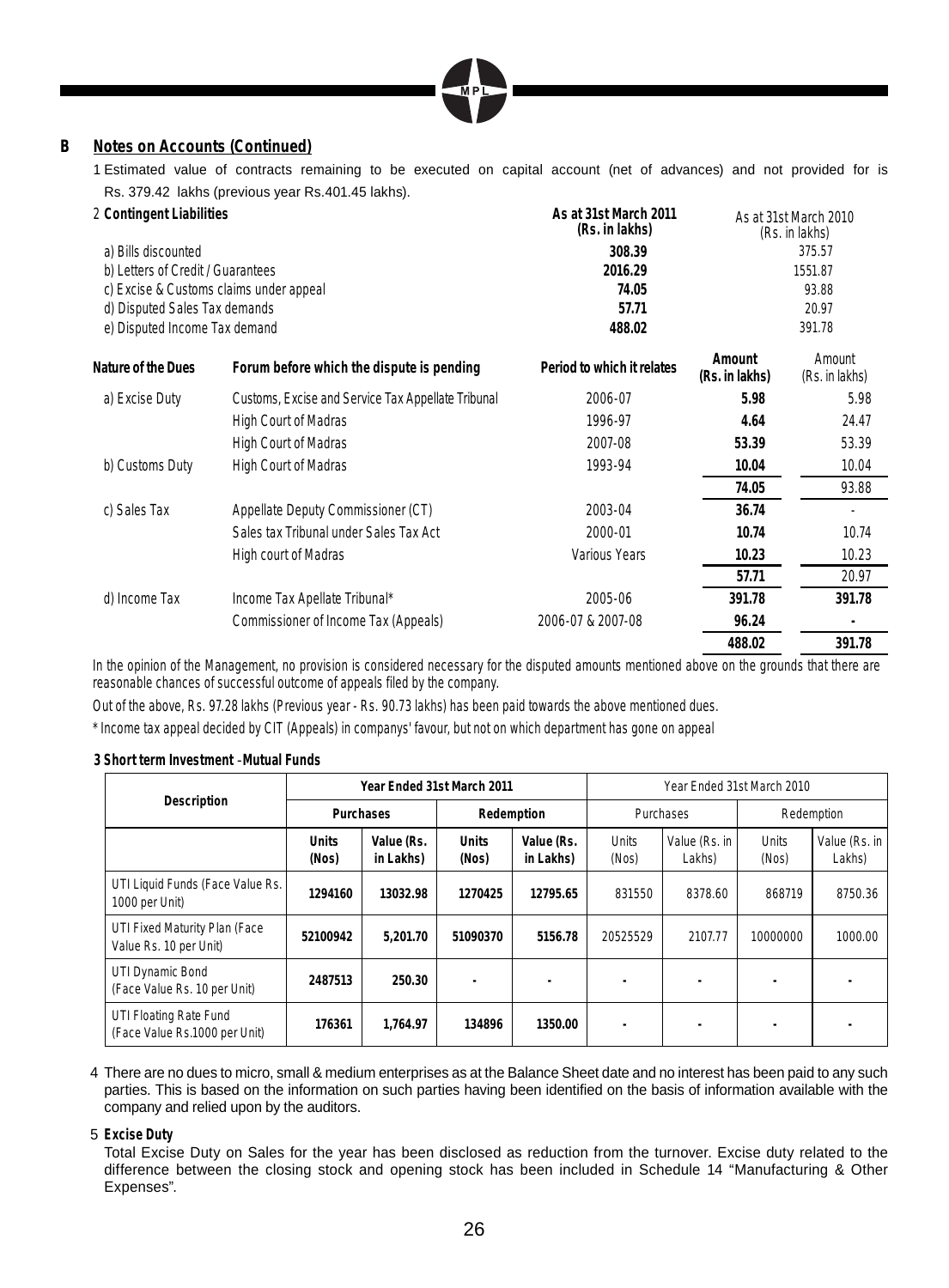| MР |  |
|----|--|
|----|--|

#### 6 **Auditors' Remuneration (included in Miscellaneous Expenses) Year Ended**

| 6 Auditors' Remuneration (included in Miscellaneous Expenses) | Year Ended<br>31st March 2011<br>(Rs. lakhs) | Year Ended<br>31st March 2010<br>(Rs. lakhs) |
|---------------------------------------------------------------|----------------------------------------------|----------------------------------------------|
| Audit fees                                                    | 8.00                                         | 7.00                                         |
| Other services                                                | 3.00                                         | 3.00                                         |
|                                                               | 11.00                                        | 10.00                                        |
| Managerial Remuneration : (Included in Employee cost)         |                                              |                                              |
| Salaries and Allowances                                       | 51.39                                        | 52.55                                        |
| Contribution to Provident and other Funds                     | 6.49                                         | 6.49                                         |
| Perquisites                                                   | 11.87                                        | 11.87                                        |
|                                                               | 69.75                                        | 70.91                                        |

#### 8(a) **Capacity and production (MT)**

| Class of goods         |              | Licensed capacity |                     | Installed capacity ** |              | Actual production * |
|------------------------|--------------|-------------------|---------------------|-----------------------|--------------|---------------------|
|                        | Current year | Previous year     | <b>Current year</b> | Previous year         | Current year | Previous year       |
| Propylene oxide        | <b>NA</b>    | ΝA                | 36,000              | #36,000               | 32149        | 31638               |
| Propylene glycol       | <b>NA</b>    | ΝA                | 20,000              | 20,000                | 19224        | 18734               |
| Polyols###             | <b>NA</b>    | ΝA                | ##50.000            | 33,000                | 21461        | 20925               |
| <b>PGMME</b>           | <b>NA</b>    | ΝA                | 2.700               | 2.700                 | 939          | 750                 |
| DCP and DCIPE          | ΝA           | ΝA                | 7.200               | 7.200                 | 6339         | 5781                |
| Di - Propylene Glycol  | <b>NA</b>    | ΝA                | 2.320               | 2.320                 | 1711         | 1778                |
| Tri - Propylene Glycol | <b>NA</b>    | ΝA                | 288                 | 288                   | 164          | 202                 |
| <b>DPGMME</b>          | NA           | ΝA                | 460                 | 460                   | 217          | 131                 |

Licensed Capacity per annum not indicated due to abolition of Industrial Licence as per Notification No. 477 (E) dated July 25, 1991 issued under the Industries (Development & Regulation) Act, 1951.

 $F$  From March 2010

## From February 2011

### Grade Dependent

\* Including Captive Consumption.

\* \* As certified by Management and relied on by the auditors, this being a technical matter.

8(b) **Consumption of Raw Materials & Packing Materials:**

|           |                                                                                    | Year Ended 31st March 2011 |                         | Year Ended 31st March 2010 |                         |
|-----------|------------------------------------------------------------------------------------|----------------------------|-------------------------|----------------------------|-------------------------|
|           |                                                                                    | Quantity<br>(MT)           | Value<br>(Rs. in lakhs) | Quantity<br>(MT)           | Value<br>(Rs. in lakhs) |
| Propylene |                                                                                    | 28856                      | 13614.59                | 29009                      | 11487.18                |
|           | Methyloxirane Propylene Oxide                                                      | 4935                       | 4418.60                 | 4213                       | 3406.93                 |
| Chlorine  |                                                                                    | 48461                      | 3281.70                 | 46313                      | 2041.66                 |
| Others    |                                                                                    |                            | 9846.95                 |                            | 8552.80                 |
|           | (Individually less than 10% of consumption)                                        |                            |                         |                            |                         |
|           |                                                                                    |                            | 31161.84                |                            | 25488.57                |
|           | 8(c) Consumption of Imported and Indigenous Raw Materials, Stores and Consumables: |                            |                         |                            |                         |
|           |                                                                                    | Percentage (%)             | Value<br>(Rs. in lakhs) | Percentage (%)             | Value<br>(Rs. in lakhs) |
| i)        | Raw materials & Packing Materials :                                                |                            |                         |                            |                         |
|           | Imported                                                                           | 32.77                      | 10211.45                | 31.92                      | 8135.31                 |
|           | Indigenous                                                                         | 67.23                      | 20950.39                | 68.08                      | 17353.26                |
|           |                                                                                    | 100.00                     | 31,161.84               | 100.00                     | 25,488.57               |
| ii)       | Stores and consumables                                                             |                            |                         |                            |                         |
|           | Imported                                                                           | 2.47                       | 9.92                    | 2.50                       | 12.24                   |

Indigenous **97.53 392.20** 97.50 477.69

**100.00 402.12** 100.00 489.93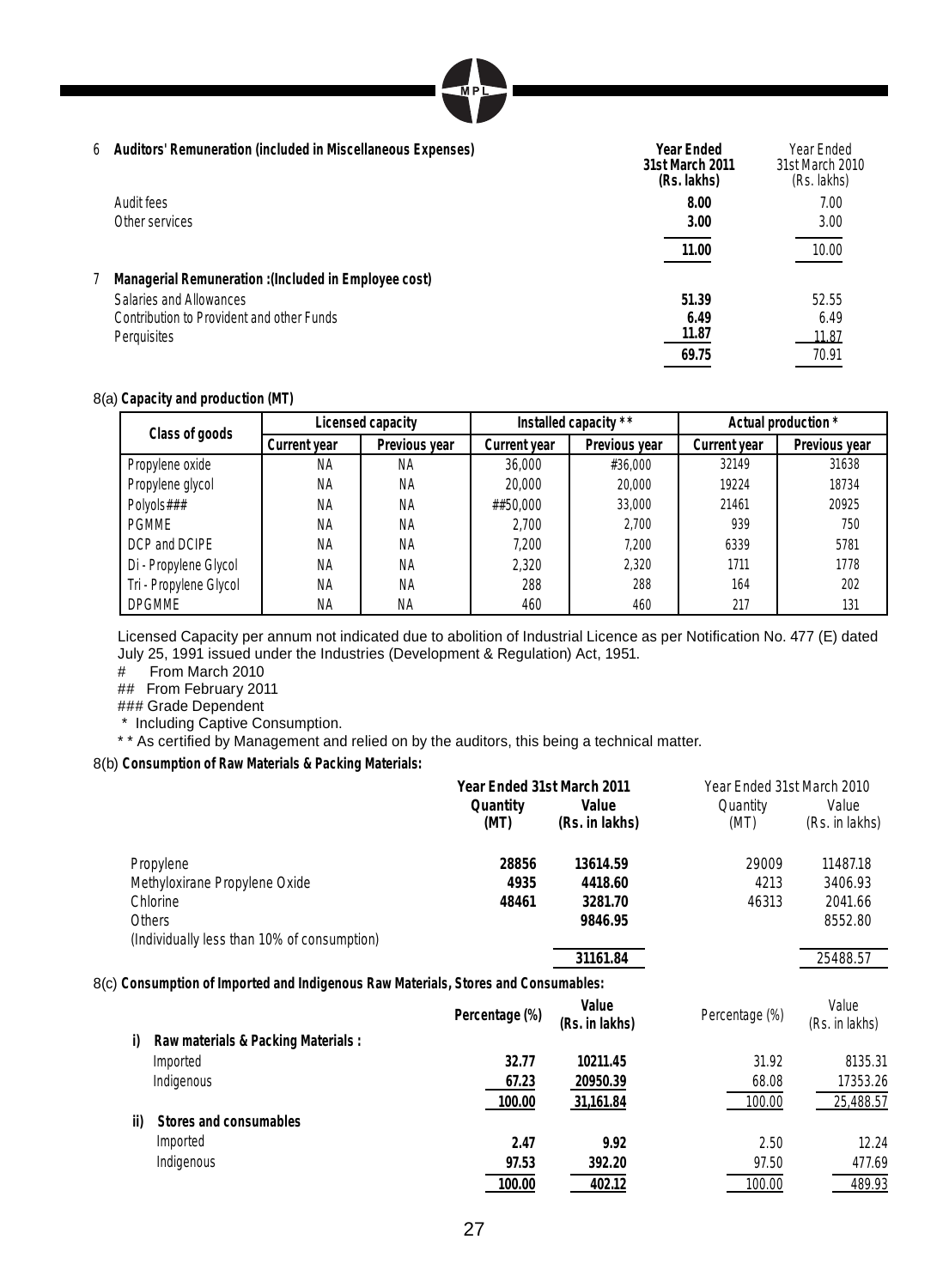|                                                                   | Percentage (%)             | Value<br>(Rs. in lakhs) | Percentage (%)             | Value<br>(Rs. in lakhs) |
|-------------------------------------------------------------------|----------------------------|-------------------------|----------------------------|-------------------------|
| 8(d) Traded Goods                                                 |                            |                         |                            |                         |
| <b>Opening Stock</b>                                              | 161                        | 152.82                  | 240                        | 303.82                  |
| Purchases                                                         | 1159                       | 1,353.07                | 1557                       | 1,400.22                |
| <b>Closing Stock</b>                                              | 193                        | 229.88                  | 161                        | 152.82                  |
|                                                                   | Qty (MT)                   | (Rs. in lakhs)          | Qty (MT)                   | (Rs. in lakhs)          |
| 8(e) Sales (Manufactured/Traded goods)                            |                            |                         |                            |                         |
| Manufactured Goods:                                               |                            |                         |                            |                         |
| Propylene Oxide                                                   | 37                         | 40.30                   | 52                         | 48.18                   |
| Propylene Glycol                                                  | 18899                      | 17067.47                | 18848                      | 14292.27                |
| Polyol                                                            | 25561                      | 28439.59                | 24103                      | 23593.55                |
| Others                                                            |                            | 2768.12                 |                            | 2281.36                 |
| <b>Traded Goods</b>                                               | 1127                       | 1356.05                 | 1636                       | 1780.90                 |
|                                                                   |                            | 49671.53                |                            | 41996.26                |
| 8(f) Stock of Finished Goods                                      |                            | As at March 31, 2011    |                            | As at March 31, 2010    |
|                                                                   | Quantity                   | Value                   | Quantity                   | Value                   |
|                                                                   | (MT)                       | (Rs. in lakhs)          | (MT)                       | (Rs. in lakhs)          |
| <b>Manufactured Goods:</b>                                        |                            |                         |                            |                         |
| Propylene Oxide                                                   | 108                        | 97.18                   | 124                        | 106.85                  |
| Propylene Glycol                                                  | 479                        | 443.45                  | 369                        | 295.76                  |
| Polyol                                                            | 609                        | 653.95                  | 760                        | 707.48                  |
| Others                                                            |                            | 68.48                   |                            | 55.52                   |
|                                                                   |                            | 1263.06                 |                            | 1,165.61                |
| 9(a) CIF Value of Imports                                         |                            |                         |                            |                         |
|                                                                   | Year Ended 31st March 2011 |                         | Year Ended 31st March 2010 |                         |
|                                                                   |                            | Value                   |                            | Value                   |
|                                                                   |                            | (Rs. in lakhs)          |                            | (Rs. in lakhs)          |
| Raw Materials, Stores and Consumables                             |                            | 8657.97                 |                            | 7183.81                 |
| Traded goods                                                      |                            | 1031.35                 |                            | 866.73                  |
|                                                                   |                            | 9689.32                 |                            | 8050.54                 |
| 9(b) Earnings in Foreign Currency                                 |                            |                         |                            |                         |
| FOB value of exports                                              |                            | 251.54                  |                            | 83.46                   |
| Freight and Insurance                                             |                            | 10.76                   |                            | 1.62                    |
| Commission                                                        |                            |                         |                            | 49.96                   |
|                                                                   |                            | 262.30                  |                            | 135.04                  |
| 9(c) Expenditure in foreign currency (on payment basis)<br>Travel |                            |                         |                            |                         |
|                                                                   |                            | 10.14                   |                            | 33.20                   |
| Others                                                            |                            | 5.43                    |                            | 7.48                    |
|                                                                   |                            | 15.57                   |                            | 40.68                   |

10 The Company is engaged in the business of manufacture of Petrochemicals, which is the only segment in the context of reporting business segment in accordance with Accounting Standard 17 on Segment Reporting issued by the Institute of Chartered Accountant of India. The Company does not disclose multiple geographical segments since its operations are primarily carried out in India.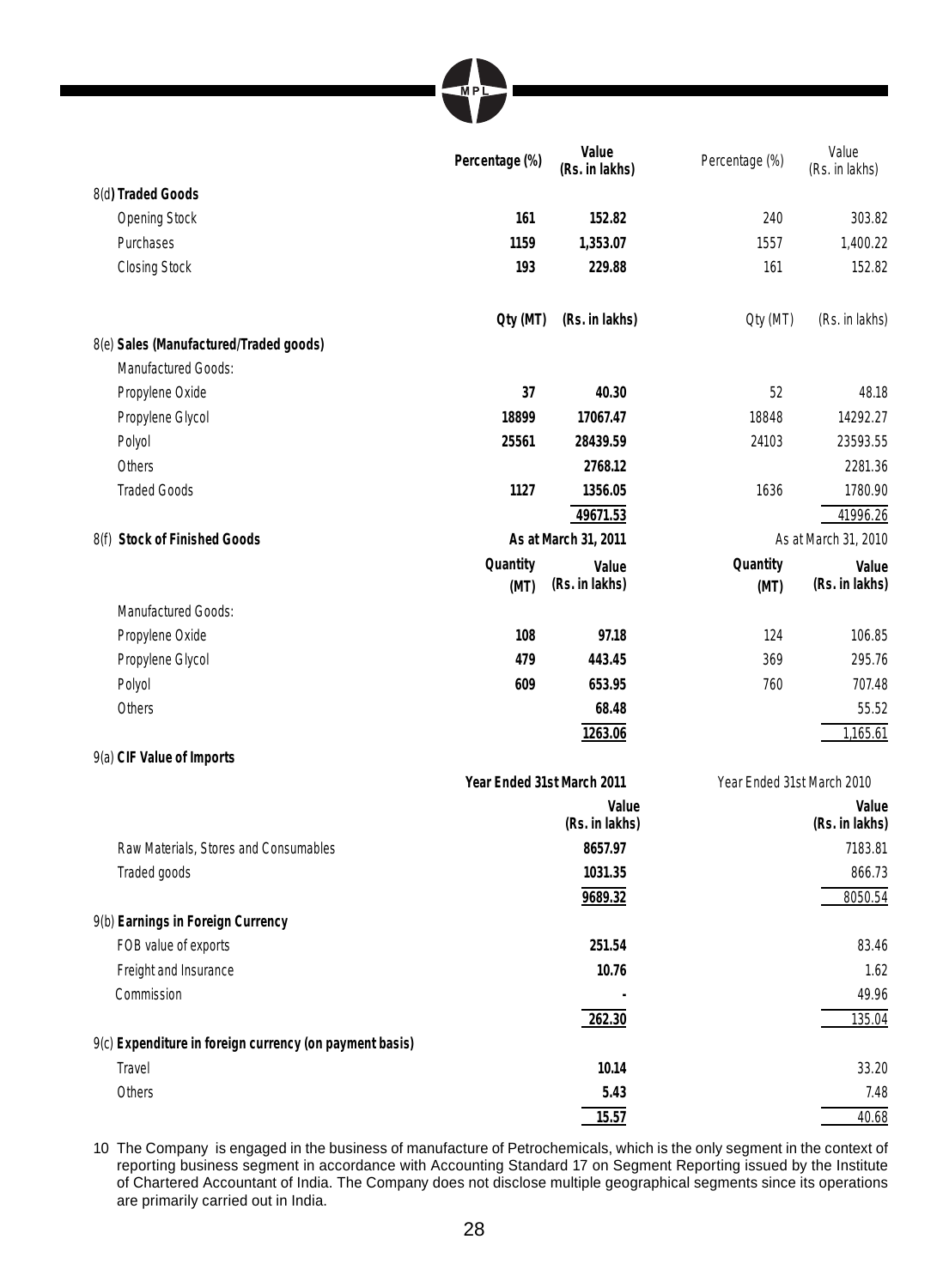

11 The following table summarises the components of net benefit expense recognised in the Profit and Loss account and the funded status and amounts recognised in the Balance Sheet for the respective plans: **Profit and Loss Account:** (Rs.in lakhs)

| <b>Particulars</b>                                          |         | Superannuation |         | Gratuity |         | Leave Salary |
|-------------------------------------------------------------|---------|----------------|---------|----------|---------|--------------|
| Net employee benefit expenses (recognised in employee cost) | 2010-11 | 2009-10        | 2010-11 | 2009-10  | 2010-11 | 2009-10      |
| <b>Current Service Cost</b>                                 | 5.32    | 5.92           | 17.37   | 17.80    | 17.84   | 5.78         |
| Interest cost on benefit obligation                         | 7.55    | 5.10           | 14.71   | 12.14    | 4.29    | 4.66         |
| Expected return on plan assets                              | 6.01    | 4.77           | 14.37   | 12.24    |         |              |
| Net actuarial (gain)/loss recognised in the year            | (10.37) | 22.59          | (3.38)  | 11.38    | 4.38    | (7.52)       |
| Net benefit expense                                         | (3.51)  | 28.84          | 14.33   | 29.08    | 26.51   | 2.92         |

 **Balance Sheet:**

| <b>Particulars</b>                                             | Superannuation |                | Gratuity       |                |
|----------------------------------------------------------------|----------------|----------------|----------------|----------------|
|                                                                | As at<br>As at |                | As at          | As at          |
|                                                                | March 31, 2011 | March 31, 2010 | March 31, 2011 | March 31, 2010 |
| Reconciliation of present value of the obligation and the fair |                |                |                |                |
| value of plan assets:                                          |                |                |                |                |
| Fair value of plan assets at the end of the year               | 108.06         | 73.18          | 210.17         | 170.84         |
| Present value of funded obligation at the end of the year      | 106.16         | 100.72         | 219.24         | 194.67         |
| Asset/(Liability) recognised in the balance sheet              | 1.90           | (27.54)        | (9.07)         | (23.83)        |

 **Changes in the present value of the defined benefit obligation are as follows :**

| <b>Particulars</b>                                           |         | Superannuation | Gratuity |         | Leave Salary |         |
|--------------------------------------------------------------|---------|----------------|----------|---------|--------------|---------|
|                                                              | 2010-11 | 2009-10        | 2010-11  | 2009-10 | 2010-11      | 2009-10 |
| Present value of obligations as at the beginning of the year | 100.72  | 68.59          | 194.67   | 162.74  | 59.89        | 67.20   |
| Interest cost                                                | 7.55    | 5.10           | 14.71    | 12.14   | 4.29         | 4.66    |
| Current service cost                                         | 5.32    | 5.92           | 17.37    | 17.80   | 17.84        | 5.78    |
| Benefits paid                                                |         | 1.32           | 6.20     | 9.15    | 5.35         | 10.23   |
| Actuarial Gain on obligation                                 | (7.43)  | 22.43          | (1.31)   | 11.14   | 4.38         | (7.52)  |
| Present value of obligations as at the end of the year       | 106.16  | 100.72         | 219.24   | 194.67  | 81.05        | 59.89   |

**Changes in the fair value of plan assets are as follows :**

|                                                     |                | Superannuation |                | Gratuity       |  |
|-----------------------------------------------------|----------------|----------------|----------------|----------------|--|
| <b>Particulars</b>                                  | As at          | As at          | As at          | As at          |  |
|                                                     | March 31, 2011 | March 31, 2010 | March 31, 2011 | March 31, 2010 |  |
| Fair value of plan assets at beginning of the year  | 73.18          | 64.71          | 170.84         | 148.18         |  |
| Expected return on plan assets                      | 6.01           | 4.77           | 14.37          | 12.24          |  |
| Contributions                                       | 25.80          | 5.18           | 29.09          | 19.82          |  |
| Benefits paid                                       |                | 1.32           | 6.20           | 9.15           |  |
| Actuarial gain on plan assets                       | 3.07           | (0.16)         | 2.07           | (0.25)         |  |
| Fair value of plan assets as at the end of the year | 108.06         | 73.18          | 210.17         | 170.84         |  |

**Major categories of Plan Assets**

|                                     | (As Percentage of Total Plan Assets) |                             |                 | (As Percentage of Total Plan Assets) |  |
|-------------------------------------|--------------------------------------|-----------------------------|-----------------|--------------------------------------|--|
|                                     |                                      | <b>Superannuation Trust</b> | Gratuity Trust* |                                      |  |
| <b>Particulars</b>                  | As at                                | As at                       | As at           | As at                                |  |
|                                     | March 31, 2011                       | March 31, 2010              | March 31, 2011  | March 31, 2010                       |  |
| Government of India Securities      | 22.65                                | 33.44                       | 27.18           | 33.41                                |  |
| <b>State Government Securities</b>  | 9.61                                 | 6.92                        | 11.40           | 15.48                                |  |
| <b>High Quality Corporate Bonds</b> | 55.84                                | 40.64                       | 55.63           | 42.05                                |  |
| Equity shares of listed companies   | ۰                                    |                             |                 |                                      |  |
| Property                            |                                      |                             |                 |                                      |  |
| Special Deposit scheme              | 6.64                                 |                             | 2.18            |                                      |  |
| Funds managed by Insurer            |                                      |                             |                 |                                      |  |
| Others (to specify)                 | 5.26                                 | 19.00                       | 3.61            | 9.06                                 |  |
| Total                               | 100.00                               | 100.00                      | 100.00          | 100.00                               |  |

 \*The composition of investments in the fair value of plan assets relating to gratuity as given above relates to Plant-I only. The Gratuity Fund relating to Plant-II is maintained with Life Insurance Corporation of India and Plant-II details could not be furnished in the absence of information from LIC of India.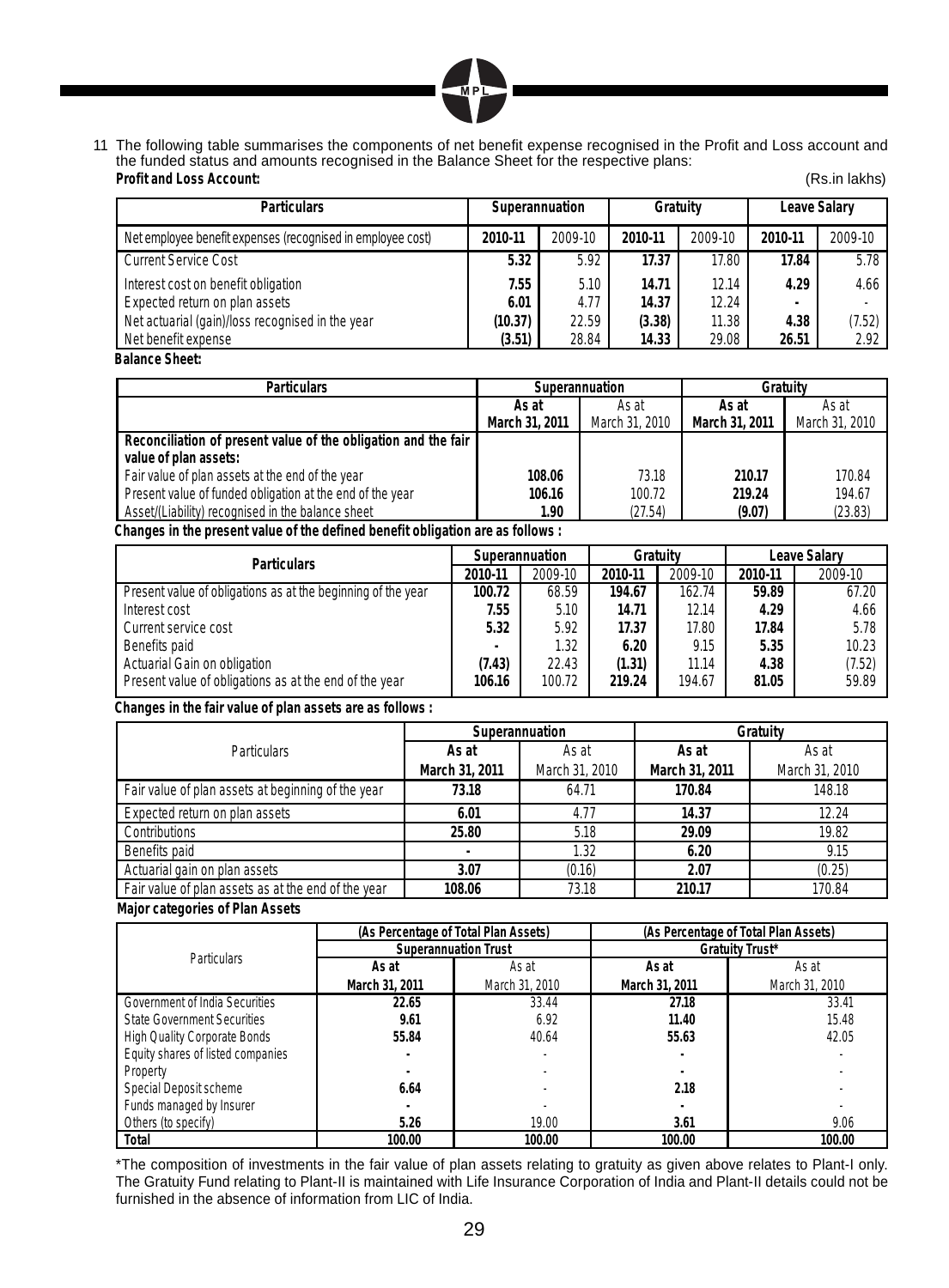| MР |
|----|
|    |

**Experience Adjustments: Superannuation (Rs. in Lakhs)**

| <b>Particulars</b>                              | 31st March, 2011 | 31st March, 2010 | 31st March, 2009 | 31st March, 2008 |  |  |
|-------------------------------------------------|------------------|------------------|------------------|------------------|--|--|
| Defined Benefit Obligations                     | 106.16           | 100.72           | 68.59            | 60.32            |  |  |
| Plan Assets                                     | 108.06           | 73.18            | 64.71            | 47.90            |  |  |
| Surplus / (Deficit)                             | 1.90             | (27.54)          | (3.88)           | (12.42)          |  |  |
| Experience Adjustments on Plan Liabilities      | (7.43)           | 22.43            | (0.45)           | 9.65             |  |  |
| Experience Adjustments on Plan Assets           | 3.07             | (0.16)           | (0.12)           | 13.25            |  |  |
| <b>Experience Adjustments: Gratuity</b>         |                  |                  |                  |                  |  |  |
| <b>Particulars</b>                              | 31st March, 2011 | 31st March, 2010 | 31st March, 2009 | 31st March, 2008 |  |  |
| Defined Benefit Obligations                     | 219.24           | 194.67           | 162.74           | 141.46           |  |  |
| Plan Assets                                     | 210.17           | 170.84           | 148.18           | 144.67           |  |  |
| Surplus / (Deficit)                             | (9.07)           | (23.83)          | (14.56)          | 3.21             |  |  |
| Experience Adjustments on Plan Liabilities      | (1.31)           | 11.14            | 9.54             | 11.13            |  |  |
| Experience Adjustments on Plan Assets           | 2.07             | (0.25)           | 0.17             | (1.63)           |  |  |
| <b>Experience Adjustments: Leave Encashment</b> |                  |                  |                  |                  |  |  |
| <b>Particulars</b>                              | 31st March, 2011 | 31st March, 2010 | 31st March, 2009 | 31st March, 2008 |  |  |
| Defined Benefit Obligations                     | 81.05            | 59.89            | 67.20            | 57.96            |  |  |

| Defined Benefit Obligations                | 81.05   | 59.89   | 67.20   | 57.96   |
|--------------------------------------------|---------|---------|---------|---------|
| Plan Assets                                |         |         |         |         |
| Surplus / (Deficit)                        | (81.05) | (59.89) | (67.20) | (57.96) |
| Experience Adjustments on Plan Liabilities | 4.38    | (7.52)  | 9.95    | 7.25    |
| Experience Adiustments on Plan Assets      |         |         |         |         |

#### **Principal actuarial assumptions**

| <b>Particulars</b>          | Rate (%) |         |
|-----------------------------|----------|---------|
|                             | 2010-11  | 2009-10 |
| a) Discount rate            | 7.50     | 7.50    |
| b) Future salary increase * | 5.00     | 5.00    |

\* The estimates of future salary increases take into account inflation, seniority, promotion and other relevant factors.

#### 12 **Related Party Disclosures: List of Related Parties Associates:**

Southern Petrochemical Industries Corporation Limited SIDD Life Sciences Private Limited

#### **Key Management Personnel:**

Mr.G. Ramachandran, Managing Director Mr.K.K. Rajagopalan, Director (Finance)

#### **Transactions with Related Parties** (Rs. in Lakhs)

| <b>Particulars</b>                                    | For the year<br>2010-11 | For the year<br>2009-10 |
|-------------------------------------------------------|-------------------------|-------------------------|
| Southern Petrochemical Industries Corporation Limited |                         |                         |
| Income from sales (net of discounts)                  | 0.97                    | 8.40                    |
| Services availed                                      | 0.55                    | 1.02                    |
| Services rendered                                     | 32.08                   |                         |
| Outstanding as at year end                            |                         |                         |
| Loans & Advances                                      | 0.72                    | 0.48                    |
| Guarantee given                                       | 1500.00                 | 1220.00                 |
| Mr.G.Ramachandran                                     |                         |                         |
| Remuneration                                          | 37.06                   | 37.90                   |
| Outstanding at the year end                           | 10.43                   | 11.27                   |
| Mr.K.K.Rajagopalan                                    |                         |                         |
| Remuneration                                          | 32.69                   | 33.01                   |
| Outstanding at the year end                           | 9.01                    | 9.30                    |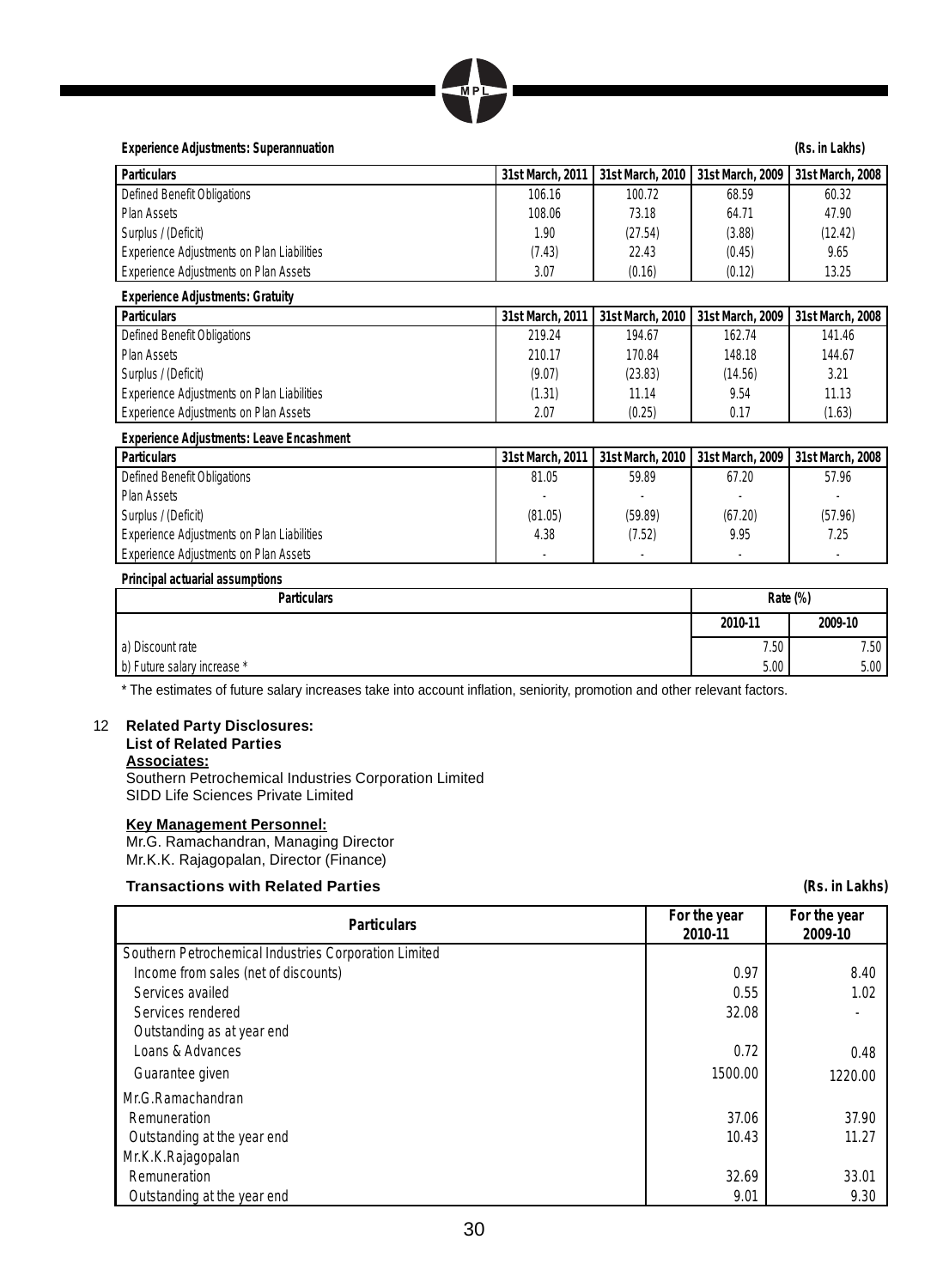| MPI |                |
|-----|----------------|
|     |                |
|     | Marcha and and |

| 13 Earnings Per Share |                                                    | real eilueu<br>31st March 2011 | real enueu<br>31st March 2010 |
|-----------------------|----------------------------------------------------|--------------------------------|-------------------------------|
|                       | Profit as per Profit & Loss Account (Rs lakhs)     | 2,527.75                       | 2,106.27                      |
|                       | No. of Shares used in computing earnings per share | 17,19,99,229                   | 17,19,99,229                  |
|                       | Earnings per share - Basic and diluted (in Rupees) | 1.47                           | 1.22                          |
|                       | Face Value per share (in Rupees)                   | 5.00                           | 5.00                          |

There are no potential equity shares and hence the basic and diluted earnings per share are the same. Basic earnings per share is calculated by dividing the net profit after tax for the year attributable to the equity share holders by the weighted average number of equity shares outstanding during the year.

#### 14 **Deferred Taxation**

The components of net Deferred Tax Liability are as follows:

**Rs in lakhs**

Year ended

| Nature-Asset / (Liability) | As at 31st March 2010 | For the Year | As at 31st March 2011 |
|----------------------------|-----------------------|--------------|-----------------------|
| Depreciation               | (1373.64)             | (109.08)     | (1482.72)             |
| Doubtful Debts / Advances  | 201.65                | (32.51)      | 169.14                |
| Total                      | (1171.99)             | (141.59)     | (1313.58)             |

15 Other Liabilities include Rs. 86.35 lakhs (previous year Rs.87.10 lakhs) for estimated liability towards revision in salaries & wages for staff and officers for the period 2000-01 to 2010-11.

| Opening balance as on 1st April 2010 | Paid during the year | Closing balance as on 31st Mar 2011 |
|--------------------------------------|----------------------|-------------------------------------|
| (Rs in Lakhs)                        | (Rs in Lakhs)        | (Rs in Lakhs)                       |
| 87.10                                | 0.75                 | 86.35                               |

- 16 Salaries, Wages and Bonus include Rs. 59.97 lakhs (Previous Year Rs. 43.73 lakhs) towards R&D expenses and Other expenses include Rs.7.30 lakhs (Previous Year Rs. 7.75 lakhs) towards R&D expenses.
- 17 Previous year's figures have been re-grouped wherever necessary to conform to the current year's classification.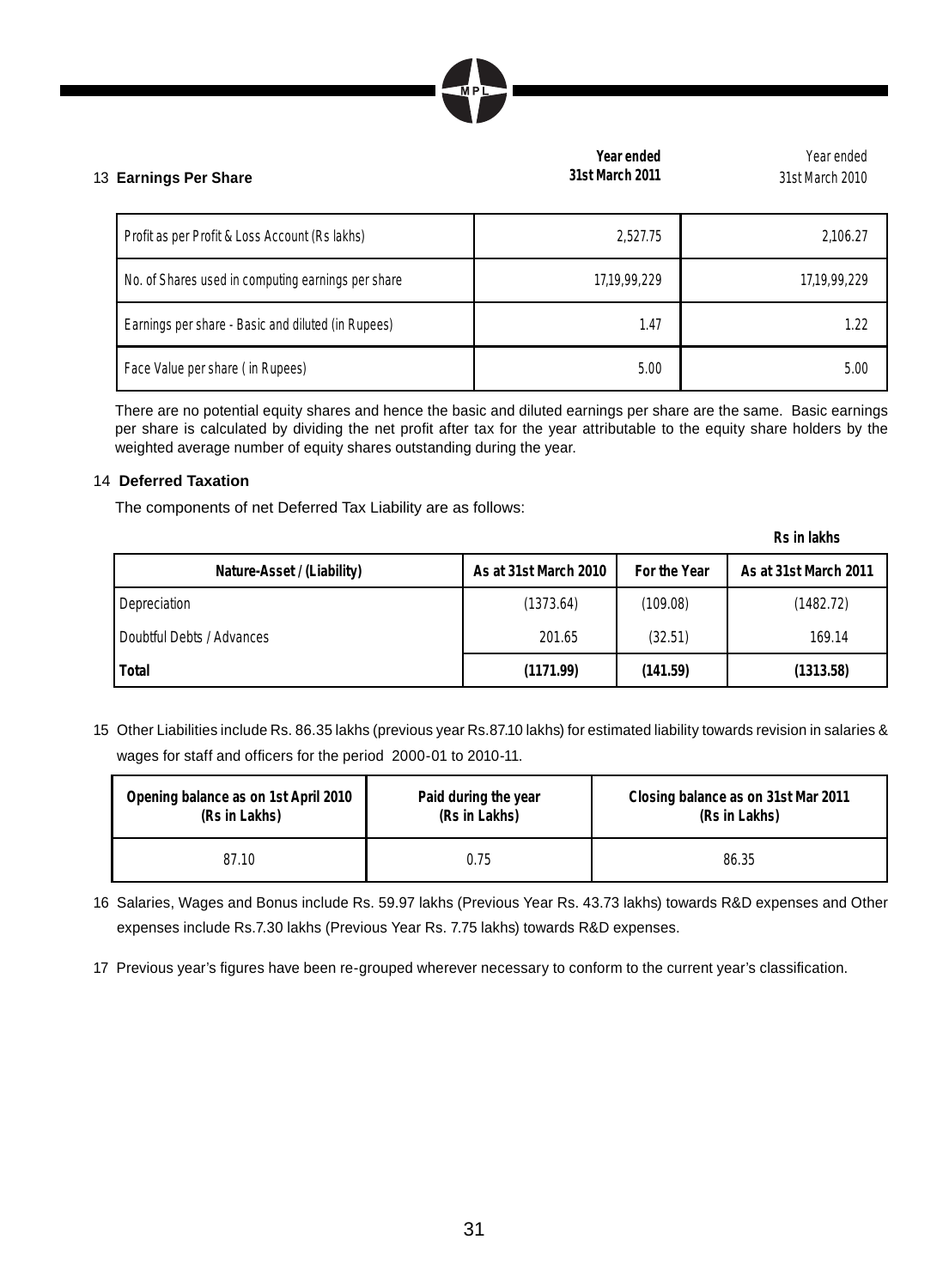|                                                                      |                                                                                          |                                        | MPL                                                |                                                     |        |                                        |  |
|----------------------------------------------------------------------|------------------------------------------------------------------------------------------|----------------------------------------|----------------------------------------------------|-----------------------------------------------------|--------|----------------------------------------|--|
| <b>BALANCE SHEET ABSTRACT AND COMPANY'S GENERAL BUSINESS PROFILE</b> |                                                                                          |                                        |                                                    |                                                     |        |                                        |  |
| $\mathbf{I}$                                                         | <b>Registration Details</b><br>$\mathbf{1}$<br>Registration No.                          | $\pmb{0}$<br>8<br>3<br>7 <sup>7</sup>  |                                                    | State Code:                                         |        | 8<br>1                                 |  |
|                                                                      | <b>Balance Sheet Date</b><br>3                                                           | $\overline{2}$<br>0<br>3<br>1          | 0<br>$\mathbf{1}$<br>1                             |                                                     |        |                                        |  |
| Ш.                                                                   | Date<br>Capital Raised during the Year (Amount in Rs. Thousands)                         | Month                                  | Year                                               |                                                     |        |                                        |  |
|                                                                      | Public Issue                                                                             | N                                      |                                                    | <b>Rights Issue</b>                                 |        | N                                      |  |
|                                                                      | Bonus Issue                                                                              | N                                      |                                                    | <b>Private Placement</b>                            |        | N                                      |  |
| III.                                                                 | Position of Mobilisation and Deployment of Funds (Amount in Rs. Thousands)               |                                        |                                                    |                                                     |        |                                        |  |
|                                                                      | <b>Total Liabilities</b>                                                                 | 2245525                                |                                                    | <b>Total Assets</b>                                 |        | 2245525                                |  |
|                                                                      | Source of Funds                                                                          |                                        |                                                    |                                                     |        |                                        |  |
|                                                                      | Paid-up Capital                                                                          | 860347                                 |                                                    | Reserves & Surplus                                  |        | 566518                                 |  |
|                                                                      | Secured Loans                                                                            | 59217                                  |                                                    | <b>Unsecured Loans</b>                              |        | $\overline{\phantom{a}}$ .             |  |
|                                                                      | Deferred Tax Liability                                                                   | 131358                                 |                                                    |                                                     |        |                                        |  |
|                                                                      | Application of Funds                                                                     |                                        |                                                    |                                                     |        |                                        |  |
|                                                                      | <b>Net Fixed Assets</b>                                                                  | 1016384                                |                                                    | Investments                                         |        | 339429                                 |  |
|                                                                      | <b>Net Current Assets</b>                                                                | 261627                                 |                                                    | Misc. Expenditure                                   |        | $\overline{\phantom{a}}$ .             |  |
|                                                                      | IV. Performance of Company (Amount in Rs. Thousands)                                     |                                        |                                                    |                                                     |        |                                        |  |
|                                                                      | Turnover<br>Profit / Loss before Tax                                                     | 4566533                                |                                                    | <b>Total Expenditure</b><br>Profit / Loss after Tax |        | 4223408                                |  |
|                                                                      | +                                                                                        |                                        |                                                    | +                                                   |        |                                        |  |
|                                                                      | $\ddot{}$                                                                                | 343125                                 |                                                    |                                                     |        | 252775                                 |  |
|                                                                      | Earnings per Share in Rs.                                                                | 1.47                                   |                                                    | Dividend rate %                                     |        | 10.00                                  |  |
| V.                                                                   | Generic Names of Three Principal Products/Services of Company (as per monetary terms)    |                                        |                                                    |                                                     |        |                                        |  |
|                                                                      | ITEM CODE No. (ITC Code)                                                                 | 9<br>$\overline{2}$<br>3<br>0<br>7     | 0<br>$\mathbf{1}$<br>0                             |                                                     |        |                                        |  |
|                                                                      | <b>Product Description</b>                                                               | P<br>O<br>Y<br>$\circ$<br>L            |                                                    |                                                     |        |                                        |  |
|                                                                      | ITEM CODE No. (ITC Code)                                                                 | $\overline{2}$<br>9<br>0<br>5<br>3     | $\overline{2}$<br>0<br>0                           |                                                     |        |                                        |  |
|                                                                      | <b>Product Description</b>                                                               | R<br>O<br>P<br>Υ<br>P                  | E<br>N                                             | Е<br>G                                              | С<br>Υ | O                                      |  |
|                                                                      | ITEM CODE No. (ITC Code)                                                                 | 9<br>$\overline{2}$<br>9<br>2<br>1     | 0<br>0<br>1                                        |                                                     |        |                                        |  |
|                                                                      | <b>Product Description</b>                                                               | $\overline{\mathsf{c}}$<br>S<br>O<br>Υ | Α<br>N<br>Α                                        | Ε<br>S                                              |        |                                        |  |
|                                                                      |                                                                                          |                                        |                                                    | For and on behalf of the Board of Directors         |        |                                        |  |
|                                                                      |                                                                                          |                                        | <b>ASHWIN C MUTHIAH</b>                            |                                                     |        | M. SIVAGNANAM                          |  |
|                                                                      |                                                                                          |                                        | Chairman                                           |                                                     |        | <b>Director</b>                        |  |
|                                                                      | Place: Chennai<br>R. KOTHANDARAMAN<br>Date: 27th April, 2011<br><b>Company Secretary</b> |                                        | <b>G. RAMACHANDRAN</b><br><b>Managing Director</b> |                                                     |        | K.K. RAJAGOPALAN<br>Director (Finance) |  |

78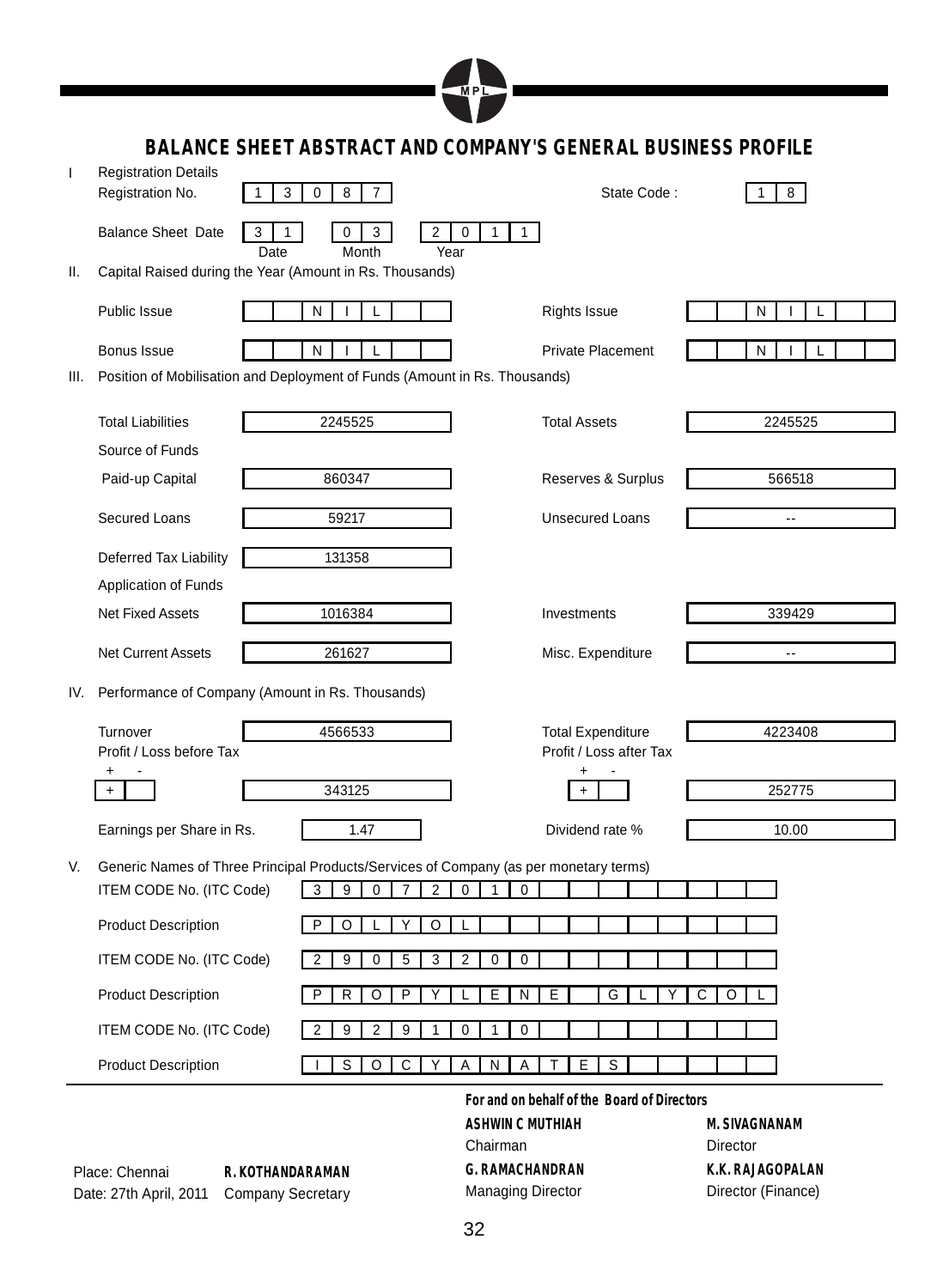## **MANALI PETROCHEMICAL LTD**



Registered Office : "SPIC House". 88, Mount Road, Guindy, Chennai 600 032.

## **ATTENDANCE SLIP**

|                                              |                                                            | PLEASE COMPLETE THIS ATTENDANCE SLIP AND HAND IT OVER AT THE ENTRANCE OF THE MEETING                                                                                  |
|----------------------------------------------|------------------------------------------------------------|-----------------------------------------------------------------------------------------------------------------------------------------------------------------------|
|                                              |                                                            | HALL, ONLY MEMBERS OR THEIR PROXIES ARE ENTITLED TO BE PRESENT AT THE MEETING                                                                                         |
| Folio No:                                    |                                                            | No. of Shares held                                                                                                                                                    |
|                                              |                                                            |                                                                                                                                                                       |
| DP. ID*                                      |                                                            |                                                                                                                                                                       |
| Client ID*                                   |                                                            |                                                                                                                                                                       |
|                                              |                                                            |                                                                                                                                                                       |
|                                              | *Applicable to Investors holding shares in electronic form |                                                                                                                                                                       |
| at 10.00 A.M. as Shareholder/Proxy*          |                                                            | I hereby record my presence at the TWENTY FIFTH ANNUAL GENERAL MEETING, held at<br>RAJAH ANNAMALAI MANDRAM, Esplanade, Chennai 600 108, on Friday, the 29th July 2011 |
| <b>NAME OF THE SHAREHOLDER / PROXY*</b>      |                                                            | <b>SIGNATURE OF THE SHAREHOLDER / PROXY*</b>                                                                                                                          |
| *Strike out whichever is not applicable      |                                                            |                                                                                                                                                                       |
|                                              |                                                            |                                                                                                                                                                       |
|                                              |                                                            | ---------------------------------                                                                                                                                     |
|                                              |                                                            |                                                                                                                                                                       |
|                                              |                                                            | <b>MANALI PETROCHEMICAL LTD</b><br>Registered Office : "SPIC House". 88, Mount Road, Guindy, Chennai 600 032.<br><b>PROXY FORM</b>                                    |
|                                              |                                                            |                                                                                                                                                                       |
|                                              |                                                            | No. of Shares held                                                                                                                                                    |
|                                              |                                                            |                                                                                                                                                                       |
|                                              | *Applicable to Investors holding shares in electronic form |                                                                                                                                                                       |
|                                              |                                                            |                                                                                                                                                                       |
|                                              |                                                            |                                                                                                                                                                       |
|                                              |                                                            |                                                                                                                                                                       |
|                                              |                                                            |                                                                                                                                                                       |
|                                              |                                                            |                                                                                                                                                                       |
| Folio No:<br>DP. ID*<br>Client ID*           |                                                            | at the TWENTY FIFTH ANNUAL GENERAL MEETING of the Company to be held on Friday, the 29th July 2011                                                                    |
|                                              |                                                            | Affix                                                                                                                                                                 |
|                                              |                                                            | 30 paise<br>Revenue<br>Stamp                                                                                                                                          |
| at 10.00 A.M and at any adjournment thereof. |                                                            |                                                                                                                                                                       |